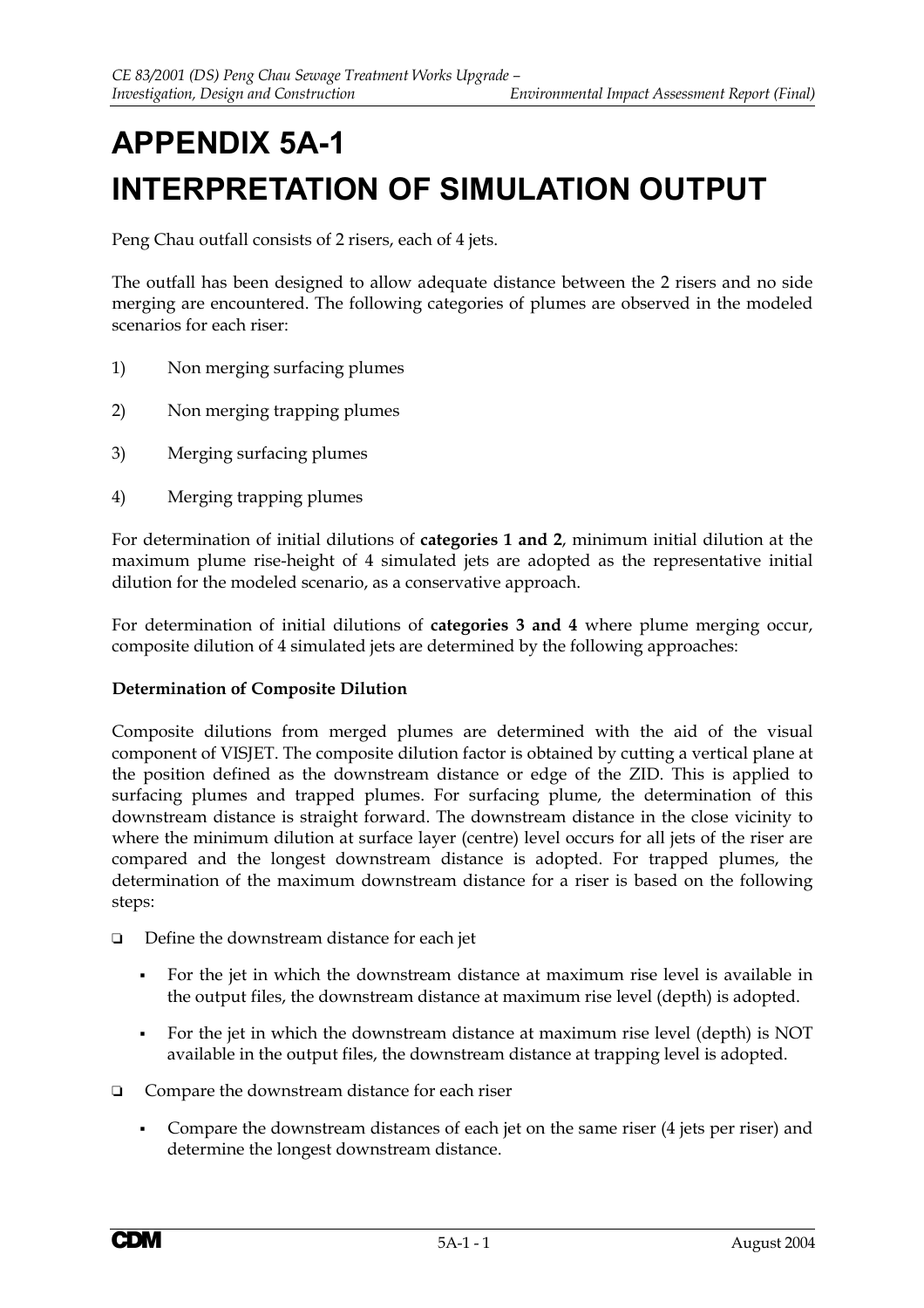While the longest downstream distance of all jets in the same riser is used to define the position of the vertical cutting plane, some jets may never reach this plane as their jet momentum reaches zero prior to this defined position. This issue is resolved by simulating these scenarios using the continuous mode option in VISJET, in which the cross sectional area of each evolved effluent plume is projected beyond its classically defined near field extents onto the vertical cutting place.

Once this is completed a composite dilution of the projected jets can be obtained. In the situation when effluent plume jets merge, the value of the composite initial dilution of the merged jets for the vertical cutting plane as defined above, is calculated within VISJET and recorded.

As the configurations of two outfall risers are identical, output files from one riser (4 jets) are provided in **Appendix 5A-2**.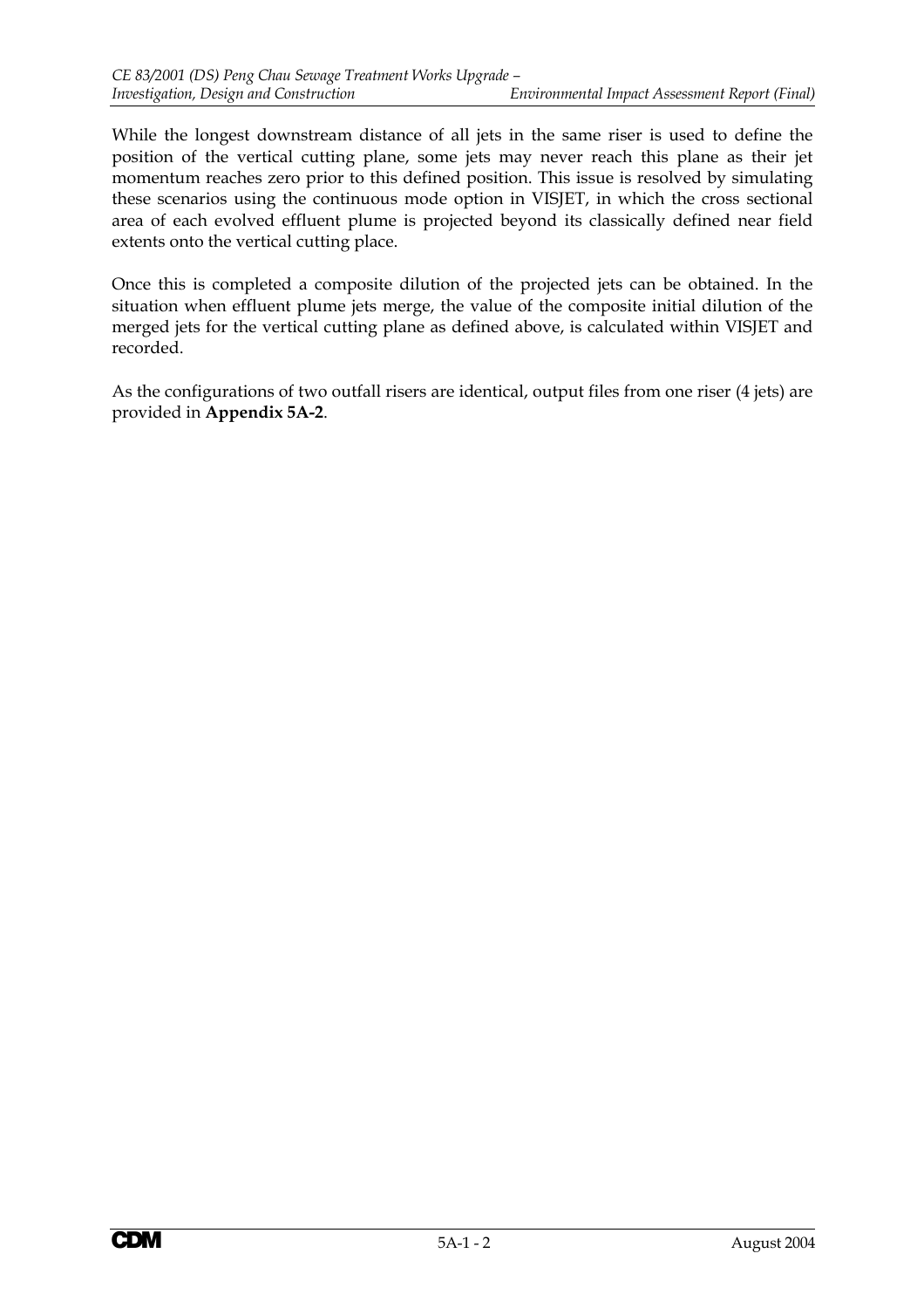Coflowing case: dMj ... 0.0006

Sm\* ... 4.8213

lm\* ... 0.4695

## **APPENDIX 5A-2 VISJET OUTPUT**

#### **Wet Season Low Ambient Velocity, Average Dry Weather Flow (1,580 m3/day)**

| ARBITRARILY INCLINED BUOYANT JET DISCHARGED IN FLOWING. STRATIFIED AMBIENT |  |  |  |  |
|----------------------------------------------------------------------------|--|--|--|--|

|                                 |                             |                                   |                                                                       |                                                     |             |                                   |                                                        |                   |                          | Stratification case: |                  |                                                                            |
|---------------------------------|-----------------------------|-----------------------------------|-----------------------------------------------------------------------|-----------------------------------------------------|-------------|-----------------------------------|--------------------------------------------------------|-------------------|--------------------------|----------------------|------------------|----------------------------------------------------------------------------|
| CASE NO. 1                      |                             |                                   |                                                                       |                                                     | JETLAG 2000 |                                   |                                                        |                   |                          | $T \dots -425.01$    |                  |                                                                            |
| TITLE                           | Jet1                        |                                   |                                                                       |                                                     |             |                                   |                                                        |                   |                          |                      |                  |                                                                            |
| INPUT PARAMETERS                |                             |                                   |                                                                       |                                                     |             | X                                 | Y                                                      | Z                 | PLUME<br>RADIUS          | AVERAGE<br>DILUTION  | DIFF.            | DENSITY VELOCITY                                                           |
| <b>^^^^^^^^^^^^^^^^^^^</b>      |                             |                                   |                                                                       |                                                     |             | (m)                               | (m)                                                    | (m)               | (m)                      |                      | (sigmat)         | (m/s)                                                                      |
| ENTRAINMENT HYPOTHESIS          |                             |                                   | : ASYMMETRIC                                                          |                                                     |             |                                   |                                                        |                   | .                        |                      |                  | .                                                                          |
| SHEAR ENTRAINMENT               |                             |                                   |                                                                       | : VARIABLE $(0 - 0.085)$                            |             | 0.000                             | 0.000                                                  | 0.000             | 0.050                    | 1.00                 | 20,0000          | 0.291                                                                      |
| COFLOW FACTOR                   |                             |                                   | : STANDARD                                                            |                                                     |             | 0.233                             | 0.000                                                  | 0.069             | 0.084                    |                      | 1.97 10.0441     | 0.200                                                                      |
| TIME STEP CONTRL                |                             |                                   |                                                                       | : VARIABLE ( > 0.985 )                              |             | 0.441                             | 0.000                                                  | 0.252             | 0.130                    | 3.91                 | 4.9537           | 0.168                                                                      |
| MAX NUMBER OF TIME STEPS        |                             |                                   | $\cdot$ 1500                                                          |                                                     |             | 0.655                             | 0.000                                                  | 0.536             | 0.200                    | 7.81                 | 2.3722           | 0.142                                                                      |
| PRINTOUT INTERVAL               |                             |                                   | <b>State Street</b><br>100                                            |                                                     |             | 0.915                             | 0.000                                                  | 0.927             | 0.310                    | 15.59                | 1.0435           | 0.118                                                                      |
| MAX NUMBER OF ITERATIONS        |                             |                                   | $\sim$ 100 $\pm$<br>-5                                                |                                                     |             | 1.267                             | 0.000                                                  | 1.422             | 0.493                    | 31.17                | 0.3416           | 0.093                                                                      |
| ITERATION ERROR BOUND           |                             |                                   | : 0.00100                                                             |                                                     |             |                                   | NEUTRAL BUOYANCY LEVEL REACHED                         |                   |                          |                      |                  |                                                                            |
|                                 |                             | APPROX RATIO OF MASS/DMASS: 144.0 |                                                                       |                                                     |             | 1.768                             | 0.000                                                  | 1.946             | 0.809                    |                      | $62.33 - 0.0179$ | 0.069                                                                      |
|                                 |                             |                                   |                                                                       |                                                     |             | 2.706                             | 0.000                                                  | 2.360             | 1.296                    | 120.74               | $-0.1566$        | 0.052                                                                      |
| ENVIROMENTAL CONDITIONS         |                             |                                   |                                                                       |                                                     |             | MAXIMUM RISE REACHED              |                                                        |                   |                          |                      |                  |                                                                            |
| <b>AAAAAAAAAAAAAAAAAAAAAA</b> A |                             |                                   |                                                                       |                                                     |             |                                   | TRAPPING LEVEL REACHED                                 |                   |                          |                      |                  |                                                                            |
|                                 |                             | $DEFTH(m)$ SIGMAT $U(m/s)$        |                                                                       |                                                     |             | 4.071                             | 0.000                                                  | 2.074             | 1.366                    | 141.44 -0.0027       |                  | 0.055                                                                      |
| EXIT                            | 8.00                        | $-2.00$                           | 0.291                                                                 |                                                     |             |                                   |                                                        |                   |                          |                      |                  |                                                                            |
| .                               |                             | .                                 | $\begin{array}{cccccccccccccc} . & . & . & . & . & . & . \end{array}$ |                                                     |             |                                   | NUMBER OF STEPS = 756                                  |                   |                          |                      |                  |                                                                            |
| AMBIENT                         | 0.00                        | 14.00                             | 0.050                                                                 |                                                     |             |                                   | NEUTRAL BUOYANCY LEVEL = 1.9098 M ABOVE DISCHARGE PORT |                   |                          |                      |                  |                                                                            |
|                                 | 1.00                        | 14.50                             | 0.050                                                                 |                                                     |             |                                   | AVG DILUTION = $59.3415$ B = 0.78 M                    |                   |                          |                      |                  |                                                                            |
|                                 | 2.00                        | 15.00                             | 0.050                                                                 |                                                     |             |                                   | MAXIMUM RISE (CENTER) = 2.3721 M ABOVE DISCHARGE PORT  |                   |                          |                      |                  |                                                                            |
|                                 | 3.00                        | 15.50                             | 0.050                                                                 |                                                     |             |                                   | AVG DILUTION = $123.7397$ B = 1.32 M                   |                   |                          |                      |                  |                                                                            |
|                                 | 4.00                        | 16.00                             | 0.050                                                                 |                                                     |             |                                   | COMPUTATIONS CEASE: PLUME TRAPPED                      |                   |                          |                      |                  |                                                                            |
|                                 | 5.00                        | 16.50                             | 0.050                                                                 |                                                     |             |                                   | TRAPPED LEVEL = 2.0684 M ABOVE DISCHARGE PORT          |                   |                          |                      |                  |                                                                            |
|                                 | 6.00                        | 17.00                             | 0.050                                                                 |                                                     |             |                                   | AVG DILUTION = $142.0923$ B = 1.37 M                   |                   |                          |                      |                  |                                                                            |
|                                 | 7.00                        | 17.50                             | 0.050                                                                 |                                                     |             | $\mathbf{1}$                      |                                                        |                   |                          |                      |                  |                                                                            |
|                                 | 8.00                        | 18.00                             | 0.050                                                                 |                                                     |             |                                   |                                                        |                   |                          |                      |                  | ARBITRARILY INCLINED BUOYANT JET DISCHARGED IN FLOWING, STRATIFIED AMBIENT |
|                                 | 8.50                        | 18.00                             | 0.050                                                                 |                                                     |             |                                   |                                                        |                   |                          |                      |                  |                                                                            |
|                                 |                             |                                   |                                                                       |                                                     |             | CASE NO.                          | 2                                                      |                   |                          |                      |                  | JETLAG 2000                                                                |
| LENGTH & DILUTION SCALES        |                             |                                   |                                                                       |                                                     |             | TITLE                             | Jet2                                                   |                   |                          |                      |                  |                                                                            |
| <b>AAAAAAAAAAAAAAAAAAAAAAA</b>  |                             |                                   |                                                                       |                                                     |             |                                   |                                                        |                   |                          |                      |                  |                                                                            |
|                                 |                             | Total Q  0.0023 (m3/s)            |                                                                       | $Qj$ 2.29E-03 (m3/s)                                |             | INPUT PARAMETERS                  |                                                        |                   |                          |                      |                  |                                                                            |
|                                 |                             | Port No. $\ldots$ 1               |                                                                       | $M_1$ 6.65E-04 (m4/s2)                              |             |                                   |                                                        |                   |                          |                      |                  |                                                                            |
| Depth                           |                             | $\ldots$ 8.0000 (m)               |                                                                       | $\overline{P}_1$ 4.40E-04 (m4/s3)<br>1Q  0.0886 (m) |             | ENTRAINMENT HYPOTHESIS            |                                                        |                   | : ASYMMETRIC             |                      |                  |                                                                            |
| Diameter  0.1000 (m)            |                             |                                   |                                                                       |                                                     |             | SHEAR ENTRAINMENT                 |                                                        |                   | : VARIABLE $(0 - 0.085)$ |                      |                  |                                                                            |
| Uj                              |                             | $\ldots$ 0.2911 (m/s)             |                                                                       | $1m$ 0.5159 (m)                                     |             | COFLOW FACTOR                     |                                                        |                   | : STANDARD               |                      |                  |                                                                            |
| Ua                              |                             | $\ldots$ 0.0500 (m/s)             |                                                                       | 1b  3.5234 (m)                                      |             | TIME STEP CONTRL                  |                                                        |                   | : VARIABLE $( > 0.985 )$ |                      |                  |                                                                            |
| dp/pa                           | $\sim$ $\sim$ $\sim$        | 0.01965                           |                                                                       | 1M  0.1974 (m)                                      |             | MAX NUMBER OF TIME STEPS          |                                                        | <b>Contractor</b> | 1500                     |                      |                  |                                                                            |
| po                              |                             | $\ldots$ 0.99800 (g/cc)           |                                                                       | $Sm \tldots \t 5.8212$                              |             | PRINTOUT INTERVAL                 |                                                        | $\mathbf{r}$      | 100                      |                      |                  |                                                                            |
| pa                              |                             | $\ldots$ 1.01800 (q/cc)           |                                                                       | Sb  271.5300                                        |             | MAX NUMBER OF ITERATIONS          |                                                        | $-1.11$           | 5                        |                      |                  |                                                                            |
| Ver. ang $\ldots$ 0.00          |                             |                                   |                                                                       | $1Q/\text{lm}$ 0.1718                               |             | ITERATION ERROR BOUND             |                                                        | : 0.00100         |                          |                      |                  |                                                                            |
| Hor. ang  0.00                  |                             |                                   |                                                                       | $1Q/IM$ 0.4489                                      |             | APPROX RATIO OF MASS/DMASS: 144.0 |                                                        |                   |                          |                      |                  |                                                                            |
| Fd                              | $\ldots$ 2.10               |                                   |                                                                       | $lm/1b$ $0.1464$                                    |             |                                   |                                                        |                   |                          |                      |                  |                                                                            |
| Uj/Ua                           | $\sim$ $\sim$ $\sim$ $\sim$ | 5.82                              |                                                                       | $1M/lb$ 0.0560                                      |             |                                   |                                                        |                   |                          |                      |                  |                                                                            |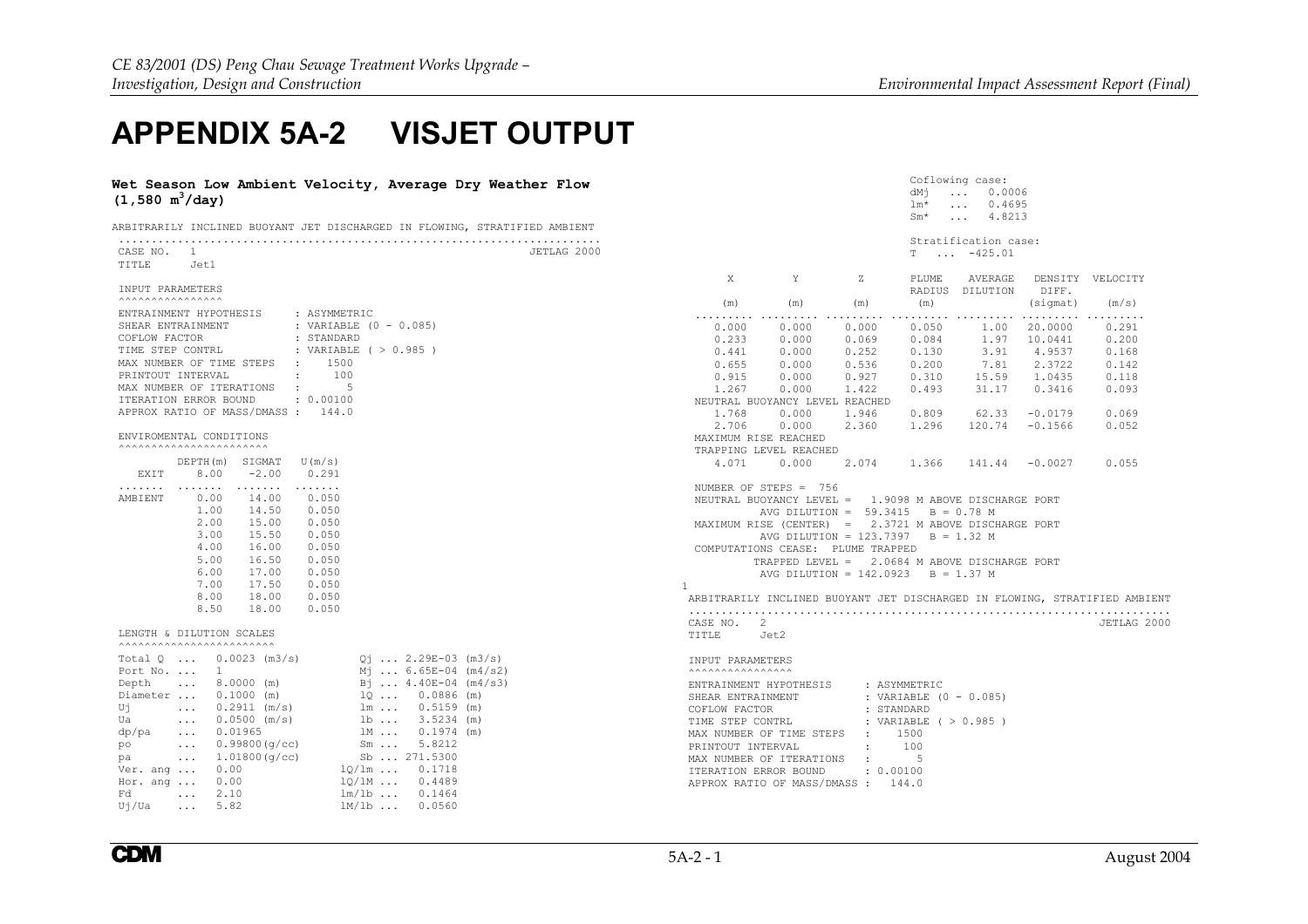|          | ENVIROMENTAL CONDITIONS                              |                                                  |                                        |                           |       | NEUTRAL BUOYANCY LEVEL = 1.8337 M ABOVE DISCHARGE PORT       |                                                                            |
|----------|------------------------------------------------------|--------------------------------------------------|----------------------------------------|---------------------------|-------|--------------------------------------------------------------|----------------------------------------------------------------------------|
|          | AAAAAAAAAAAAAAAAAAAAAAA                              |                                                  |                                        |                           |       | AVG DILUTION = $61.0140$ B = 0.82 M                          |                                                                            |
|          | DEPTH(m) SIGMAT                                      | U(m/s)                                           |                                        |                           |       | MAXIMUM RISE (CENTER) = 2.2764 M ABOVE DISCHARGE PORT        |                                                                            |
| EXIT     | 8.00                                                 | $-2.00$                                          | 0.291                                  |                           |       | AVG DILUTION = $131.3833$                                    | $B = 1.39 M$                                                               |
| .        |                                                      | $\cdots \cdots \cdots$<br>$\cdots \cdots \cdots$ |                                        |                           |       | COMPUTATIONS CEASE: PLUME TRAPPED                            |                                                                            |
| AMBIENT  | 0.00<br>1.00                                         | 14.00<br>14.50                                   | 0.050<br>0.050                         |                           |       | AVG DILUTION = $149.1936$ B = 1.43 M                         | TRAPPED LEVEL = 1.9905 M ABOVE DISCHARGE PORT                              |
|          | 2.00                                                 | 15.00                                            | 0.050                                  |                           |       |                                                              | ARBITRARILY INCLINED BUOYANT JET DISCHARGED IN FLOWING, STRATIFIED AMBIENT |
|          | 3.00                                                 | 15.50                                            | 0.050                                  |                           |       |                                                              |                                                                            |
|          | 4.00                                                 | 16.00                                            | 0.050                                  |                           |       | CASE NO. 3                                                   | JETLAG 2000                                                                |
|          | 5.00                                                 | 16.50                                            | 0.050                                  |                           |       | TITLE<br>Jet3                                                |                                                                            |
|          | 6.00                                                 | 17.00                                            | 0.050                                  |                           |       |                                                              |                                                                            |
|          | 7.00                                                 | 17.50                                            | 0.050                                  |                           |       | INPUT PARAMETERS                                             |                                                                            |
|          | 8.00                                                 | 18.00                                            | 0.050                                  |                           |       | <b>AAAAAAAAAAAAAAA</b> A                                     |                                                                            |
|          | 8.50                                                 | 18.00                                            | 0.050                                  |                           |       | ENTRAINMENT HYPOTHESIS                                       | : ASYMMETRIC                                                               |
|          |                                                      |                                                  |                                        |                           |       | SHEAR ENTRAINMENT                                            | : VARIABLE (0 - 0.085)                                                     |
|          | LENGTH & DILUTION SCALES<br>AAAAAAAAAAAAAAAAAAAAAAAA |                                                  |                                        |                           |       | : STANDARD<br>COFLOW FACTOR                                  |                                                                            |
|          | Total $Q$ 0.0023 (m3/s)                              |                                                  | $Q_1$ 2.29E-03 (m3/s)                  |                           |       | TIME STEP CONTRL<br>MAX NUMBER OF TIME STEPS<br>$\cdot$ 1500 | : VARIABLE ( > 0.985 )                                                     |
|          | Port No. $\ldots$ 1                                  |                                                  | $M_1$ 6.65E-04 (m4/s2)                 |                           |       | PRINTOUT INTERVAL<br>$\cdot$ :                               | 100                                                                        |
| Depth    | $\sim$ $\sim$ $\sim$ $\sim$                          | $8.0000$ (m)                                     | $B_1$ $4.40E-04$ (m4/s3)               |                           |       | MAX NUMBER OF ITERATIONS<br>$\sim 10$                        | $5^{\circ}$                                                                |
|          | Diameter  0.1000 (m)                                 |                                                  | $1Q$ $0.0886$ (m)                      |                           |       | : 0.00100<br>ITERATION ERROR BOUND                           |                                                                            |
| Uj       | $\ldots$ 0.2911 (m/s)                                |                                                  | 1m  0.5159 (m)                         |                           |       | APPROX RATIO OF MASS/DMASS : 144.0                           |                                                                            |
| Ua       |                                                      | $0.0500$ (m/s)                                   | $1b$ 3.5234 (m)                        |                           |       |                                                              |                                                                            |
| dp/pa    | 0.01965<br>$\sim$ $\sim$ $\sim$                      |                                                  | $lm \dots 0.1974$ (m)                  |                           |       | ENVIROMENTAL CONDITIONS                                      |                                                                            |
| po       | $\sim$ $\sim$ $\sim$                                 | 0.99800(q/cc)                                    | $Sm \tcdot 5.8212$                     |                           |       |                                                              |                                                                            |
| pa       | $\ldots$ 1.01800 (q/cc)                              |                                                  | Sb  271.5300                           |                           |       | DEPTH(m) SIGMAT<br>U(m/s)                                    |                                                                            |
| Ver. ang | 0.00                                                 |                                                  | $10/1m$ $0.1718$                       |                           |       | EXIT<br>8.00<br>$-2.00$<br>0.291                             |                                                                            |
| Fd       | Hor. ang  90.00<br>$\ldots$ 2.10                     |                                                  | $10/1M$ 0.4489<br>$lm/1b$ 0.1464       |                           |       | .<br>AMBIENT                                                 |                                                                            |
| Uj/Ua    | $\ldots$ 5.82                                        |                                                  | 1M/1b  0.0560                          |                           |       | 0.00<br>14.00<br>0.050<br>1.00<br>14.50<br>0.050             |                                                                            |
|          |                                                      |                                                  |                                        |                           |       | 2.00<br>0.050<br>15.00                                       |                                                                            |
|          |                                                      |                                                  | Coflowing case:                        |                           |       | 3.00<br>15.50<br>0.050                                       |                                                                            |
|          |                                                      |                                                  | dMj<br>$\dots$ 0.0006                  |                           |       | 4.00<br>16.00<br>0.050                                       |                                                                            |
|          |                                                      |                                                  | $lm*$<br>$\ldots$ 0.4695               |                           |       | 5.00<br>16.50<br>0.050                                       |                                                                            |
|          |                                                      |                                                  | $Sm*$<br>$\ldots$ 4.8213               |                           |       | 6.00<br>17.00<br>0.050                                       |                                                                            |
|          |                                                      |                                                  |                                        |                           |       | 17.50<br>7.00<br>0.050                                       |                                                                            |
|          |                                                      |                                                  | Stratification case:                   |                           |       | 8.00<br>18.00<br>0.050                                       |                                                                            |
|          |                                                      |                                                  | $T \dots -425.01$                      |                           |       | 8.50<br>18.00<br>0.050                                       |                                                                            |
|          | Y                                                    | Z                                                |                                        |                           |       |                                                              |                                                                            |
| X        |                                                      |                                                  | PLUME<br>AVERAGE<br>RADIUS<br>DILUTION | DENSITY VELOCITY<br>DIFF. |       | LENGTH & DILUTION SCALES<br><b>AAAAAAAAAAAAAAAAAAAAAAA</b> A |                                                                            |
| (m)      | (m)                                                  | (m)                                              | (m)                                    | (sigmat)                  | (m/s) | Total $Q_{}, Q_{0023}$ (m3/s)                                | $0i$ 2.29E-03 (m3/s)                                                       |
| .        |                                                      |                                                  | .                                      |                           |       | Port No. $\ldots$ 1                                          | $M_1$ 6.65E-04 (m4/s2)                                                     |
| 0.000    | 0.000                                                | 0.000                                            | 1.00<br>0.050                          | 20,0000                   | 0.291 | Depth  8.0000 (m)                                            | Bj  4.40E-04 (m4/s3)                                                       |
| 0.013    | 0.170                                                | 0.042                                            | 0.092                                  | 1.96 10.0605              | 0.170 | Diameter  0.1000 (m)                                         | $1Q \ldots 0.0886$ (m)                                                     |
| 0.061    | 0.322                                                | 0.194                                            | 0.143<br>3.91                          | 4.9764                    | 0.140 | <b>Service</b><br>Ui<br>$0.2911$ (m/s)                       | 1m  0.5159 (m)                                                             |
| 0.158    | 0.444                                                | 0.466                                            | 0.212<br>7.79                          | 2.3886                    | 0.126 | $\ldots$ 0.0500 (m/s)<br>Ua                                  | $1b$ $3.5234$ (m)                                                          |
| 0.326    | 0.539                                                | 0.852                                            | 0.323<br>15.57                         | 1.0530                    | 0.109 | dp/pa<br>$\ldots$ 0.01965                                    | 1M  0.1974 (m)                                                             |
| 0.603    | 0.614                                                | 1.341                                            | 0.507<br>31.12                         | 0.3485                    | 0.088 | $\ldots$ 0.99800 (g/cc)<br>po                                | $Sm \ldots 5.8212$                                                         |
|          |                                                      | NEUTRAL BUOYANCY LEVEL REACHED                   |                                        |                           |       | $\ldots$ 1.01800 (q/cc)<br>pa                                | Sb  271.5300                                                               |
| 1.031    | 0.671                                                | 1.848                                            | 0.828<br>62.25                         | $-0.0070$                 | 0.066 | Ver. ang  0.00                                               | $1Q/\text{lm}$ 0.1718                                                      |
| 1.816    | 0.721                                                | 2.246                                            | 1.329<br>122.75                        | $-0.1443$                 | 0.051 | Hor. ang  180.00                                             | 1Q/1M  0.4489                                                              |
|          | MAXIMUM RISE REACHED                                 |                                                  |                                        |                           |       | $\ldots$ 2.10<br>Fd                                          | $lm/1b$ 0.1464                                                             |
| 3.250    | TRAPPING LEVEL REACHED<br>0.783                      | 1.993                                            | 1.430<br>$148.87 - 0.0012$             |                           | 0.053 | $\ldots$ 5.82<br>Ui/Ua                                       | $1M/1b$ 0.0560                                                             |
|          |                                                      |                                                  |                                        |                           |       |                                                              | Coflowing case:                                                            |
|          | NUMBER OF STEPS = $765$                              |                                                  |                                        |                           |       |                                                              | $dM_1$ 0.0006                                                              |

**CDM**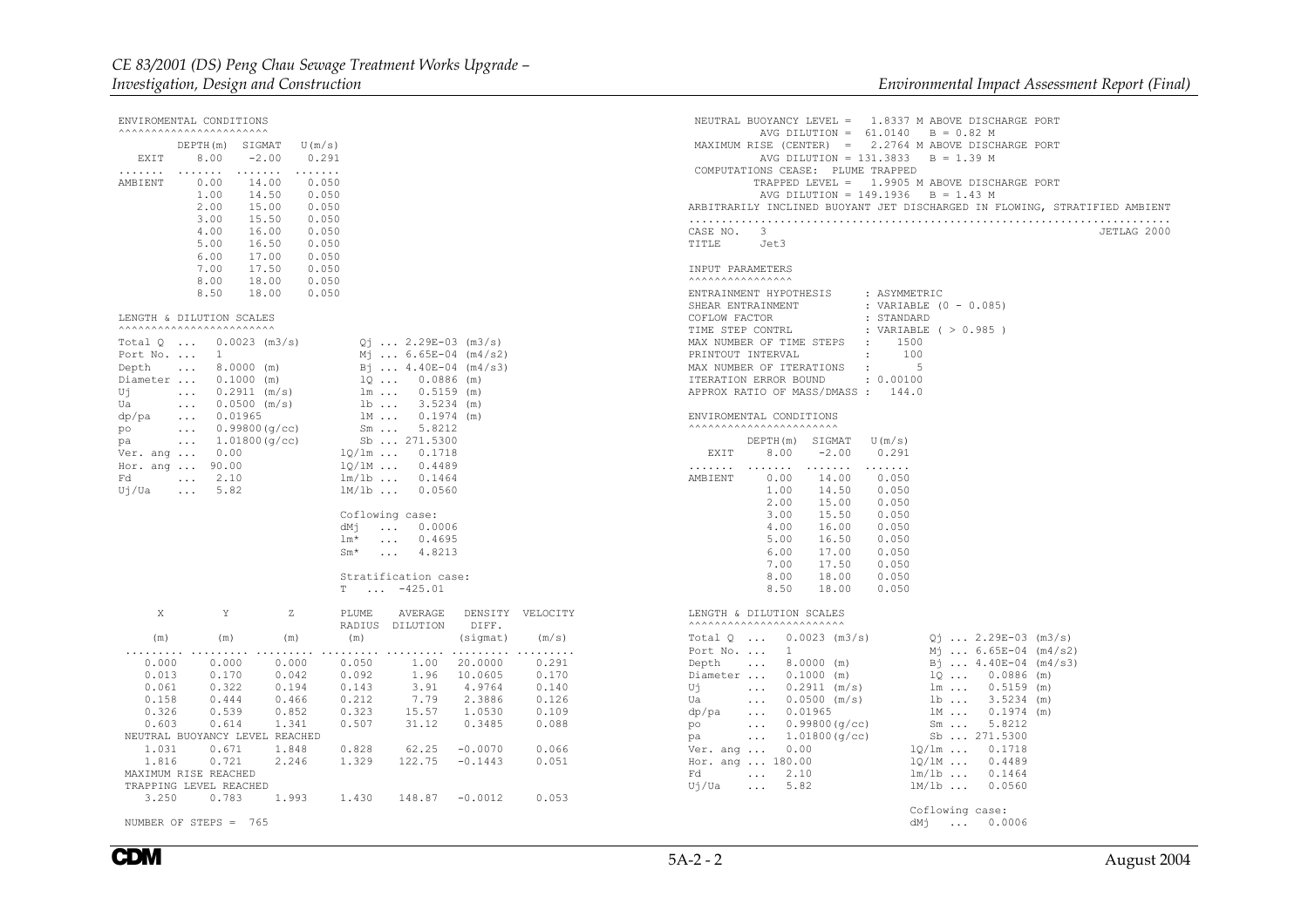|                                                                                                                                                                                                                                                         |                                                                                                                                                                                                                                                                                                                                                                                                                                                       |                                         | $Sm^{\star}$                                                           | $lm*$ 0.4695<br>4.8213<br>$\cdots$                                 |                                          |                                                                                           |
|---------------------------------------------------------------------------------------------------------------------------------------------------------------------------------------------------------------------------------------------------------|-------------------------------------------------------------------------------------------------------------------------------------------------------------------------------------------------------------------------------------------------------------------------------------------------------------------------------------------------------------------------------------------------------------------------------------------------------|-----------------------------------------|------------------------------------------------------------------------|--------------------------------------------------------------------|------------------------------------------|-------------------------------------------------------------------------------------------|
| X                                                                                                                                                                                                                                                       | Y                                                                                                                                                                                                                                                                                                                                                                                                                                                     | Z                                       | PLUME                                                                  | Stratification case:<br>$T \dots -425.01$<br>RADIUS DILUTION DIFF. | AVERAGE DENSITY VELOCITY                 |                                                                                           |
|                                                                                                                                                                                                                                                         | $(m)$ $(m)$ $(m)$                                                                                                                                                                                                                                                                                                                                                                                                                                     |                                         | (m)                                                                    |                                                                    | (sigmat)                                 | (m/s)                                                                                     |
| 0.000<br>$-0.216$<br>$-0.332$                                                                                                                                                                                                                           | 0.000<br>0.000<br>0.000<br>$\begin{array}{cccccccc} -0.357 & 0.000 & 0.586 & 0.215 & 7.74 & 2.3845 & 0.122 \\ -0.287 & 0.000 & 0.986 & 0.328 & 15.45 & 1.0463 & 0.104 \\ -0.089 & 0.000 & 1.478 & 0.517 & 30.88 & 0.3445 & 0.084 \end{array}$<br>0.000<br>NEUTRAL BUOYANCY LEVEL REACHED<br>$\begin{array}{cccccccc} 0.263 & 0.000 & 1.966 & 0.847 & 61.78 & -0.0018 & 0.063 \\ 0.915 & 0.000 & 2.341 & 1.352 & 122.72 & -0.1331 & 0.049 \end{array}$ | 0.000<br>$0.081$ $0.092$<br>0.287 0.142 | 0.050                                                                  | 3.88                                                               | 1.00  20.0000<br>1.95  10.1272<br>4.9871 | 0.291<br>0.168<br>0.140                                                                   |
| MAXIMUM RISE REACHED                                                                                                                                                                                                                                    |                                                                                                                                                                                                                                                                                                                                                                                                                                                       |                                         |                                                                        |                                                                    |                                          |                                                                                           |
|                                                                                                                                                                                                                                                         | TRAPPING LEVEL REACHED<br>2.392  0.000  2.116  1.480  153.60  -0.0004  0.051                                                                                                                                                                                                                                                                                                                                                                          |                                         |                                                                        |                                                                    |                                          |                                                                                           |
| 1<br>CASE NO. 4<br>TITLE Jet4                                                                                                                                                                                                                           | NUMBER OF STEPS $= 774$<br>NEUTRAL BUOYANCY LEVEL = 1.9628 M ABOVE DISCHARGE PORT<br>AVG DILUTION = $61.4411$ B = 0.84 M<br>MAXIMUM RISE (CENTER) = 2.3920 M ABOVE DISCHARGE PORT<br>AVG DILUTION = $137.2430$ B = 1.45 M<br>COMPUTATIONS CEASE: PLUME TRAPPED<br>TRAPPED LEVEL = 2.1152 M ABOVE DISCHARGE PORT<br>AVG DILUTION = $153.7165$ B = 1.48 M                                                                                               |                                         |                                                                        |                                                                    |                                          | ARBITRARILY INCLINED BUOYANT JET DISCHARGED IN FLOWING, STRATIFIED AMBIENT<br>JETLAG 2000 |
| INPUT PARAMETERS                                                                                                                                                                                                                                        |                                                                                                                                                                                                                                                                                                                                                                                                                                                       |                                         |                                                                        |                                                                    |                                          |                                                                                           |
| ENTRAINMENT HYPOTHESIS : ASYMMETRIC<br>SHEAR ENTRAINMENT<br>COFLOW FACTOR<br>TIME STEP CONTRL<br>MAX NUMBER OF TIME STEPS :<br>PRINTOUT INTERVAL<br>MAX NUMBER OF ITERATIONS :<br>ITERATION ERROR BOUND : 0.00100<br>APPROX RATIO OF MASS/DMASS : 144.0 |                                                                                                                                                                                                                                                                                                                                                                                                                                                       | : STANDARD<br>1500<br>$\sim$ 100 $\sim$ | : VARIABLE (0 - 0.085)<br>: VARIABLE ( > 0.985 )<br>100<br>$5^{\circ}$ |                                                                    |                                          |                                                                                           |
| ENVIROMENTAL CONDITIONS<br><b>^^^^^^^^^^^^^^^^^^^^^^^^^^^^</b>                                                                                                                                                                                          |                                                                                                                                                                                                                                                                                                                                                                                                                                                       |                                         |                                                                        |                                                                    |                                          |                                                                                           |
|                                                                                                                                                                                                                                                         | DEPTH(m) SIGMAT U(m/s)<br>EXIT 8.00 -2.00                                                                                                                                                                                                                                                                                                                                                                                                             | 0.291                                   |                                                                        |                                                                    |                                          |                                                                                           |
| AMBIENT                                                                                                                                                                                                                                                 | 0.00 14.00<br>1.00<br>14.50<br>$\begin{array}{cccc} 2.00 & 15.00 & 0.050 \\ 3.00 & 15.50 & 0.050 \end{array}$<br>4.00<br>16.00                                                                                                                                                                                                                                                                                                                        | 0.050<br>0.050<br>0.050                 |                                                                        |                                                                    |                                          |                                                                                           |

|                                                        | 5.00 16.50 0.050<br>6.00<br>7.00 17.50 0.050<br>8.00 18.00 0.050<br>8.50 18.00 0.050                                                                                                                                                                                             | 17.00 | 0.050 |                                                                                                                                                                                                                                   |  |
|--------------------------------------------------------|----------------------------------------------------------------------------------------------------------------------------------------------------------------------------------------------------------------------------------------------------------------------------------|-------|-------|-----------------------------------------------------------------------------------------------------------------------------------------------------------------------------------------------------------------------------------|--|
|                                                        | LENGTH & DILUTION SCALES<br><b>AAAAAAAAAAAAAAAAAAAAAAA</b>                                                                                                                                                                                                                       |       |       |                                                                                                                                                                                                                                   |  |
| Ui<br>Ua<br>Hor. ang  90.00<br>Fd  2.10<br>Uj/Ua  5.82 | Total $Q \dots 0.0023$ (m3/s)<br>Port No.  1<br>Depth  8.0000 (m)<br>Diameter  0.1000 (m)<br>$0.2911 \text{ (m/s)}$<br>$0.0500 \text{ (m/s)}$                                                                                                                                    |       |       | $Q_1$ 2.29E-03 (m3/s)<br>$M_1$ 6.65E-04 (m4/s2)<br>Bj  4.40E-04 (m4/s3)<br>$1Q$ 0.0886 (m)<br>$1m$ 0.5159 (m)<br>$1b$ 3.5234 (m)<br>$1M$ 0.1974 (m)<br>$\frac{10}{10}$ 0.4489<br>$\frac{1m}{10}$ 0.1464<br>$\frac{1M}{10}$ 0.0560 |  |
|                                                        |                                                                                                                                                                                                                                                                                  |       |       | Coflowing case:<br>dMj  0.0006<br>1m*  0.4695<br>Sm*  4.8213                                                                                                                                                                      |  |
|                                                        |                                                                                                                                                                                                                                                                                  |       |       | Stratification case:<br>$T \dots -425.01$                                                                                                                                                                                         |  |
| X                                                      | Y                                                                                                                                                                                                                                                                                |       |       | Z PLUME AVERAGE DENSITY VELOCITY<br>RADIUS DILUTION DIFF.                                                                                                                                                                         |  |
|                                                        | $(\textnormal{\texttt{m}}) \qquad \qquad (\textnormal{\texttt{m}}) \qquad \qquad (\textnormal{\texttt{m}}) \qquad \qquad (\textnormal{\texttt{sigmat}}) \qquad \qquad (\textnormal{\texttt{m}}/\textnormal{s})$                                                                  |       |       |                                                                                                                                                                                                                                   |  |
| 0.000                                                  | $\begin{array}{cccccccc} 0.000 & 0.000 & 0.000 & 0.000 & 0.050 & 1.00 & 20.0000 & 0.291 \\ 0.000 & 0.000 & 0.000 & 0.050 & 1.00 & 20.0000 & 0.291 \\ 0.013 & -0.170 & 0.042 & 0.092 & 1.96 & 10.0604 & 0.170 \\ 0.061 & -0.322 & 0.194 & 0.143 & 3.91 & 4.9766 & 0.140 \\ 0.158$ |       |       |                                                                                                                                                                                                                                   |  |
|                                                        |                                                                                                                                                                                                                                                                                  |       |       |                                                                                                                                                                                                                                   |  |
|                                                        | NEUTRAL BUOYANCY LEVEL REACHED<br>1.031 -0.671 1.847 0.828 62.25 -0.0070 0.066<br>1.816 -0.721 2.246 1.329 122.73 -0.1441 0.051<br>MAXIMUM RISE REACHED<br>TRAPPING LEVEL REACHED                                                                                                |       |       |                                                                                                                                                                                                                                   |  |
|                                                        | $3.251$ -0.783 1.991 1.430 148.86 -0.0013 0.053                                                                                                                                                                                                                                  |       |       |                                                                                                                                                                                                                                   |  |
|                                                        | NUMBER OF STEPS = 765<br>NEUTRAL BUOYANCY LEVEL = 1.8335 M ABOVE DISCHARGE PORT<br>AVG DILUTION = $61.0139$ B = 0.82 M<br>MAXIMUM RISE (CENTER) = 2.2759 M ABOVE DISCHARGE PORT<br>AVG DILUTION = 131.3399 B = 1.39 M<br>COMPUTATIONS CEASE: PLUME TRAPPED                       |       |       |                                                                                                                                                                                                                                   |  |
|                                                        | TRAPPED LEVEL = 1.9888 M ABOVE DISCHARGE PORT<br>AVG DILUTION = $149.2023$ B = 1.43 M                                                                                                                                                                                            |       |       |                                                                                                                                                                                                                                   |  |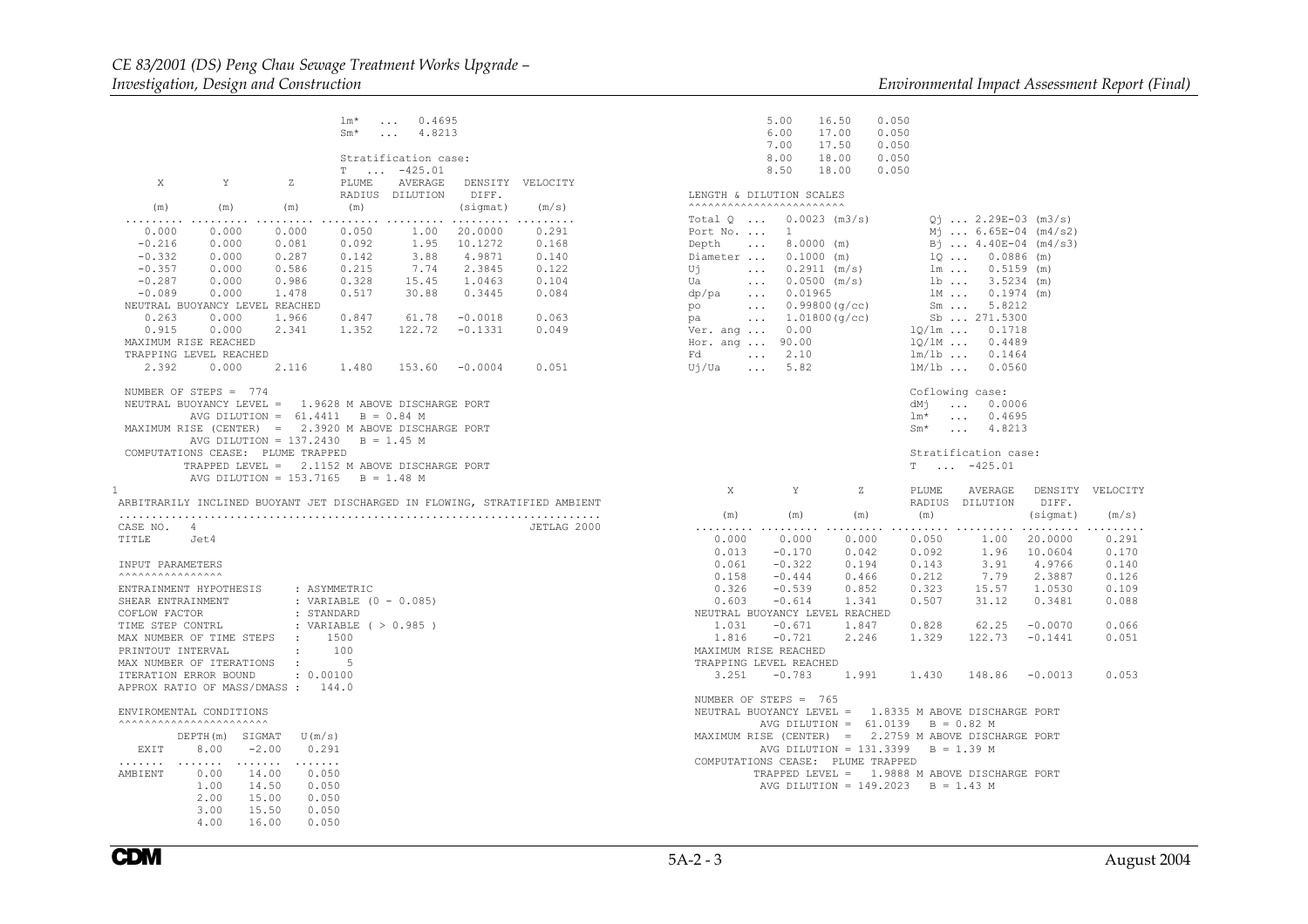#### Stratification case: T ... -425.01

|                                  |  | Wet Season High Ambient Velocity, Average Dry Weather Flow |  |  |
|----------------------------------|--|------------------------------------------------------------|--|--|
| $(1,580 \text{ m}^3/\text{day})$ |  |                                                            |  |  |

| 1<br>ARBITRARILY INCLINED BUOYANT JET DISCHARGED IN FLOWING, STRATIFIED AMBIENT                                                                                                                                                                                                                                                                                                                                                                                                                                                                                                                                                                                                                            |                                                                                                                                                                                                                                                                                                                                                                                                                                               |                                                                                                                 |                                                                                                                                                                                                                |             |
|------------------------------------------------------------------------------------------------------------------------------------------------------------------------------------------------------------------------------------------------------------------------------------------------------------------------------------------------------------------------------------------------------------------------------------------------------------------------------------------------------------------------------------------------------------------------------------------------------------------------------------------------------------------------------------------------------------|-----------------------------------------------------------------------------------------------------------------------------------------------------------------------------------------------------------------------------------------------------------------------------------------------------------------------------------------------------------------------------------------------------------------------------------------------|-----------------------------------------------------------------------------------------------------------------|----------------------------------------------------------------------------------------------------------------------------------------------------------------------------------------------------------------|-------------|
| CASE NO. 1<br>TITLE Jet1                                                                                                                                                                                                                                                                                                                                                                                                                                                                                                                                                                                                                                                                                   |                                                                                                                                                                                                                                                                                                                                                                                                                                               |                                                                                                                 |                                                                                                                                                                                                                | JETLAG 2000 |
| INPUT PARAMETERS<br><b>AAAAAAAAAAAAAAA</b>                                                                                                                                                                                                                                                                                                                                                                                                                                                                                                                                                                                                                                                                 |                                                                                                                                                                                                                                                                                                                                                                                                                                               |                                                                                                                 |                                                                                                                                                                                                                |             |
| ENTRAINMENT HYPOTHESIS : ASYMMETRIC<br>SHEAR ENTRAINMENT<br>COFLOW FACTOR<br>TIME STEP CONTRL<br>$\begin{tabular}{lllllllll} & & & & & & & & & & \\ \hline & & & & & & & & & \\ \hline MAX NUMBER OF TIME STEPS & : & & & & & & \\ \hline \end{tabular} \begin{tabular}{lllllllllll} & & & & & & & & \\ \hline \multicolumn{3}{lllllll} & & & & & & \\ \multicolumn{3}{lllllllll} & & & & & & \\ \multicolumn{3}{lllllllll} & & & & & & \\ \multicolumn{3}{lllllllll} & & & & & & \\ \multicolumn{3}{lllllllll} & & & & & & \\ \multicolumn{3}{lllllllll} & & & & & & \\ \multicolumn{3}{lllllllll}$<br>MAX NUMBER OF ITERATIONS :<br>ITERATION ERROR BOUND : 0.00100<br>APPROX RATIO OF MASS/DMASS: 144.0 | : STANDARD                                                                                                                                                                                                                                                                                                                                                                                                                                    | : VARIABLE (0 - 0.085)<br>$5^{\circ}$                                                                           |                                                                                                                                                                                                                |             |
| ENVIROMENTAL CONDITIONS<br><b>^^^^^^^^^^^^^^^^^^^^^^^^^^^</b> ^                                                                                                                                                                                                                                                                                                                                                                                                                                                                                                                                                                                                                                            |                                                                                                                                                                                                                                                                                                                                                                                                                                               |                                                                                                                 |                                                                                                                                                                                                                |             |
| EXIT 8.00 -2.00 0.291                                                                                                                                                                                                                                                                                                                                                                                                                                                                                                                                                                                                                                                                                      | $\mathtt{DEPTH}\left( \mathfrak{m}\right) \quad \mathtt{SIGMAT} \quad \mathtt{U}\left( \mathfrak{m}/\mathtt{s}\right)$                                                                                                                                                                                                                                                                                                                        |                                                                                                                 |                                                                                                                                                                                                                |             |
| AMBIENT<br>1.00                                                                                                                                                                                                                                                                                                                                                                                                                                                                                                                                                                                                                                                                                            | $0.00$ $14.00$ $0.400$<br>14.50<br>0.400<br>$\begin{array}{cccc} 2.00 & \quad 15.00 & \quad 0.400 \\ 3.00 & \quad 15.50 & \quad 0.400 \end{array}$<br>$\begin{array}{cccc} 4\,.\,00 & \quad 16\,.\,00 & \quad 0\,.4\,00 \\ 5\,.\,00 & \quad 16\,.\,50 & \quad 0\,.4\,00 \\ 6\,.\,00 & \quad 17\,.\,00 & \quad 0\,.4\,00 \\ \end{array}$<br>$\begin{array}{cccc} 7.00 & 17.50 & 0.400 \\ 8.00 & 18.00 & 0.400 \end{array}$<br>8.50 18.00 0.400 |                                                                                                                 |                                                                                                                                                                                                                |             |
| LENGTH & DILUTION SCALES<br><b>^^^^^^^^^^^^^^^^^^^^^^^^^^^^</b> ^                                                                                                                                                                                                                                                                                                                                                                                                                                                                                                                                                                                                                                          |                                                                                                                                                                                                                                                                                                                                                                                                                                               |                                                                                                                 |                                                                                                                                                                                                                |             |
| Total Q $0.0023$ (m3/s) $Qj$ $2.29E-03$ (m3/s)<br>Port No. $1$<br>Depth  8.0000 (m)<br>Diameter $0.1000$ (m)<br>Uj $0.2911 \text{ (m/s)}$<br>Ua $0.4000 \text{ (m/s)}$<br>$\ldots$ 0.01965<br>dp/pa<br>po<br>$\ldots$ 1.01800(g/cc)<br>pa<br>Ver. ang  0.00<br>Hor. ang  0.00<br>Fd  2.10<br>$U_1/Ua$ 0.73                                                                                                                                                                                                                                                                                                                                                                                                 | $\ldots$ 0.99800 (g/cc)                                                                                                                                                                                                                                                                                                                                                                                                                       | $Sm$ 0.7277<br>Sb  0.0083<br>$10/1m$ $1.3743$<br>$1Q/1M$ 0.4489<br>$9.3709$<br>$lm/1b$ 9.3709<br>1M/1b  28.6859 | $M_1$ 6.65E-04 (m4/s2)<br>$B_1$ 4.40E-04 (m4/s3)<br>$1Q  0.0886$ (m)<br>$\begin{array}{cccc} \text{Im} & \dots & 0.0645 & \text{(m)} \\ \text{lb} & \dots & 0.0069 & \text{(m)} \end{array}$<br>1M  0.1974 (m) |             |
|                                                                                                                                                                                                                                                                                                                                                                                                                                                                                                                                                                                                                                                                                                            |                                                                                                                                                                                                                                                                                                                                                                                                                                               | Coflowing case:<br>dMj $ -0.0002$<br>lm*<br>$Sm*$<br>$\ldots$ 0.2723                                            | $\ldots -0.0395$                                                                                                                                                                                               |             |

| X                                          | Y                                                                                                                                                                                                                                                                                                                                                        | Ζ                                                      |                                                                    | PLUME AVERAGE<br>RADIUS DILUTION | DIFF.                                                | DENSITY VELOCITY                                                           |
|--------------------------------------------|----------------------------------------------------------------------------------------------------------------------------------------------------------------------------------------------------------------------------------------------------------------------------------------------------------------------------------------------------------|--------------------------------------------------------|--------------------------------------------------------------------|----------------------------------|------------------------------------------------------|----------------------------------------------------------------------------|
| (m)                                        | $(m)$ $(m)$                                                                                                                                                                                                                                                                                                                                              |                                                        | (m)                                                                |                                  | (sigmat)                                             | (m/s)                                                                      |
| 0.165                                      | $0.000$ $0.000$ $0.000$ $0.050$                                                                                                                                                                                                                                                                                                                          |                                                        |                                                                    |                                  | 1.00 20.0000<br>9.9648                               | 0.291<br>0.349                                                             |
| 0.382<br>0.749                             | 0.000<br>0.000<br>0.000                                                                                                                                                                                                                                                                                                                                  | 0.100                                                  | 0.121                                                              | 7.87                             | 1.99 9.9648<br>3.95 4.9734<br>2.4698                 | 0.377<br>0.390                                                             |
| 1.376<br>2.444                             | $0.000$<br>$0.000$                                                                                                                                                                                                                                                                                                                                       | 0.175<br>0.284                                         |                                                                    |                                  | $0.170$ $15.72$ $1.2084$<br>$0.239$ $31.38$ $0.5646$ | 0.396<br>0.398                                                             |
| 4.281                                      | $4.281$ 0.000 0.439 0.338 62.69 0.2258 0.399<br>7.692 0.000 0.656 0.477 125.19 0.0329 0.400                                                                                                                                                                                                                                                              |                                                        |                                                                    |                                  |                                                      |                                                                            |
|                                            | NEUTRAL BUOYANCY LEVEL REACHED<br>17.078  0.000  0.924  0.649  231.25  -0.0836  0.400<br>MAXIMUM RISE REACHED<br>TRAPPING LEVEL REACHED                                                                                                                                                                                                                  |                                                        |                                                                    |                                  |                                                      |                                                                            |
|                                            | 26.981  0.000  0.780  0.743  303.19  -0.0002  0.400                                                                                                                                                                                                                                                                                                      |                                                        |                                                                    |                                  |                                                      |                                                                            |
| 1                                          | NUMBER OF STEPS $= 849$<br>NEUTRAL BUOYANCY LEVEL = 0.7164 M ABOVE DISCHARGE PORT<br>AVG DILUTION = $146.1387$ B = 0.52 M<br>MAXIMUM RISE (CENTER) = 0.9261 M ABOVE DISCHARGE PORT<br>AVG DILUTION = $232.1567$ B = 0.65 M<br>COMPUTATIONS CEASE: PLUME TRAPPED<br>TRAPPED LEVEL = 0.7794 M ABOVE DISCHARGE PORT<br>AVG DILUTION = $303.4422$ B = 0.74 M |                                                        |                                                                    |                                  |                                                      |                                                                            |
|                                            |                                                                                                                                                                                                                                                                                                                                                          |                                                        |                                                                    |                                  |                                                      | ARBITRARILY INCLINED BUOYANT JET DISCHARGED IN FLOWING, STRATIFIED AMBIENT |
| CASE NO. 2<br>TITLE Jet2                   |                                                                                                                                                                                                                                                                                                                                                          |                                                        |                                                                    |                                  |                                                      | JETLAG 2000                                                                |
| INPUT PARAMETERS<br><b>AAAAAAAAAAAAAAA</b> |                                                                                                                                                                                                                                                                                                                                                          |                                                        |                                                                    |                                  |                                                      |                                                                            |
| COFLOW FACTOR<br>PRINTOUT INTERVAL         | ENTRAINMENT HYPOTHESIS : ASYMMETRIC<br>SHEAR ENTRAINMENT<br>TIME STEP CONTRL<br>MAX NUMBER OF TIME STEPS : 1500<br>MAX NUMBER OF ITERATIONS :<br>ITERATION ERROR BOUND : 0.00100<br>APPROX RATIO OF MASS/DMASS: 144.0                                                                                                                                    | : STANDARD<br>$\sim$ 100 $\sim$                        | : VARIABLE $(0 - 0.085)$<br>: VARIABLE ( $> 0.985$ )<br>100<br>- 5 |                                  |                                                      |                                                                            |
|                                            | ENVIROMENTAL CONDITIONS<br><b>AAAAAAAAAAAAAAAAAAAAAA</b>                                                                                                                                                                                                                                                                                                 |                                                        |                                                                    |                                  |                                                      |                                                                            |
| EXIT                                       | $DEFH(m)$ SIGMAT $U(m/s)$<br>8.00                                                                                                                                                                                                                                                                                                                        | $-2.00$<br>0.291                                       |                                                                    |                                  |                                                      |                                                                            |
| .<br>AMBIENT                               | $0.00$ 14.00 0.400<br>1.00                                                                                                                                                                                                                                                                                                                               | 14.50<br>0.400<br>2.00 15.00 0.400<br>3.00 15.50 0.400 |                                                                    |                                  |                                                      |                                                                            |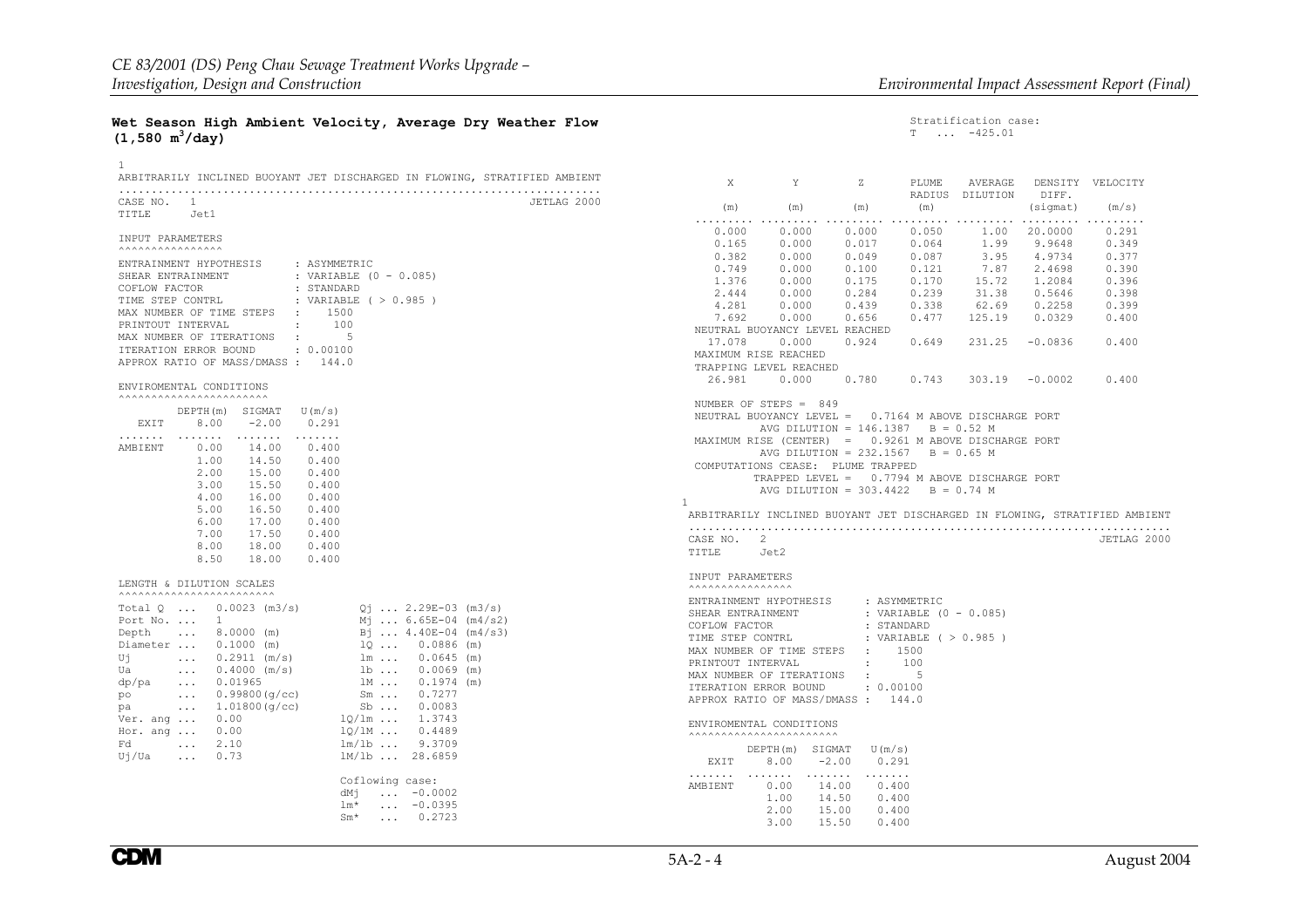Total Q ...  $0.0023$  (m3/s)  $Qj$  ... 2.29E-03 (m3/s) Port No. ... 1  $M_1^2$  ... 6.65E-04 (m4/s2)<br>Depth ... 8.0000 (m) <br>Bj ... 4.40E-04 (m4/s3)

Diameter ...  $0.1000$  (m)  $10$  ... 0.0886 (m) Uj ...  $0.2911 \text{ (m/s)}$   $1 \text{ m}$  ...  $0.0645 \text{ (m)}$ <br>Ua ...  $0.4000 \text{ (m/s)}$   $1 \text{ b}$  ...  $0.0069 \text{ (m)}$ Ua ... 0.4000 (m/s) lb ... 0.0069 (m)<br>dp/pa ... 0.01965 lM ... 0.1974 (m) dp/pa ...  $0.01965$   $1M$  ...  $0.1974$ <br>po ...  $0.99800(g/cc)$   $5m$  ...  $0.7277$ 

pa ... 1.01800(g/cc) Sb ... 0.0083<br>Ver. ang ... 0.00 10/1m ... 1.3743 Ver. ang ... 0.00 <br>Hor. ang ... 90.00 <br> $10/1M$  ... 0.4489 Hor. ang ...  $90.00$   $\frac{10}{10}$  ...  $0.4489$ <br>Fd ...  $2.10$   $\frac{10}{10}$  ...  $9.3709$ 

Sm\* ... 0.2723

T ... -425.01

NEUTRAL BUOYANCY LEVEL REACHED

 MAXIMUM RISE REACHEDTRAPPING LEVEL REACHED

 LENGTH & DILUTION SCALES^^^^^^^^^^^^^^^^^^^^^^^^

Depth ... 8.0000 (m)

 $Fd$  ... 2.10

 $U_1/Ua$  ... 0.73

| 4.00<br>5.00                                                                                                                                                                                                                                               | 16.00<br>16.50                                                                                                                                                                                                    | 0.400<br>0.400                                                                         |                                                                                                                                                                                                                                                      |                                                                                                          |                                                                                        | AVG DILUTION = $308.0379$ B = 0.75 M<br>$\mathbf{1}$                                                                                                                                                                                                                                                                                                                                                                                                                                                                                                                                                                                                                                                     |
|------------------------------------------------------------------------------------------------------------------------------------------------------------------------------------------------------------------------------------------------------------|-------------------------------------------------------------------------------------------------------------------------------------------------------------------------------------------------------------------|----------------------------------------------------------------------------------------|------------------------------------------------------------------------------------------------------------------------------------------------------------------------------------------------------------------------------------------------------|----------------------------------------------------------------------------------------------------------|----------------------------------------------------------------------------------------|----------------------------------------------------------------------------------------------------------------------------------------------------------------------------------------------------------------------------------------------------------------------------------------------------------------------------------------------------------------------------------------------------------------------------------------------------------------------------------------------------------------------------------------------------------------------------------------------------------------------------------------------------------------------------------------------------------|
| 6.00<br>7.00                                                                                                                                                                                                                                               | 17.00<br>17.50                                                                                                                                                                                                    | 0.400<br>0.400                                                                         |                                                                                                                                                                                                                                                      |                                                                                                          |                                                                                        | ARBITRARILY INCLINED BUOYANT JET DISCHARGED IN FLOWING, STRATIFIED AMBIENT                                                                                                                                                                                                                                                                                                                                                                                                                                                                                                                                                                                                                               |
| 8.00<br>8.50                                                                                                                                                                                                                                               | 18.00<br>18.00                                                                                                                                                                                                    | 0.400<br>0.400                                                                         |                                                                                                                                                                                                                                                      |                                                                                                          |                                                                                        | CASE NO. 3<br>JETLAG 2000<br>TITLE<br>Jet3                                                                                                                                                                                                                                                                                                                                                                                                                                                                                                                                                                                                                                                               |
| NGTH & DILUTION SCALES                                                                                                                                                                                                                                     |                                                                                                                                                                                                                   |                                                                                        |                                                                                                                                                                                                                                                      |                                                                                                          |                                                                                        | INPUT PARAMETERS<br><b>AAAAAAAAAAAAAAA</b> A                                                                                                                                                                                                                                                                                                                                                                                                                                                                                                                                                                                                                                                             |
| al 0<br>ct No.<br>⊃th<br>$\sim$ $\sim$ $\sim$ $\sim$<br>ameter<br>$\sim 100$<br>$\sim 100$<br>/pa<br>$\sim 100$ km s $^{-1}$<br>$\sim 100$<br>$\sim 100$<br>$\ldots$ and $\ldots$<br>c. ang<br>$\sim 100$ km $^{-1}$<br>/Ua<br>$\sim$ $\sim$ $\sim$ $\sim$ | $0.0023$ (m3/s)<br>1<br>$8.0000$ (m)<br>$0.1000$ (m)<br>$0.2911$ (m/s)<br>$0.4000$ (m/s)<br>0.01965<br>0.99800(q/cc)<br>1.01800(g/cc)<br>0.00<br>90.00<br>2.10<br>0.73                                            | $1b \ldots$<br>1M<br>$Sm \ldots$<br>$Sb$<br>$1Q/\text{lm}$<br>$10/1M$                  | $Q_1$ 2.29E-03 (m3/s)<br>$M_1$ 6.65E-04 (m4/s2)<br>$B_1$ 4.40E-04 (m4/s3)<br>$1Q 0.0886$ (m)<br>$lm \dots 0.0645 (m)$<br>$0.0069$ (m)<br>$0.1974$ (m)<br>0.7277<br>0.0083<br>1.3743<br>0.4489<br>$lm/1b$ 9.3709<br>1M/1b  28.6859<br>Coflowing case: |                                                                                                          |                                                                                        | ENTRAINMENT HYPOTHESIS<br>: ASYMMETRIC<br>SHEAR ENTRAINMENT<br>: VARIABLE $(0 - 0.085)$<br>COFLOW FACTOR<br>: STANDARD<br>TIME STEP CONTRL<br>: VARIABLE ( > 0.985 )<br>MAX NUMBER OF TIME STEPS<br>250000<br><b>Contract</b><br>100<br>PRINTOUT INTERVAL<br>$\ddot{\phantom{a}}$<br>MAX NUMBER OF ITERATIONS<br>5<br>$\sim$ 100<br>: 0.00100<br>ITERATION ERROR BOUND<br>APPROX RATIO OF MASS/DMASS : 144.0<br>ENVIROMENTAL CONDITIONS<br><b>AAAAAAAAAAAAAAAAAAAAAA</b> A<br>DEPTH(m) SIGMAT<br>U(m/s)<br>8.00<br>$-2.00$<br>0.291<br>EXIT<br>1.1.1.1.1.1<br>.<br>$\mathcal{L}$ . The second second second $\mathcal{L}$                                                                                |
|                                                                                                                                                                                                                                                            |                                                                                                                                                                                                                   | dMi<br>$lm*$<br>$Sm*$                                                                  | $\ldots -0.0002$<br>$\ldots -0.0395$<br>$\ldots$ 0.2723<br>Stratification case:<br>$T \dots -425.01$                                                                                                                                                 |                                                                                                          |                                                                                        | AMBIENT<br>0.00<br>14.00<br>0.400<br>1.00<br>14.50<br>0.400<br>2.00<br>15.00<br>0.400<br>3.00<br>0.400<br>15.50<br>4.00<br>16.00<br>0.400<br>5.00<br>16.50<br>0.400<br>6.00<br>17.00<br>0.400<br>7.00<br>17.50<br>0.400<br>18.00<br>8.00<br>0.400                                                                                                                                                                                                                                                                                                                                                                                                                                                        |
| X                                                                                                                                                                                                                                                          | Y<br>z                                                                                                                                                                                                            | PLUME<br>RADIUS                                                                        | AVERAGE<br>DILUTION                                                                                                                                                                                                                                  | DIFF.                                                                                                    | DENSITY VELOCITY                                                                       | 8.50<br>18.00<br>0.400                                                                                                                                                                                                                                                                                                                                                                                                                                                                                                                                                                                                                                                                                   |
| (m)                                                                                                                                                                                                                                                        | (m)<br>(m)<br>.                                                                                                                                                                                                   | (m)<br>.                                                                               |                                                                                                                                                                                                                                                      | (siqmat)<br>.                                                                                            | (m/s)<br>.                                                                             | LENGTH & DILUTION SCALES<br><b>AAAAAAAAAAAAAAAAAAAAAAA</b>                                                                                                                                                                                                                                                                                                                                                                                                                                                                                                                                                                                                                                               |
| 0.000<br>0.008<br>0.069<br>0.337<br>0.941<br>1.979<br>3.737<br>6.925<br>14.972<br><b>AXIMUM RISE REACHED</b><br>RAPPING LEVEL REACHED<br>26.730                                                                                                            | 0.000<br>0.000<br>0.014<br>0.000<br>0.037<br>0.003<br>0.081<br>0.022<br>0.126<br>0.078<br>0.164<br>0.176<br>0.194<br>0.321<br>0.222<br>0.530<br>EUTRAL BUOYANCY LEVEL REACHED<br>0.809<br>0.255<br>0.288<br>0.684 | 0.050<br>0.076<br>0.094<br>0.124<br>0.168<br>0.234<br>0.328<br>0.462<br>0.642<br>0.750 | 1.00<br>1.97<br>3.70<br>7.34<br>14.64<br>29.25<br>58.42<br>116.66<br>225.67<br>307.98                                                                                                                                                                | 20.0000<br>10.0359<br>5.3228<br>2.6699<br>1.3153<br>0.6224<br>0.2576<br>0.0522<br>$-0.0771$<br>$-0.0001$ | 0.291<br>0.247<br>0.304<br>0.350<br>0.375<br>0.388<br>0.394<br>0.397<br>0.398<br>0.399 | Total $Q$ 0.0023 (m3/s)<br>$Q_1$ 2.29E-03 (m3/s)<br>$M_1$ 6.65E-04 (m4/s2)<br>Port No. $\ldots$ 1<br>$B_1$ 4.40E-04 (m4/s3)<br>Depth<br>$\dots$ 8.0000 (m)<br>Diameter  0.1000 (m)<br>$1Q$ $0.0886$ (m)<br>Uj<br>$\ldots$ 0.2911 (m/s)<br>$lm \dots 0.0645 (m)$<br>$0.4000$ (m/s)<br>$1b$<br>Ua<br>$0.0069$ (m)<br>$\mathbf{1}$ , and $\mathbf{1}$<br>$\ldots$ 0.01965<br>1M<br>dp/pa<br>$0.1974$ (m)<br>0.99800(q/cc)<br>$Sm \t \t0.7277$<br>po<br>$\sim 100$<br>1.01800(q/cc)<br>$Sb$<br>$\sim 100$<br>0.0083<br>pa<br>$1Q/\text{lm}$ 1.3743<br>Ver. ang<br>0.00<br>Hor. ang  180.00<br>$10/1M$<br>0.4489<br>2.10<br>$lm/1b$ 9.3709<br>Fd<br>$\cdots$<br>0.73<br>Uj/Ua<br>$\sim 100$<br>1M/1b  28.6859 |
| JMBER OF STEPS = 860                                                                                                                                                                                                                                       |                                                                                                                                                                                                                   | EUTRAL BUOYANCY LEVEL = 0.6216 M ABOVE DISCHARGE PORT                                  |                                                                                                                                                                                                                                                      |                                                                                                          |                                                                                        | Stratification case:<br>$T \dots -425.01$                                                                                                                                                                                                                                                                                                                                                                                                                                                                                                                                                                                                                                                                |

X Y Z PLUME AVERAGE DENSITY VELOCITY

RADIUS DILUTION DIFF.

 NUMBER OF STEPS = 860 NEUTRAL BUOYANCY LEVEL = 0.6216 M ABOVE DISCHARGE PORTAVG DILUTION =  $148.4639$  B = 0.52 M MAXIMUM RISE (CENTER) = 0.8282 M ABOVE DISCHARGE PORT AVG DILUTION = 235.6828 B = 0.66 M COMPUTATIONS CEASE: PLUME TRAPPED

TRAPPED LEVEL = 0.6842 M ABOVE DISCHARGE PORT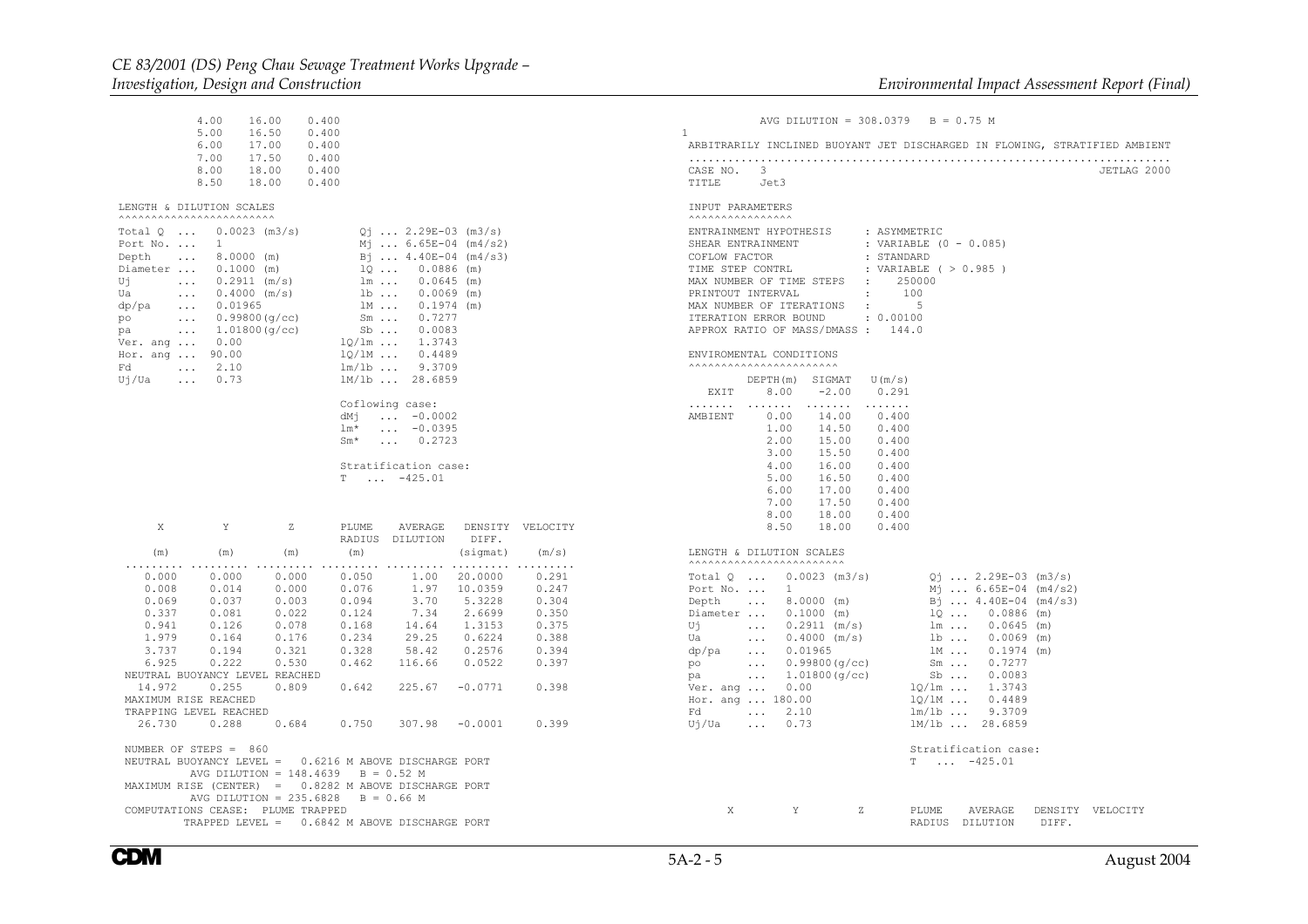# *CE 83/2001 (DS) Peng Chau Sewage Treatment Works Upgrade –*

| (m)                                                                                                                                                                                                                                                                                                        |                 | $(m)$ $(m)$                | (m)                                                                                                               |                                               | (sigmat) (m/s)               |                                                                            |
|------------------------------------------------------------------------------------------------------------------------------------------------------------------------------------------------------------------------------------------------------------------------------------------------------------|-----------------|----------------------------|-------------------------------------------------------------------------------------------------------------------|-----------------------------------------------|------------------------------|----------------------------------------------------------------------------|
| .<br>$0.000E+00$ $0.000E+00$ $0.000E+00$ $0.500E-01$ $1.0$ 20.0000 $0.291$<br>$-0.871E-01$ $0.314E-08$ $0.224E-01$ $0.123$<br>$-0.664E-01$ $0.442E-08$ $0.478E-01$ $0.113$ $2.4$ $8.3214$ $0.134$<br>$-0.564E-01$ 0.465E-08 0.538E-01 0.110                                                                | .               | .                          | $\cdots \cdots \cdots \cdots$                                                                                     | 1.6                                           | 12.5820<br>7.7230            | 0.076                                                                      |
| $-0.251E-01$ 0.513E-08 0.682E-01 0.108 3.2<br>0.112 0.610E-08 0.107 0.119 5.5<br>$0.112$ $0.610E-08$ 0.107  0.119                                                                                                                                                                                          |                 |                            |                                                                                                                   | 2.6<br>5.5                                    | 6.2841 0.198<br>3.5874       | 0.154<br>0.283                                                             |
| $0.463$ $0.709E-08$ $0.169$ $0.153$<br>1.16                                                                                                                                                                                                                                                                | 0.796E-08 0.257 |                            | 0.207                                                                                                             | $\frac{11}{22}$ .                             | 1.7729<br>0.8549             | 0.342<br>0.371                                                             |
| $2.44$ 0.871E-08 0.384 0.287<br>4.80 0.938E-08 0.565 0.402<br>NEUTRAL BUOYANCY LEVEL REACHED                                                                                                                                                                                                               |                 |                            |                                                                                                                   | $\frac{44}{87}$ .                             | 0.3810 0.386<br>0.1238 0.393 |                                                                            |
| 9.72  0.101E-07  0.822  0.566  0.17E+03  -0.0323  0.396<br>MAXIMUM RISE REACHED<br>25.3  0.112E-07  0.832  0.737  0.30E+03  -0.0091  0.398                                                                                                                                                                 |                 |                            |                                                                                                                   |                                               |                              |                                                                            |
| TRAPPING LEVEL REACHED<br>26.0  0.113E-07  0.816  0.747  0.31E+03  -0.0009  0.398                                                                                                                                                                                                                          |                 |                            |                                                                                                                   |                                               |                              |                                                                            |
| NUMBER OF STEPS = $221602$<br>NEUTRAL BUOYANCY LEVEL = 0.7517 M ABOVE DISCHARGE PORT<br>MAXIMUM RISE (CENTER) = 0.9611 M ABOVE DISCHARGE PORT<br>COMPUTATIONS CEASE: PLUME TRAPPED                                                                                                                         |                 |                            | AVG DILUTION = $147.6635$ B = 0.52 M<br>AVG DILUTION = $234.2572$ B = 0.66 M<br>AVG DILUTION = 306.3 $B = 0.75 M$ | TRAPPED LEVEL = 0.8137 M ABOVE DISCHARGE PORT |                              |                                                                            |
| 1                                                                                                                                                                                                                                                                                                          |                 |                            |                                                                                                                   |                                               |                              | ARBITRARILY INCLINED BUOYANT JET DISCHARGED IN FLOWING, STRATIFIED AMBIENT |
| CASE NO. 4<br>TITLE                                                                                                                                                                                                                                                                                        | Jet4            |                            |                                                                                                                   |                                               |                              | JETLAG 2000                                                                |
| INPUT PARAMETERS<br>ENTRAINMENT HYPOTHESIS : ASYMMETRIC<br>SHEAR ENTRAINMENT<br>COFLOW FACTOR<br>TIME STEP CONTRL<br>MAX NUMBER OF TIME STEPS : 1500<br>PRINTOUT INTERVAL<br>MAX NUMBER OF ITERATIONS :<br>ITERATION ERROR BOUND : 0.00100<br>APPROX RATIO OF MASS/DMASS: 144.0<br>ENVIROMENTAL CONDITIONS |                 | $\sim 100$                 | : VARIABLE $(0 - 0.085)$<br>: STANDARD<br>: VARIABLE ( $> 0.985$ )<br>100<br>$5 - 5$                              |                                               |                              |                                                                            |
| <b>AAAAAAAAAAAAAAAAAAAAAA</b>                                                                                                                                                                                                                                                                              |                 | $DEF H(m)$ SIGMAT $U(m/s)$ |                                                                                                                   |                                               |                              |                                                                            |
|                                                                                                                                                                                                                                                                                                            |                 | EXIT 8.00 -2.00 0.291      |                                                                                                                   |                                               |                              |                                                                            |

| EXIT    | DEPTH (M)<br>8.00                                    | SIGMAT<br>$-2.00$                                           | U (M/S)<br>0.291                                            |
|---------|------------------------------------------------------|-------------------------------------------------------------|-------------------------------------------------------------|
| AMBIENT | 0.00<br>1.00<br>2.00<br>3.00<br>4.00<br>5.00<br>6.00 | 14.00<br>14.50<br>15.00<br>15.50<br>16.00<br>16.50<br>17.00 | 0.400<br>0.400<br>0.400<br>0.400<br>0.400<br>0.400<br>0.400 |
|         |                                                      |                                                             |                                                             |

|              |                                                                                  | 7.00 17.50 0.400<br>8.00  18.00  0.400<br>8.50  18.00  0.400 |                                                                                                                      |                                                                                                                                                                                                                                                                                                                                                                                           |          |       |
|--------------|----------------------------------------------------------------------------------|--------------------------------------------------------------|----------------------------------------------------------------------------------------------------------------------|-------------------------------------------------------------------------------------------------------------------------------------------------------------------------------------------------------------------------------------------------------------------------------------------------------------------------------------------------------------------------------------------|----------|-------|
|              | LENGTH & DILUTION SCALES                                                         |                                                              |                                                                                                                      |                                                                                                                                                                                                                                                                                                                                                                                           |          |       |
|              | <b>AAAAAAAAAAAAAAAAAAAAAAA</b>                                                   |                                                              | $lm*$<br>$Sm^{\star}$                                                                                                | $Q_1$ 2.29E-03 (m3/s)<br>$M_1$ 6.65E-04 (m4/s2)<br>$B_1$ $4.40E-04$ (m4/s3)<br>1Q  0.0886 (m)<br>$\begin{array}{cccc} \ln & \ldots & 0.0645 & \text{(m)} \\ \text{lb} & \ldots & 0.0069 & \text{(m)} \end{array}$<br>lm 0.1974 (m)<br>Coflowing case:<br>$dM_1$ $-0.0002$<br>$\ldots -0.0395$<br>$\ldots$ 0.2723<br>Stratification case:<br>$T \dots -425.01$                             |          |       |
| $\mathbf{X}$ | Y<br>$(m)$ $(m)$ $(m)$                                                           |                                                              | (m)                                                                                                                  | Z PLUME AVERAGE DENSITY VELOCITY<br>RADIUS DILUTION DIFF.                                                                                                                                                                                                                                                                                                                                 | (sigmat) | (m/s) |
|              | NEUTRAL BUOYANCY LEVEL REACHED<br>MAXIMUM RISE REACHED<br>TRAPPING LEVEL REACHED | 0.000                                                        |                                                                                                                      | $\begin{array}{cccccccc} 0.000 & 0.000 & 0.000 & 0.000 & 0.050 & 1.00 & 20.0000 & 0.291 \\ 0.000 & -0.014 & 0.000 & 0.076 & 1.97 & 10.0359 & 0.247 \\ 0.069 & -0.037 & 0.003 & 0.094 & 3.70 & 5.3228 & 0.304 \\ 0.337 & -0.081 & 0.022 & 0.124 & 7.34 & 2.6699 & 0.350 \\ 0.949 &$<br>14.972 -0.255  0.809  0.642  225.67  -0.0771<br>26.730 -0.288  0.684  0.750  307.98  -0.0001  0.399 |          | 0.398 |
|              | NUMBER OF STEPS = 860<br>COMPUTATIONS CEASE: PLUME TRAPPED                       |                                                              | AVG DILUTION = $148.4639$ B = 0.52 M<br>AVG DILUTION = $235.6828$ B = 0.66 M<br>AVG DILUTION = $308.0379$ B = 0.75 M | NEUTRAL BUOYANCY LEVEL = 0.6216 M ABOVE DISCHARGE PORT<br>MAXIMUM RISE (CENTER) = 0.8282 M ABOVE DISCHARGE PORT<br>TRAPPED LEVEL = 0.6842 M ABOVE DISCHARGE PORT                                                                                                                                                                                                                          |          |       |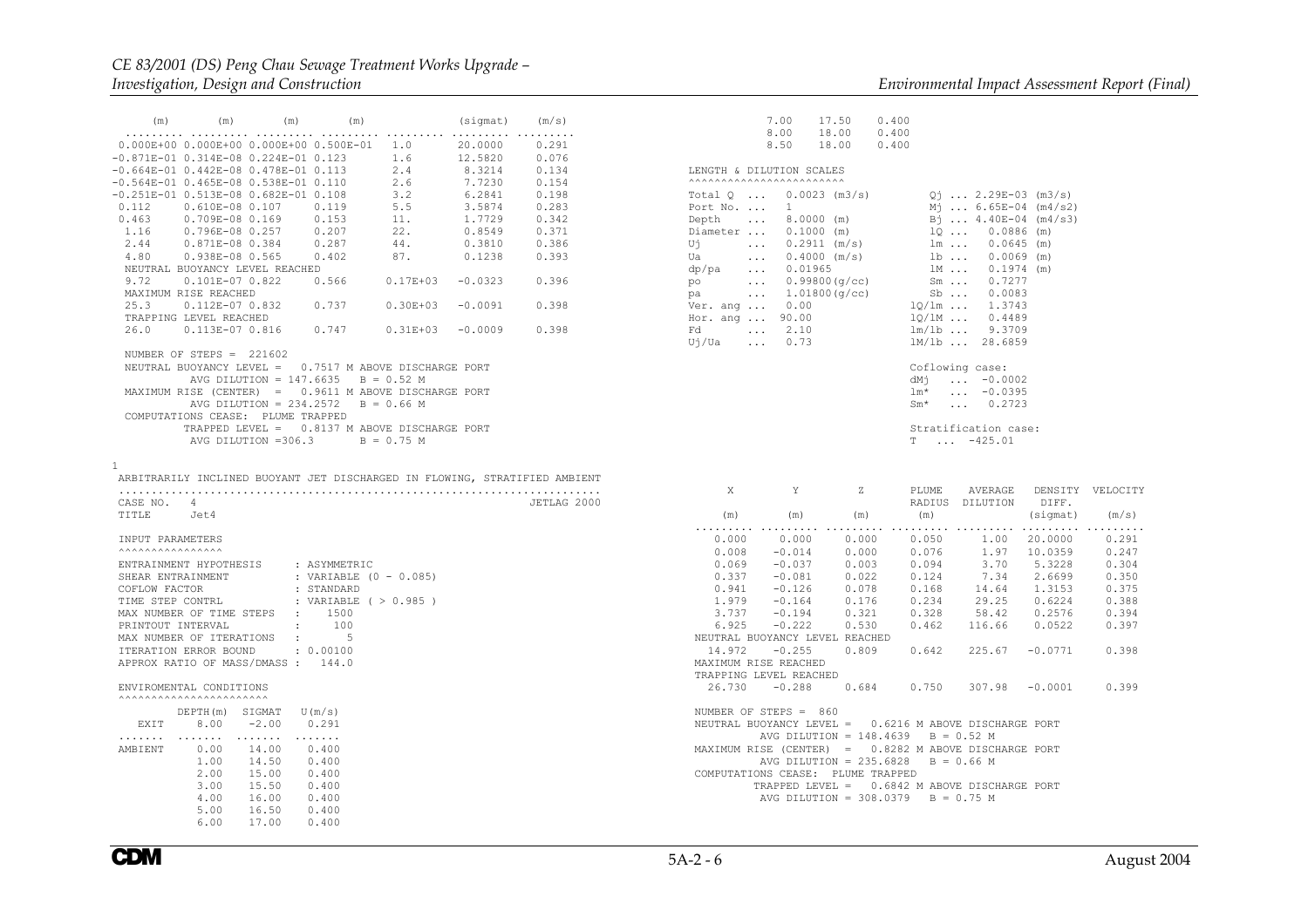#### **Wet Season Low Ambient Velocity, Peak Dry Weather Flow (4,740 <sup>m</sup>3/day)**

| ARBITRARILY INCLINED BUOYANT JET DISCHARGED IN FLOWING, STRATIFIED AMBIENT                                                                                                                                                                                                                                                                                                                                                                                                                                                                                                                                                  |             |
|-----------------------------------------------------------------------------------------------------------------------------------------------------------------------------------------------------------------------------------------------------------------------------------------------------------------------------------------------------------------------------------------------------------------------------------------------------------------------------------------------------------------------------------------------------------------------------------------------------------------------------|-------------|
| CASE NO. 1<br>TITLE Jet1                                                                                                                                                                                                                                                                                                                                                                                                                                                                                                                                                                                                    | JETLAG 2000 |
| INPUT PARAMETERS<br><b>^^^^^^^^^^^^^^^^^^^</b>                                                                                                                                                                                                                                                                                                                                                                                                                                                                                                                                                                              |             |
| ENTRAINMENT HYPOTHESIS : ASYMMETRIC<br>SHEAR ENTRAINMENT<br>: VARIABLE $(0 - 0.085)$<br>: STANDARD<br>COFLOW FACTOR<br>TIME STEP CONTRL<br>: VARIABLE ( $> 0.985$ )<br>MAX NUMBER OF TIME STEPS : 1500<br>PRINTOUT INTERVAL<br>100<br>$\sim$ 100 $\sim$<br>MAX NUMBER OF ITERATIONS :<br>5<br>ITERATION ERROR BOUND : 0.00100<br>APPROX RATIO OF MASS/DMASS: 144.0                                                                                                                                                                                                                                                          |             |
| ENVIROMENTAL CONDITIONS<br><b>^^^^^^^^^^^^^^^^^^^^^^^^^^^</b>                                                                                                                                                                                                                                                                                                                                                                                                                                                                                                                                                               |             |
| U(m/s)<br>DEPTH(m) SIGMAT<br>$8.00 -2.00$<br>0.873<br>EXIT<br>.<br>.<br>.<br>.<br><b>AMBIENT</b><br>0.00<br>14.00<br>0.050<br>$14.50$<br>$15.00$<br>1.00<br>0.050<br>2.00<br>0.050<br>15.50<br>3.00<br>0.050<br>$16.00$ 0.050<br>16.00 0.050<br>16.50 0.050<br>4.00<br>5.00<br>$\begin{array}{ccc} 17.00 & 0.050 \\ 17.50 & 0.050 \\ 18.00 & 0.050 \end{array}$<br>6.00<br>7.00<br>8.00<br>18.00 0.050<br>8.50                                                                                                                                                                                                              |             |
| LENGTH & DILUTION SCALES<br><b>AAAAAAAAAAAAAAAAAAAAAAA</b>                                                                                                                                                                                                                                                                                                                                                                                                                                                                                                                                                                  |             |
| Total $Q$ 0.0069 (m3/s)<br>$Q_1$ 6.86E-03 (m3/s)<br>Port No. $\ldots$ 1<br>$M_1$ 5.99E-03 (m4/s2)<br>Depth  8.0000 (m)<br>Bj  1.32E-03 (m4/s3)<br>Diameter  0.1000 (m)<br>$1Q \ldots 0.0886$ (m)<br>$\ldots$ 0.8732 (m/s)<br>lm  1.5477 (m)<br>Uj<br>$0.0500$ (m/s)<br>Ua<br>$1b  10.5702$ (m)<br>$0.01965$<br>$0.99800(g/cc)$<br>1.01800(g/cc)<br>1M  0.5922 (m)<br>dp/pa<br>Sm  17.4638<br>po<br>Sb  814.5901<br>pa<br>1Q/1m  0.0573<br>Ver. ang  0.00<br>Hor. ang $\ldots$ 0.00<br>10/1M  0.1496<br>6.29<br>$lm/lb$<br>0.1464<br>Fd<br>$\sim 100$ km s $^{-1}$<br>$1M/1b$<br>$U_1/Ua$ 17.46<br>0.0560<br>Coflowing case: |             |
| $dM_1$ 0.0056<br>$\ldots$ 1.5027<br>lm*<br>$Sm^*$ 16.4638<br>Stratification case:                                                                                                                                                                                                                                                                                                                                                                                                                                                                                                                                           |             |

| X<br>Y<br>Z PLUME AVERAGE DENSITY VELOCITY<br>RADIUS DILUTION DIFF.<br>$(m)$ (m) $(m)$<br>$(s\texttt{igmat})$<br>(m)<br>(m/s)<br>$\begin{array}{cccccccc} 0.000 & 0.000 & 0.000 & 0.000 & 0.050 & 1.00 & 20.0000 & 0.873 \\ 0.305 & 0.000 & 0.015 & 0.096 & 1.96 & 10.0956 & 0.468 \\ 0.89 & 0.000 & 0.149 & 0.175 & 3.89 & 5.0060 & 0.279 \\ 1.478 & 0.000 & 0.537 & 0.291 & 7.77 & 2.3588 & 0.200 \\ 2.117 & $<br>NEUTRAL BUOYANCY LEVEL REACHED<br>3.943 0.000 2.965 1.398 62.02 -0.2393 0.069<br>MAXIMUM RISE REACHED<br>TRAPPING LEVEL REACHED<br>5.930  0.000  2.609  1.657  85.07  -0.0029  0.068<br>NUMBER OF STEPS $= 686$<br>NEUTRAL BUOYANCY LEVEL = 2.3375 M ABOVE DISCHARGE PORT<br>AVG DILUTION = $37.3690$ B = 0.89 M<br>MAXIMUM RISE (CENTER) = 3.1049 M ABOVE DISCHARGE PORT<br>AVG DILUTION = $76.0795$ B = 1.66 M<br>COMPUTATIONS CEASE: PLUME TRAPPED<br>TRAPPED LEVEL = 2.6035 M ABOVE DISCHARGE PORT<br>AVG DILUTION = $85.3407$ B = 1.66 M<br>1<br>ARBITRARILY INCLINED BUOYANT JET DISCHARGED IN FLOWING, STRATIFIED AMBIENT<br>CASE NO. 2<br>JETLAG 2000<br>TITLE Jet2<br>INPUT PARAMETERS<br><b>AAAAAAAAAAAAAAA</b><br>ENTRAINMENT HYPOTHESIS : ASYMMETRIC<br>SHEAR ENTRAINMENT<br>: VARIABLE $(0 - 0.085)$<br>COFLOW FACTOR<br>: STANDARD<br>TIME STEP CONTRL<br>: VARIABLE ( > 0.985 )<br>MAX NUMBER OF TIME STEPS : 1500<br>PRINTOUT INTERVAL<br>$\sim 100$<br>100<br>MAX NUMBER OF ITERATIONS : 5<br>ITERATION ERROR BOUND : 0.00100<br>APPROX RATIO OF MASS/DMASS: 144.0<br>ENVIROMENTAL CONDITIONS<br><b>^^^^^^^^^^^^^^^^^^^^^^^^^^^</b><br>DEPTH(m) SIGMAT U(m/s)<br>EXIT 8.00 -2.00 0.873<br>AMBIENT<br>$0.00$ $14.00$ $0.050$<br>$1.00$ $14.50$ $0.050$<br>0.050<br>2.00<br>15.00<br>$2.00$ 15.50 .<br>$4.00$ 16.00 0.050<br>$5.00$ 16.50 0.050<br>$5.00$ 16.50 0.050 |  | Т | $\ldots$ -425.01 |  |
|----------------------------------------------------------------------------------------------------------------------------------------------------------------------------------------------------------------------------------------------------------------------------------------------------------------------------------------------------------------------------------------------------------------------------------------------------------------------------------------------------------------------------------------------------------------------------------------------------------------------------------------------------------------------------------------------------------------------------------------------------------------------------------------------------------------------------------------------------------------------------------------------------------------------------------------------------------------------------------------------------------------------------------------------------------------------------------------------------------------------------------------------------------------------------------------------------------------------------------------------------------------------------------------------------------------------------------------------------------------------------------------------------------------------------------------------------------------------------------------------------------------------------------------------------------------------------------------------------------------------------------------------------------------------------------------------------------------------------------------------------------------------------------------------------------|--|---|------------------|--|
|                                                                                                                                                                                                                                                                                                                                                                                                                                                                                                                                                                                                                                                                                                                                                                                                                                                                                                                                                                                                                                                                                                                                                                                                                                                                                                                                                                                                                                                                                                                                                                                                                                                                                                                                                                                                          |  |   |                  |  |
|                                                                                                                                                                                                                                                                                                                                                                                                                                                                                                                                                                                                                                                                                                                                                                                                                                                                                                                                                                                                                                                                                                                                                                                                                                                                                                                                                                                                                                                                                                                                                                                                                                                                                                                                                                                                          |  |   |                  |  |
|                                                                                                                                                                                                                                                                                                                                                                                                                                                                                                                                                                                                                                                                                                                                                                                                                                                                                                                                                                                                                                                                                                                                                                                                                                                                                                                                                                                                                                                                                                                                                                                                                                                                                                                                                                                                          |  |   |                  |  |
|                                                                                                                                                                                                                                                                                                                                                                                                                                                                                                                                                                                                                                                                                                                                                                                                                                                                                                                                                                                                                                                                                                                                                                                                                                                                                                                                                                                                                                                                                                                                                                                                                                                                                                                                                                                                          |  |   |                  |  |
|                                                                                                                                                                                                                                                                                                                                                                                                                                                                                                                                                                                                                                                                                                                                                                                                                                                                                                                                                                                                                                                                                                                                                                                                                                                                                                                                                                                                                                                                                                                                                                                                                                                                                                                                                                                                          |  |   |                  |  |
|                                                                                                                                                                                                                                                                                                                                                                                                                                                                                                                                                                                                                                                                                                                                                                                                                                                                                                                                                                                                                                                                                                                                                                                                                                                                                                                                                                                                                                                                                                                                                                                                                                                                                                                                                                                                          |  |   |                  |  |
|                                                                                                                                                                                                                                                                                                                                                                                                                                                                                                                                                                                                                                                                                                                                                                                                                                                                                                                                                                                                                                                                                                                                                                                                                                                                                                                                                                                                                                                                                                                                                                                                                                                                                                                                                                                                          |  |   |                  |  |
|                                                                                                                                                                                                                                                                                                                                                                                                                                                                                                                                                                                                                                                                                                                                                                                                                                                                                                                                                                                                                                                                                                                                                                                                                                                                                                                                                                                                                                                                                                                                                                                                                                                                                                                                                                                                          |  |   |                  |  |
|                                                                                                                                                                                                                                                                                                                                                                                                                                                                                                                                                                                                                                                                                                                                                                                                                                                                                                                                                                                                                                                                                                                                                                                                                                                                                                                                                                                                                                                                                                                                                                                                                                                                                                                                                                                                          |  |   |                  |  |
|                                                                                                                                                                                                                                                                                                                                                                                                                                                                                                                                                                                                                                                                                                                                                                                                                                                                                                                                                                                                                                                                                                                                                                                                                                                                                                                                                                                                                                                                                                                                                                                                                                                                                                                                                                                                          |  |   |                  |  |
|                                                                                                                                                                                                                                                                                                                                                                                                                                                                                                                                                                                                                                                                                                                                                                                                                                                                                                                                                                                                                                                                                                                                                                                                                                                                                                                                                                                                                                                                                                                                                                                                                                                                                                                                                                                                          |  |   |                  |  |
|                                                                                                                                                                                                                                                                                                                                                                                                                                                                                                                                                                                                                                                                                                                                                                                                                                                                                                                                                                                                                                                                                                                                                                                                                                                                                                                                                                                                                                                                                                                                                                                                                                                                                                                                                                                                          |  |   |                  |  |
|                                                                                                                                                                                                                                                                                                                                                                                                                                                                                                                                                                                                                                                                                                                                                                                                                                                                                                                                                                                                                                                                                                                                                                                                                                                                                                                                                                                                                                                                                                                                                                                                                                                                                                                                                                                                          |  |   |                  |  |
|                                                                                                                                                                                                                                                                                                                                                                                                                                                                                                                                                                                                                                                                                                                                                                                                                                                                                                                                                                                                                                                                                                                                                                                                                                                                                                                                                                                                                                                                                                                                                                                                                                                                                                                                                                                                          |  |   |                  |  |
|                                                                                                                                                                                                                                                                                                                                                                                                                                                                                                                                                                                                                                                                                                                                                                                                                                                                                                                                                                                                                                                                                                                                                                                                                                                                                                                                                                                                                                                                                                                                                                                                                                                                                                                                                                                                          |  |   |                  |  |
|                                                                                                                                                                                                                                                                                                                                                                                                                                                                                                                                                                                                                                                                                                                                                                                                                                                                                                                                                                                                                                                                                                                                                                                                                                                                                                                                                                                                                                                                                                                                                                                                                                                                                                                                                                                                          |  |   |                  |  |
|                                                                                                                                                                                                                                                                                                                                                                                                                                                                                                                                                                                                                                                                                                                                                                                                                                                                                                                                                                                                                                                                                                                                                                                                                                                                                                                                                                                                                                                                                                                                                                                                                                                                                                                                                                                                          |  |   |                  |  |
|                                                                                                                                                                                                                                                                                                                                                                                                                                                                                                                                                                                                                                                                                                                                                                                                                                                                                                                                                                                                                                                                                                                                                                                                                                                                                                                                                                                                                                                                                                                                                                                                                                                                                                                                                                                                          |  |   |                  |  |
|                                                                                                                                                                                                                                                                                                                                                                                                                                                                                                                                                                                                                                                                                                                                                                                                                                                                                                                                                                                                                                                                                                                                                                                                                                                                                                                                                                                                                                                                                                                                                                                                                                                                                                                                                                                                          |  |   |                  |  |
|                                                                                                                                                                                                                                                                                                                                                                                                                                                                                                                                                                                                                                                                                                                                                                                                                                                                                                                                                                                                                                                                                                                                                                                                                                                                                                                                                                                                                                                                                                                                                                                                                                                                                                                                                                                                          |  |   |                  |  |
|                                                                                                                                                                                                                                                                                                                                                                                                                                                                                                                                                                                                                                                                                                                                                                                                                                                                                                                                                                                                                                                                                                                                                                                                                                                                                                                                                                                                                                                                                                                                                                                                                                                                                                                                                                                                          |  |   |                  |  |
|                                                                                                                                                                                                                                                                                                                                                                                                                                                                                                                                                                                                                                                                                                                                                                                                                                                                                                                                                                                                                                                                                                                                                                                                                                                                                                                                                                                                                                                                                                                                                                                                                                                                                                                                                                                                          |  |   |                  |  |
|                                                                                                                                                                                                                                                                                                                                                                                                                                                                                                                                                                                                                                                                                                                                                                                                                                                                                                                                                                                                                                                                                                                                                                                                                                                                                                                                                                                                                                                                                                                                                                                                                                                                                                                                                                                                          |  |   |                  |  |
|                                                                                                                                                                                                                                                                                                                                                                                                                                                                                                                                                                                                                                                                                                                                                                                                                                                                                                                                                                                                                                                                                                                                                                                                                                                                                                                                                                                                                                                                                                                                                                                                                                                                                                                                                                                                          |  |   |                  |  |
|                                                                                                                                                                                                                                                                                                                                                                                                                                                                                                                                                                                                                                                                                                                                                                                                                                                                                                                                                                                                                                                                                                                                                                                                                                                                                                                                                                                                                                                                                                                                                                                                                                                                                                                                                                                                          |  |   |                  |  |
|                                                                                                                                                                                                                                                                                                                                                                                                                                                                                                                                                                                                                                                                                                                                                                                                                                                                                                                                                                                                                                                                                                                                                                                                                                                                                                                                                                                                                                                                                                                                                                                                                                                                                                                                                                                                          |  |   |                  |  |
|                                                                                                                                                                                                                                                                                                                                                                                                                                                                                                                                                                                                                                                                                                                                                                                                                                                                                                                                                                                                                                                                                                                                                                                                                                                                                                                                                                                                                                                                                                                                                                                                                                                                                                                                                                                                          |  |   |                  |  |
|                                                                                                                                                                                                                                                                                                                                                                                                                                                                                                                                                                                                                                                                                                                                                                                                                                                                                                                                                                                                                                                                                                                                                                                                                                                                                                                                                                                                                                                                                                                                                                                                                                                                                                                                                                                                          |  |   |                  |  |
|                                                                                                                                                                                                                                                                                                                                                                                                                                                                                                                                                                                                                                                                                                                                                                                                                                                                                                                                                                                                                                                                                                                                                                                                                                                                                                                                                                                                                                                                                                                                                                                                                                                                                                                                                                                                          |  |   |                  |  |
|                                                                                                                                                                                                                                                                                                                                                                                                                                                                                                                                                                                                                                                                                                                                                                                                                                                                                                                                                                                                                                                                                                                                                                                                                                                                                                                                                                                                                                                                                                                                                                                                                                                                                                                                                                                                          |  |   |                  |  |
|                                                                                                                                                                                                                                                                                                                                                                                                                                                                                                                                                                                                                                                                                                                                                                                                                                                                                                                                                                                                                                                                                                                                                                                                                                                                                                                                                                                                                                                                                                                                                                                                                                                                                                                                                                                                          |  |   |                  |  |
|                                                                                                                                                                                                                                                                                                                                                                                                                                                                                                                                                                                                                                                                                                                                                                                                                                                                                                                                                                                                                                                                                                                                                                                                                                                                                                                                                                                                                                                                                                                                                                                                                                                                                                                                                                                                          |  |   |                  |  |
|                                                                                                                                                                                                                                                                                                                                                                                                                                                                                                                                                                                                                                                                                                                                                                                                                                                                                                                                                                                                                                                                                                                                                                                                                                                                                                                                                                                                                                                                                                                                                                                                                                                                                                                                                                                                          |  |   |                  |  |
|                                                                                                                                                                                                                                                                                                                                                                                                                                                                                                                                                                                                                                                                                                                                                                                                                                                                                                                                                                                                                                                                                                                                                                                                                                                                                                                                                                                                                                                                                                                                                                                                                                                                                                                                                                                                          |  |   |                  |  |
|                                                                                                                                                                                                                                                                                                                                                                                                                                                                                                                                                                                                                                                                                                                                                                                                                                                                                                                                                                                                                                                                                                                                                                                                                                                                                                                                                                                                                                                                                                                                                                                                                                                                                                                                                                                                          |  |   |                  |  |
|                                                                                                                                                                                                                                                                                                                                                                                                                                                                                                                                                                                                                                                                                                                                                                                                                                                                                                                                                                                                                                                                                                                                                                                                                                                                                                                                                                                                                                                                                                                                                                                                                                                                                                                                                                                                          |  |   |                  |  |
|                                                                                                                                                                                                                                                                                                                                                                                                                                                                                                                                                                                                                                                                                                                                                                                                                                                                                                                                                                                                                                                                                                                                                                                                                                                                                                                                                                                                                                                                                                                                                                                                                                                                                                                                                                                                          |  |   |                  |  |
|                                                                                                                                                                                                                                                                                                                                                                                                                                                                                                                                                                                                                                                                                                                                                                                                                                                                                                                                                                                                                                                                                                                                                                                                                                                                                                                                                                                                                                                                                                                                                                                                                                                                                                                                                                                                          |  |   |                  |  |
| $\begin{array}{cccc} 6.00 & 17.00 & 0.050 \\ 7.00 & 17.50 & 0.050 \end{array}$                                                                                                                                                                                                                                                                                                                                                                                                                                                                                                                                                                                                                                                                                                                                                                                                                                                                                                                                                                                                                                                                                                                                                                                                                                                                                                                                                                                                                                                                                                                                                                                                                                                                                                                           |  |   |                  |  |
| 8.00<br>18.00<br>0.050                                                                                                                                                                                                                                                                                                                                                                                                                                                                                                                                                                                                                                                                                                                                                                                                                                                                                                                                                                                                                                                                                                                                                                                                                                                                                                                                                                                                                                                                                                                                                                                                                                                                                                                                                                                   |  |   |                  |  |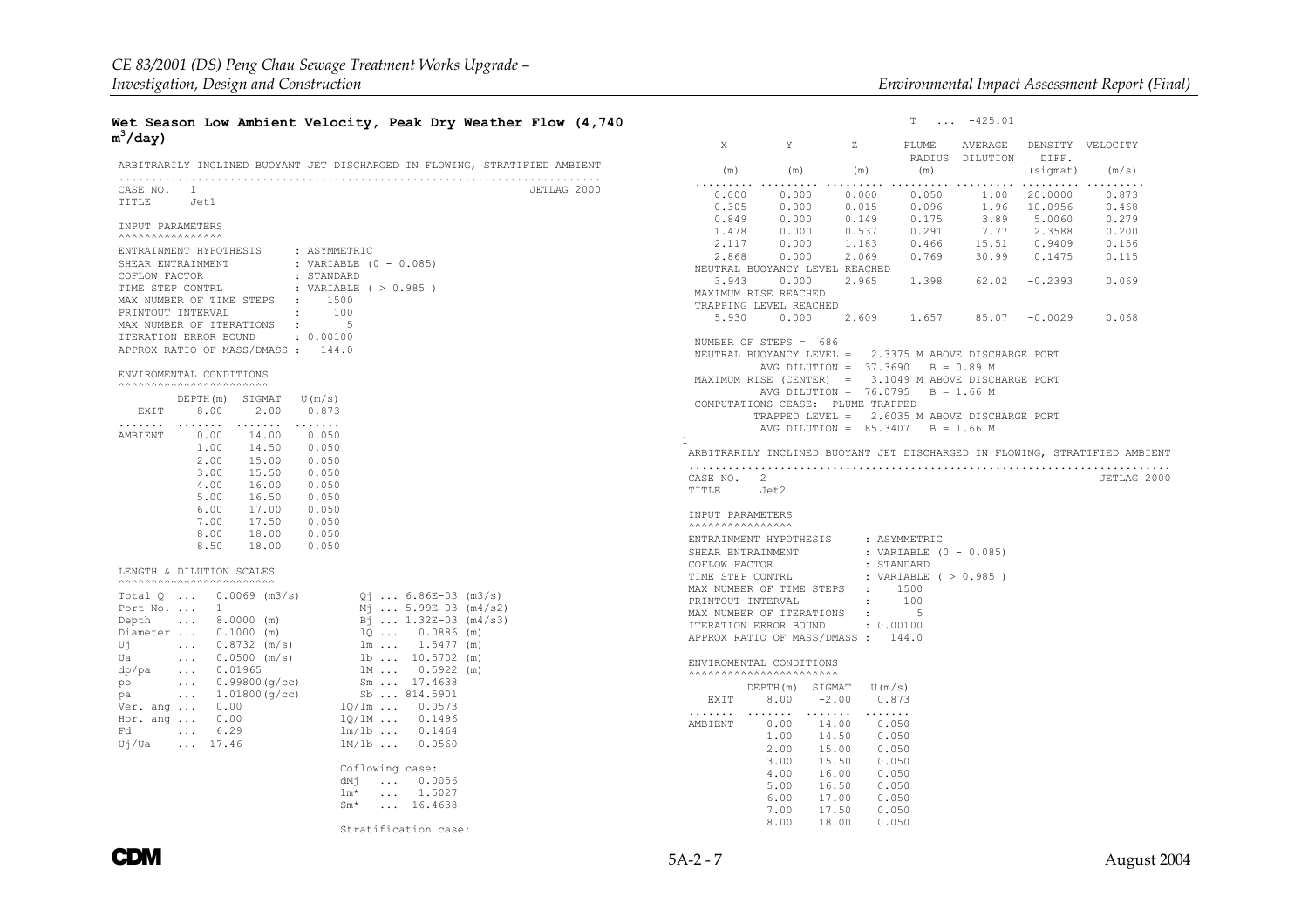$8.50 18.00$  $0.050$ 

```
 LENGTH & DILUTION SCALES
```

| <b>^^^^^^^^^^^^^^^^^^^^^^^^^^^^</b>                                                                                                                                             |              |                                                                            |                                                                                                                                                                                             |                                                                                                                                                                                                                                                                                |             |
|---------------------------------------------------------------------------------------------------------------------------------------------------------------------------------|--------------|----------------------------------------------------------------------------|---------------------------------------------------------------------------------------------------------------------------------------------------------------------------------------------|--------------------------------------------------------------------------------------------------------------------------------------------------------------------------------------------------------------------------------------------------------------------------------|-------------|
| Total $Q \ldots 0.0069$ (m3/s)<br>Fd  6.29<br>$Uj/Ua$ 17.46                                                                                                                     |              |                                                                            | $Q_1$ 6.86E-03 (m3/s)<br>$M_1$ 5.99E-03 (m4/s2)<br>$Bj$ 1.32E-03 (m4/s3)<br>$1Q  0.0886$ (m)<br>$1m  1.5477$ (m)<br>$1b  10.5702$ (m)<br>1M 0.5922 (m)<br>$lm/lb$ $0.1464$<br>1M/1b  0.0560 |                                                                                                                                                                                                                                                                                |             |
|                                                                                                                                                                                 |              |                                                                            | Coflowing case:                                                                                                                                                                             |                                                                                                                                                                                                                                                                                |             |
|                                                                                                                                                                                 |              |                                                                            |                                                                                                                                                                                             |                                                                                                                                                                                                                                                                                |             |
|                                                                                                                                                                                 |              |                                                                            | dMj  0.0056<br>$lm^*$ 1.5027                                                                                                                                                                |                                                                                                                                                                                                                                                                                |             |
|                                                                                                                                                                                 |              |                                                                            | $Sm*$ 16.4638                                                                                                                                                                               |                                                                                                                                                                                                                                                                                |             |
|                                                                                                                                                                                 |              |                                                                            |                                                                                                                                                                                             |                                                                                                                                                                                                                                                                                |             |
|                                                                                                                                                                                 |              |                                                                            | Stratification case:                                                                                                                                                                        |                                                                                                                                                                                                                                                                                |             |
|                                                                                                                                                                                 |              |                                                                            | $T \dots -425.01$                                                                                                                                                                           |                                                                                                                                                                                                                                                                                |             |
|                                                                                                                                                                                 |              |                                                                            |                                                                                                                                                                                             |                                                                                                                                                                                                                                                                                |             |
| X.                                                                                                                                                                              | $\mathbf{Y}$ |                                                                            |                                                                                                                                                                                             | Z PLUME AVERAGE DENSITY VELOCITY                                                                                                                                                                                                                                               |             |
|                                                                                                                                                                                 |              |                                                                            |                                                                                                                                                                                             | RADIUS DILUTION DIFF.                                                                                                                                                                                                                                                          |             |
|                                                                                                                                                                                 |              |                                                                            |                                                                                                                                                                                             |                                                                                                                                                                                                                                                                                |             |
| (m) (m) (m) $\text{(m)}$ (m) (m) (m) (m) (sigmat) (m/s)                                                                                                                         |              |                                                                            |                                                                                                                                                                                             |                                                                                                                                                                                                                                                                                |             |
|                                                                                                                                                                                 |              |                                                                            |                                                                                                                                                                                             | $\begin{array}{cccccccc} 0.000 & 0.000 & 0.000 & 0.000 & 0.050 & 1.00 & 20.0000 & 0.873 \\ 0.000 & 0.000 & 0.000 & 0.050 & 1.96 & 10.0933 & 0.445 \\ 0.008 & 0.303 & 0.016 & 0.098 & 1.96 & 10.0933 & 0.445 \\ 0.056 & 0.748 & 0.131 & 0.187 & 3.90 & 5.0110 & 0.244 \\ 0.177$ |             |
|                                                                                                                                                                                 |              |                                                                            |                                                                                                                                                                                             |                                                                                                                                                                                                                                                                                |             |
|                                                                                                                                                                                 |              |                                                                            |                                                                                                                                                                                             |                                                                                                                                                                                                                                                                                |             |
|                                                                                                                                                                                 |              |                                                                            |                                                                                                                                                                                             |                                                                                                                                                                                                                                                                                |             |
|                                                                                                                                                                                 |              |                                                                            |                                                                                                                                                                                             |                                                                                                                                                                                                                                                                                |             |
|                                                                                                                                                                                 |              |                                                                            |                                                                                                                                                                                             |                                                                                                                                                                                                                                                                                |             |
| NEUTRAL BUOYANCY LEVEL REACHED                                                                                                                                                  |              |                                                                            |                                                                                                                                                                                             |                                                                                                                                                                                                                                                                                |             |
|                                                                                                                                                                                 |              |                                                                            |                                                                                                                                                                                             | $1.480 \qquad 2.202 \qquad 2.740 \qquad 1.481 \qquad 62.10 \quad -0.1943 \qquad 0.062$                                                                                                                                                                                         |             |
|                                                                                                                                                                                 |              |                                                                            |                                                                                                                                                                                             |                                                                                                                                                                                                                                                                                |             |
| MAXIMUM RISE REACHED<br>2.825 2.474 2.756 1.903 92.82 -0.1179 0.056                                                                                                             |              |                                                                            |                                                                                                                                                                                             |                                                                                                                                                                                                                                                                                |             |
| TRAPPING LEVEL REACHED                                                                                                                                                          |              |                                                                            |                                                                                                                                                                                             |                                                                                                                                                                                                                                                                                |             |
|                                                                                                                                                                                 |              |                                                                            |                                                                                                                                                                                             | $3.240$ $2.549$ $2.531$ $1.970$ $101.30$ $-0.0015$ $0.057$                                                                                                                                                                                                                     |             |
|                                                                                                                                                                                 |              |                                                                            |                                                                                                                                                                                             |                                                                                                                                                                                                                                                                                |             |
| NUMBER OF STEPS $= 714$<br>NEUTRAL BUOYANCY LEVEL = 2.2370 M ABOVE DISCHARGE PORT<br>MAXIMUM RISE (CENTER) = 2.9438 M ABOVE DISCHARGE PORT<br>COMPUTATIONS CEASE: PLUME TRAPPED |              | AVG DILUTION = $38.7210$ B = 0.98 M<br>AVG DILUTION = $92.1974$ B = 2.00 M |                                                                                                                                                                                             |                                                                                                                                                                                                                                                                                |             |
|                                                                                                                                                                                 |              | TRAPPED LEVEL = 2.5280 M ABOVE DISCHARGE PORT                              |                                                                                                                                                                                             |                                                                                                                                                                                                                                                                                |             |
|                                                                                                                                                                                 |              | AVG DILUTION = $101.4975$ B = 1.97 M                                       |                                                                                                                                                                                             |                                                                                                                                                                                                                                                                                |             |
| $\mathbf{1}$                                                                                                                                                                    |              |                                                                            |                                                                                                                                                                                             |                                                                                                                                                                                                                                                                                |             |
| ARBITRARILY INCLINED BUOYANT JET DISCHARGED IN FLOWING, STRATIFIED AMBIENT                                                                                                      |              |                                                                            |                                                                                                                                                                                             |                                                                                                                                                                                                                                                                                |             |
|                                                                                                                                                                                 |              |                                                                            |                                                                                                                                                                                             |                                                                                                                                                                                                                                                                                |             |
|                                                                                                                                                                                 |              |                                                                            |                                                                                                                                                                                             |                                                                                                                                                                                                                                                                                | JETLAG 2000 |
| CASE NO. 3<br>TITLE Jet3                                                                                                                                                        |              |                                                                            |                                                                                                                                                                                             |                                                                                                                                                                                                                                                                                |             |
|                                                                                                                                                                                 |              |                                                                            |                                                                                                                                                                                             |                                                                                                                                                                                                                                                                                |             |
| INPUT PARAMETERS                                                                                                                                                                |              |                                                                            |                                                                                                                                                                                             |                                                                                                                                                                                                                                                                                |             |

| <b>AAAAAAAAAAAAAAA</b>                                                                                                                                                                                                                                                                                                                                                                                                             |                                                                                                                                                                                                                                                                                      |            |                                                                                                                                         |                                                                                                                                                                                                                                                                          |             |                |
|------------------------------------------------------------------------------------------------------------------------------------------------------------------------------------------------------------------------------------------------------------------------------------------------------------------------------------------------------------------------------------------------------------------------------------|--------------------------------------------------------------------------------------------------------------------------------------------------------------------------------------------------------------------------------------------------------------------------------------|------------|-----------------------------------------------------------------------------------------------------------------------------------------|--------------------------------------------------------------------------------------------------------------------------------------------------------------------------------------------------------------------------------------------------------------------------|-------------|----------------|
| ENTRAINMENT HYPOTHESIS : ASYMMETRIC<br>SHEAR ENTRAINMENT<br>COFLOW FACTOR : STANDARD<br>TIME STEP CONTRL : VARIABLE ( > 0.985 )<br>MAX NUMBER OF TIME STEPS : 1500<br>THE STEP TIME STEPS : 1900<br>PRINTOUT INTERVAL<br>MAX NUMBER OF ITERATIONS : 5<br>ITERATION ERROR BOUND : 0.00100<br>APPROX RATIO OF MASS/DMASS : 144.0                                                                                                     |                                                                                                                                                                                                                                                                                      | $\sim 100$ | : VARIABLE $(0 - 0.085)$<br>100                                                                                                         |                                                                                                                                                                                                                                                                          |             |                |
| ENVIROMENTAL CONDITIONS<br><b>^^^^^^^^^^^^^^^^^^^^^^^^^^^</b>                                                                                                                                                                                                                                                                                                                                                                      |                                                                                                                                                                                                                                                                                      |            |                                                                                                                                         |                                                                                                                                                                                                                                                                          |             |                |
|                                                                                                                                                                                                                                                                                                                                                                                                                                    | $DEPTH(m)$ SIGMAT $U(m/s)$<br>EXIT 8.00 -2.00 0.873                                                                                                                                                                                                                                  |            |                                                                                                                                         |                                                                                                                                                                                                                                                                          |             |                |
| <br>AMBIENT 0.00 14.00 0.050                                                                                                                                                                                                                                                                                                                                                                                                       | $\begin{array}{cccc} 1.00 & 14.50 & 0.050 \\ 2.00 & 15.00 & 0.050 \\ 3.00 & 15.50 & 0.050 \\ 4.00 & 16.00 & 0.050 \end{array}$<br>$\begin{bmatrix} 1.00 & 16.50 & 0.050 \ 6.00 & 17.00 & 0.050 \ 7.00 & 17.50 & 0.050 \ 8.00 & 18.00 & 0.050 \ 8.50 & 18.00 & 0.050 \ \end{bmatrix}$ |            |                                                                                                                                         |                                                                                                                                                                                                                                                                          |             |                |
| LENGTH & DILUTION SCALES<br><b>^^^^^^^^^^^^^^^^^^^^^^^^^^^^^</b>                                                                                                                                                                                                                                                                                                                                                                   |                                                                                                                                                                                                                                                                                      |            |                                                                                                                                         |                                                                                                                                                                                                                                                                          |             |                |
| Total $Q \ldots 0.0069$ (m3/s)<br>Port No.<br>Depth  8.0000 (m)<br>Diameter  0.1000 (m)<br>Uj  0.8732 (m/s)<br>$\begin{tabular}{lllllllllll} \hline \mbox{Ua} & \mbox{} & \mbox{0.0500 (m/s)} \\ \mbox{dp/pa} & \mbox{} & \mbox{0.01965} \\ \mbox{po} & \mbox{} & \mbox{0.99800 (g/cc)} \\ \mbox{pa} & \mbox{} & \mbox{1.01800 (g/cc)} \\ \hline \end{tabular}$<br>Ver. ang $0.00$<br>Hor. ang  180.00<br>Fd  6.29<br>Uj/Ua  17.46 | $\mathbf{1}$                                                                                                                                                                                                                                                                         |            | $lm \ldots$                                                                                                                             | $Qj$ $6.86E-03$ (m3/s)<br>$M_1$ 5.99E-03 (m4/s2)<br>Bj  1.32E-03 (m4/s3)<br>$1Q  0.0886 (m)$<br>$1m  1.5477 (m)$<br>1b  10.5702 (m)<br>1M  0.5922 (m)<br>Sm 17.4638<br>$Sm$ 17.4638<br>Sb  814.5901<br>1Q/lm 0.0573<br>$1Q/1M$ 0.1496<br>$1m/1b$ 0.1464<br>1M/1b  0.0560 |             |                |
|                                                                                                                                                                                                                                                                                                                                                                                                                                    |                                                                                                                                                                                                                                                                                      |            | lm*<br>$Sm*$                                                                                                                            | Coflowing case:<br>dMj  0.0056<br>$\ldots$ 1.5027<br>$\ldots$ 16.4638                                                                                                                                                                                                    |             |                |
|                                                                                                                                                                                                                                                                                                                                                                                                                                    |                                                                                                                                                                                                                                                                                      |            |                                                                                                                                         | Stratification case:<br>$T \dots -425.01$                                                                                                                                                                                                                                |             |                |
| X                                                                                                                                                                                                                                                                                                                                                                                                                                  | Y                                                                                                                                                                                                                                                                                    |            | Z PLUME AVERAGE DENSITY VELOCITY                                                                                                        | RADIUS DILUTION DIFF.                                                                                                                                                                                                                                                    |             |                |
| (m)<br>.                                                                                                                                                                                                                                                                                                                                                                                                                           | $(m)$ $(m)$                                                                                                                                                                                                                                                                          |            | (m)                                                                                                                                     |                                                                                                                                                                                                                                                                          |             | (sigmat) (m/s) |
| $-0.288$<br>$-0.802$                                                                                                                                                                                                                                                                                                                                                                                                               | 0.000                                                                                                                                                                                                                                                                                | 0.191      | $-0.288$ $0.000$ $0.000$ $0.000$ $0.050$ $1.00$ $20.0000$ $0.873$<br>$-0.288$ $0.000$ $0.115$ $0.101$ $1.96$ $10.0990$ $0.419$<br>0.195 |                                                                                                                                                                                                                                                                          | 3.86 5.0366 | 0.222          |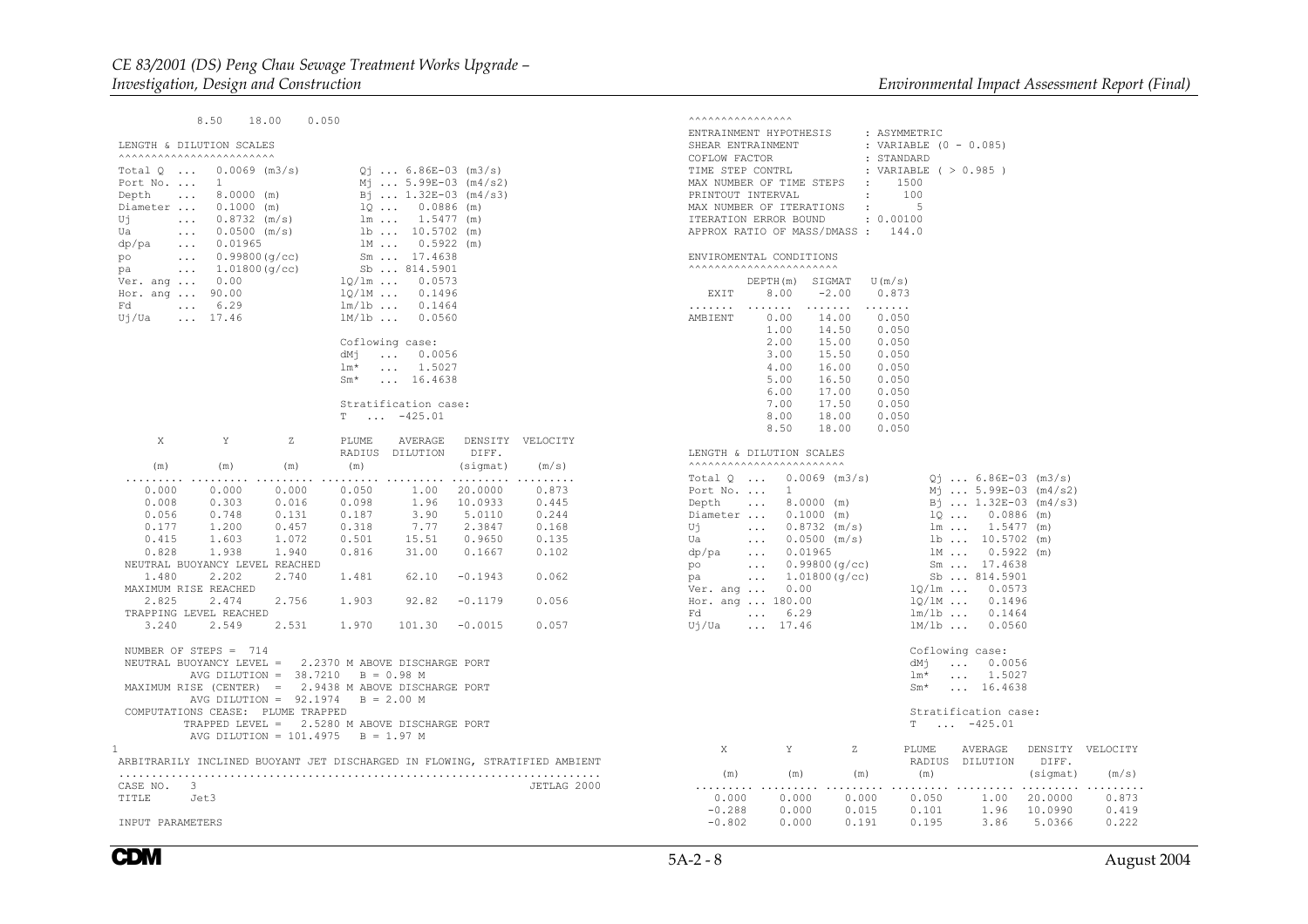-1.225 0.000 0.696 0.323 7.69 2.3308 0.161 -1.404 0.000 1.444 0.513 15.36 0.8912 0.128 $-1.328$  0.000 2.392 0.863 30.71 0.1012 0.090 NEUTRAL BUOYANCY LEVEL REACHED -0.987 0.000 3.125 1.648 61.60 -0.1978 0.050 MAXIMUM RISE REACHED -0.193 0.000 3.271 2.216 96.14 -0.1798 0.043 TRAPPING LEVEL REACHED 0.430 0.000 2.920 2.143 103.01 -0.0026 0.049 NUMBER OF STEPS = 731 NEUTRAL BUOYANCY LEVEL = 2.5811 M ABOVE DISCHARGE PORT AVG DILUTION = 35.0673 B = 0.97 M MAXIMUM RISE (CENTER) = 3.3197 M ABOVE DISCHARGE PORT AVG DILUTION = 96.1378 B = 2.27 M COMPUTATIONS CEASE: PLUME TRAPPED TRAPPED LEVEL = 2.9151 M ABOVE DISCHARGE PORT AVG DILUTION = 103.4342 B = 2.15 M 1 ARBITRARILY INCLINED BUOYANT JET DISCHARGED IN FLOWING, STRATIFIED AMBIENT .......................................................................... CASE NO. 4 JETLAG 2000 TITLE Jet4 INPUT PARAMETERS $\overline{\phantom{a}}$   $\overline{\phantom{a}}$   $\overline{\phantom{a}}$   $\overline{\phantom{a}}$   $\overline{\phantom{a}}$   $\overline{\phantom{a}}$   $\overline{\phantom{a}}$   $\overline{\phantom{a}}$   $\overline{\phantom{a}}$   $\overline{\phantom{a}}$   $\overline{\phantom{a}}$   $\overline{\phantom{a}}$   $\overline{\phantom{a}}$   $\overline{\phantom{a}}$   $\overline{\phantom{a}}$   $\overline{\phantom{a}}$   $\overline{\phantom{a}}$   $\overline{\phantom{a}}$   $\overline{\$  ENTRAINMENT HYPOTHESIS : ASYMMETRIC SHEAR ENTRAINMENT : VARIABLE (0 - 0.085) COFLOW FACTOR : STANDARDTIME STEP CONTRL : VARIABLE ( > 0.985 ) MAX NUMBER OF TIME STEPS : 1500 PRINTOUT INTERVAL : 100 MAX NUMBER OF ITERATIONS : 5 ITERATION ERROR BOUND  $: 0.00100$  APPROX RATIO OF MASS/DMASS : 144.0 ENVIROMENTAL CONDITIONS ^^^^^^^^^^^^^^^^^^^^^^^ DEPTH(m) SIGMAT U(m/s) EXIT 8.00 -2.00 0.873 ....... ....... ....... ....... $0.050$  AMBIENT 0.00 14.00 0.050 1.00 14.50 0.0502.00 15.00  $0.050$  3.00 15.50 0.050 4.00 16.00 0.050 5.00 16.50 0.050 6.00 17.00 0.0507.00 17.50 0.050 8.00 18.00 0.050 8.50 18.00 0.050 LENGTH & DILUTION SCALES $\overline{\phantom{a}}$ Total Q ...  $0.0069$  (m3/s)  $Qj$  ... 6.86E-03 (m3/s) Port No. ... 1 Mj ... 5.99E-03 (m4/s2)

Depth ... 8.0000 (m)  $B_1$  ... 1.32E-03 (m4/s3)<br>Diameter ... 0.1000 (m)  $1Q$  ... 0.0886 (m)

| Uj<br>Ua<br>Fd<br>Uj/Ua  17.46                                                                                                                                                | $\ldots$ 0.8732 (m/s)<br>$0.0500 \text{ (m/s)}$ 1b  10.5702 (m)<br>$\cdots$ 6.29                                                                                                                                                                                                                                                                                                                                                                                                                             |   | $lm/1b$ $0.1464$<br>1M/1b  0.0560               | $lm \dots 1.5477$ (m)<br>1M  0.5922 (m)<br>Sm  17.4638 |                                |       |
|-------------------------------------------------------------------------------------------------------------------------------------------------------------------------------|--------------------------------------------------------------------------------------------------------------------------------------------------------------------------------------------------------------------------------------------------------------------------------------------------------------------------------------------------------------------------------------------------------------------------------------------------------------------------------------------------------------|---|-------------------------------------------------|--------------------------------------------------------|--------------------------------|-------|
|                                                                                                                                                                               |                                                                                                                                                                                                                                                                                                                                                                                                                                                                                                              |   | Coflowing case:<br>dMj  0.0056<br>$lm^*$ 1.5027 | $Sm*$ 16.4638                                          |                                |       |
|                                                                                                                                                                               |                                                                                                                                                                                                                                                                                                                                                                                                                                                                                                              |   | $T \dots -425.01$                               | Stratification case:                                   |                                |       |
| X                                                                                                                                                                             | Y                                                                                                                                                                                                                                                                                                                                                                                                                                                                                                            | Z | RADIUS DILUTION DIFF.                           |                                                        | PLUME AVERAGE DENSITY VELOCITY |       |
|                                                                                                                                                                               | $(m)$ $(m)$ $(m)$                                                                                                                                                                                                                                                                                                                                                                                                                                                                                            |   | (m)                                             |                                                        | $(sigmat)$ $(m/s)$             |       |
|                                                                                                                                                                               | $0.000$ $0.000$ $0.000$ $0.050$ $1.00$ $20.0000$ $0.873$<br>$\begin{array}{cccccccc} 0.008 & -0.303 & 0.016 & 0.098 & 1.96 & 10.0933 & 0.445 \\ 0.056 & -0.748 & 0.131 & 0.187 & 3.90 & 5.0109 & 0.244 \end{array}$<br>$0.177 \qquad -1.200 \qquad \qquad 0.457 \qquad \qquad 0.318 \qquad \qquad 7.77 \qquad \qquad 2.3847 \qquad \qquad 0.168$<br>$\begin{array}{cccccccc} 0.415 & -1.603 & 1.072 & 0.501 & 15.51 & 0.9650 & 0.135 \\ 0.828 & -1.938 & 1.940 & 0.816 & 31.00 & 0.1667 & 0.102 \end{array}$ |   | .                                               |                                                        |                                |       |
| NEUTRAL BUOYANCY LEVEL REACHED                                                                                                                                                |                                                                                                                                                                                                                                                                                                                                                                                                                                                                                                              |   |                                                 |                                                        |                                |       |
| MAXIMUM RISE REACHED                                                                                                                                                          | 1.480 -2.202 2.740 1.481 62.10 -0.1941                                                                                                                                                                                                                                                                                                                                                                                                                                                                       |   |                                                 |                                                        |                                | 0.062 |
| TRAPPING LEVEL REACHED                                                                                                                                                        | $2.826$ $-2.474$ $2.757$ $1.904$ $92.85$ $-0.1177$                                                                                                                                                                                                                                                                                                                                                                                                                                                           |   |                                                 |                                                        |                                | 0.056 |
|                                                                                                                                                                               | $3.241$ $-2.549$ $2.532$ $1.970$ $101.31$ $-0.0015$                                                                                                                                                                                                                                                                                                                                                                                                                                                          |   |                                                 |                                                        |                                | 0.057 |
| NUMBER OF STEPS = 714<br>NEUTRAL BUOYANCY LEVEL = 2.2370 M ABOVE DISCHARGE PORT<br>MAXIMUM RISE (CENTER) = 2.9441 M ABOVE DISCHARGE PORT<br>COMPUTATIONS CEASE: PLUME TRAPPED | AVG DILUTION = $38.7210$ B = 0.98 M<br>AVG DILUTION = $92.2220$ B = 2.00 M<br>TRAPPED LEVEL = 2.5292 M ABOVE DISCHARGE PORT                                                                                                                                                                                                                                                                                                                                                                                  |   |                                                 |                                                        |                                |       |
| 1                                                                                                                                                                             | AVG DILUTION = $101.5105$ B = 1.97 M                                                                                                                                                                                                                                                                                                                                                                                                                                                                         |   |                                                 |                                                        |                                |       |

 $Diameter$  ... 0.1000 (m)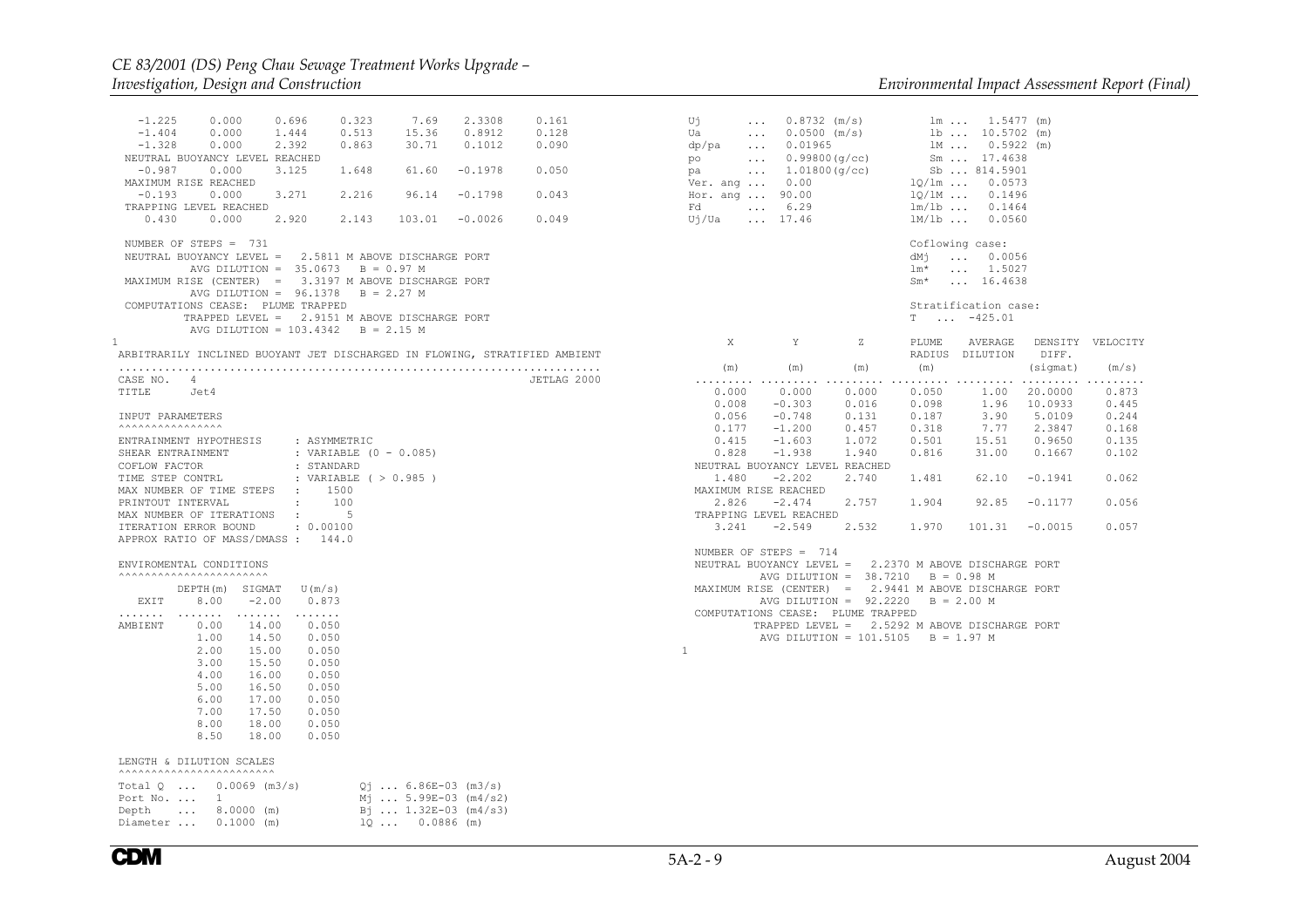## **Wet Season High Ambient Velocity, Peak Dry Weather Flow (4,740 m3/day)**

| ARBITRARILY INCLINED BUOYANT JET DISCHARGED IN FLOWING, STRATIFIED AMBIENT                                                                                                                                                                                                                                                                                                                                                                                                                                                                                                                                                                                          |             |
|---------------------------------------------------------------------------------------------------------------------------------------------------------------------------------------------------------------------------------------------------------------------------------------------------------------------------------------------------------------------------------------------------------------------------------------------------------------------------------------------------------------------------------------------------------------------------------------------------------------------------------------------------------------------|-------------|
| CASE NO. 1<br>TITLE Jet1                                                                                                                                                                                                                                                                                                                                                                                                                                                                                                                                                                                                                                            | JETLAG 2000 |
| INPUT PARAMETERS                                                                                                                                                                                                                                                                                                                                                                                                                                                                                                                                                                                                                                                    |             |
| ENTRAINMENT HYPOTHESIS : ASYMMETRIC<br>: VARIABLE $(0 - 0.085)$<br>SHEAR ENTRAINMENT<br>COFLOW FACTOR<br>: STANDARD<br>TIME STEP CONTRL<br>: VARIABLE ( > 0.985 )<br>MAX NUMBER OF TIME STEPS : 1500<br>PRINTOUT INTERVAL<br>$\pm$<br>100<br>MAX NUMBER OF ITERATIONS :<br>$5^{\circ}$<br>ITERATION ERROR BOUND : 0.00100<br>APPROX RATIO OF MASS/DMASS: 144.0                                                                                                                                                                                                                                                                                                      |             |
| ENVIROMENTAL CONDITIONS<br><b>^^^^^^^^^^^^^^^^^^^^^^^^^^^</b>                                                                                                                                                                                                                                                                                                                                                                                                                                                                                                                                                                                                       |             |
| DEPTH $(m)$ SIGMAT $U(m/s)$<br>EXIT 8.00 -2.00<br>0.873                                                                                                                                                                                                                                                                                                                                                                                                                                                                                                                                                                                                             |             |
| .<br>.<br>.<br>AMBIENT<br>0.00<br>14.00<br>0.400<br>1.00<br>14.50<br>0.400<br>0.400<br>2.00<br>15.00<br>3.00<br>15.50<br>0.400<br>$0.400$<br>$0.400$<br>4.00<br>16.00<br>$-0.00$<br>16.50<br>6.00<br>$\begin{array}{ccc} 17.00 & 0.400 \\ 17.50 & 0.400 \\ 18.00 & 0.400 \end{array}$<br>7.00<br>8.00<br>8.50<br>18.00<br>0.400                                                                                                                                                                                                                                                                                                                                     |             |
| LENGTH & DILUTION SCALES<br><b>^^^^^^^^^^^^^^^^^^^^^^^^^^^^</b> ^^                                                                                                                                                                                                                                                                                                                                                                                                                                                                                                                                                                                                  |             |
| Total $Q$ 0.0069 (m3/s)<br>$01$ 6.86E-03 (m3/s)<br>Port No.<br>$\mathbf{1}$<br>$M_1$ 5.99E-03 (m4/s2)<br>Depth  8.0000 (m)<br>$B_1$ 1.32E-03 (m4/s3)<br>Diameter  0.1000 (m)<br>$1Q  0.0886$ (m)<br>$lm \dots 0.1935 (m)$<br>Uj<br>$\ldots$ 0.8732 (m/s)<br>$1b  0.0206$ (m)<br>$\ldots$ 0.4000 (m/s)<br>Ua<br>$\ldots$ 0.01965<br>1M 0.5922 (m)<br>dp/pa<br>$\ldots$ 0.99800 (g/cc)<br>$Sm \tldots 2.1830$<br>po<br>$\ldots$ 1.01800 (g/cc)<br>Sb  0.0249<br>pa<br>Ver. and $\ldots$ 0.00<br>1Q/lm 0.4581<br>1Q/1M  0.1496<br>Hor. ang  0.00<br>$lm/lb$<br>Fd<br>$\ldots$ 6.29<br>9.3709<br>$lm/lb$<br>Uj/Ua<br>2.18<br>28.6859<br>$\mathbf{1}$ , and $\mathbf{1}$ |             |
| Coflowing case:<br>dMj  0.0032<br>lm*<br>$\ldots$ 0.1424<br>$Sm^*$<br>$\ldots$ 1.1830                                                                                                                                                                                                                                                                                                                                                                                                                                                                                                                                                                               |             |
| Stratification case:                                                                                                                                                                                                                                                                                                                                                                                                                                                                                                                                                                                                                                                |             |

|                          | X.<br>Y                    | $\mathbb Z$                                                                                                                                                                                                                                                                     |                          | PLUME AVERAGE DENSITY VELOCITY<br>RADIUS DILUTION DIFF. |          |                                                                            |  |
|--------------------------|----------------------------|---------------------------------------------------------------------------------------------------------------------------------------------------------------------------------------------------------------------------------------------------------------------------------|--------------------------|---------------------------------------------------------|----------|----------------------------------------------------------------------------|--|
|                          | $(m)$ $(m)$ $(m)$          |                                                                                                                                                                                                                                                                                 | (m)                      |                                                         | (sigmat) | (m/s)                                                                      |  |
| 0.000                    |                            | $\begin{array}{cccccccc} 0.000 & 0.000 & 0.050 & 1.00 & 20.0000 \\ 0.000 & 0.017 & 0.082 & 1.97 & 10.0703 \end{array}$                                                                                                                                                          |                          |                                                         |          | 0.873<br>0.641                                                             |  |
| 0.388                    |                            |                                                                                                                                                                                                                                                                                 |                          |                                                         |          |                                                                            |  |
|                          |                            | $\begin{array}{cccccccc} 0.3626 & 0.000 & 0.064 & 0.128 & 3.91 & 5.0173 & 0.523 \\ 0.826 & 0.000 & 0.064 & 0.128 & 3.91 & 5.0173 & 0.523 \\ 1.396 & 0.000 & 0.137 & 0.192 & 7.80 & 2.4824 & 0.464 \\ 2.247 & 0.000 & 0.246 & 0.280 & 15.56 & 1.2020 & 0.433 \\ 3.658 & 0.000 &$ |                          |                                                         |          |                                                                            |  |
|                          |                            |                                                                                                                                                                                                                                                                                 |                          |                                                         |          |                                                                            |  |
|                          |                            |                                                                                                                                                                                                                                                                                 |                          |                                                         |          |                                                                            |  |
|                          |                            |                                                                                                                                                                                                                                                                                 |                          |                                                         |          |                                                                            |  |
|                          |                            | NEUTRAL BUOYANCY LEVEL REACHED                                                                                                                                                                                                                                                  |                          |                                                         |          |                                                                            |  |
|                          |                            | $11.144$ 0.000 1.001 0.817 123.75 -0.0386 0.404                                                                                                                                                                                                                                 |                          |                                                         |          |                                                                            |  |
|                          | MAXIMUM RISE REACHED       |                                                                                                                                                                                                                                                                                 |                          |                                                         |          |                                                                            |  |
|                          |                            | $27.519 \qquad 0.000 \qquad 1.013 \qquad 1.071 \qquad 211.62 \qquad -0.0070 \qquad 0.402$                                                                                                                                                                                       |                          |                                                         |          |                                                                            |  |
|                          | TRAPPING LEVEL REACHED     |                                                                                                                                                                                                                                                                                 |                          |                                                         |          |                                                                            |  |
|                          |                            | 27.888  0.000  1.001  1.079  214.56  -0.0011  0.402                                                                                                                                                                                                                             |                          |                                                         |          |                                                                            |  |
|                          |                            |                                                                                                                                                                                                                                                                                 |                          |                                                         |          |                                                                            |  |
|                          | NUMBER OF STEPS $= 800$    |                                                                                                                                                                                                                                                                                 |                          |                                                         |          |                                                                            |  |
|                          |                            | NEUTRAL BUOYANCY LEVEL = 0.9183 M ABOVE DISCHARGE PORT<br>AVG DILUTION = $108.2038$ B = 0.76 M                                                                                                                                                                                  |                          |                                                         |          |                                                                            |  |
|                          |                            | MAXIMUM RISE (CENTER) = 1.2059 M ABOVE DISCHARGE PORT                                                                                                                                                                                                                           |                          |                                                         |          |                                                                            |  |
|                          |                            | AVG DILUTION = $166.4464$ B = 0.95 M<br>COMPUTATIONS CEASE: PLUME TRAPPED                                                                                                                                                                                                       |                          |                                                         |          |                                                                            |  |
|                          |                            | TRAPPED LEVEL = 0.9991 M ABOVE DISCHARGE PORT                                                                                                                                                                                                                                   |                          |                                                         |          |                                                                            |  |
|                          |                            | AVG DILUTION = $215.1182$ B = 1.08 M                                                                                                                                                                                                                                            |                          |                                                         |          |                                                                            |  |
| 1                        |                            |                                                                                                                                                                                                                                                                                 |                          |                                                         |          |                                                                            |  |
|                          |                            |                                                                                                                                                                                                                                                                                 |                          |                                                         |          | ARBITRARILY INCLINED BUOYANT JET DISCHARGED IN FLOWING, STRATIFIED AMBIENT |  |
| CASE NO. 2<br>TITLE Jet2 |                            |                                                                                                                                                                                                                                                                                 |                          |                                                         |          | JETLAG 2000                                                                |  |
|                          | INPUT PARAMETERS           |                                                                                                                                                                                                                                                                                 |                          |                                                         |          |                                                                            |  |
|                          | SHEAR ENTRAINMENT          | ${\tt ENTRAINMENT\: HYPOTHESIS \qquad : {\tt ASYMMETRIC}$                                                                                                                                                                                                                       | : VARIABLE $(0 - 0.085)$ |                                                         |          |                                                                            |  |
|                          | COFLOW FACTOR              |                                                                                                                                                                                                                                                                                 |                          |                                                         |          |                                                                            |  |
|                          |                            |                                                                                                                                                                                                                                                                                 | : STANDARD               |                                                         |          |                                                                            |  |
|                          |                            |                                                                                                                                                                                                                                                                                 |                          |                                                         |          |                                                                            |  |
|                          |                            | TIME STEP CONTRL : VARIABLE ( > 0.985 )                                                                                                                                                                                                                                         |                          |                                                         |          |                                                                            |  |
|                          | PRINTOUT INTERVAL          | MAX NUMBER OF TIME STEPS : 1500<br>$\sim 10^{-11}$                                                                                                                                                                                                                              | 100                      |                                                         |          |                                                                            |  |
|                          | MAX NUMBER OF ITERATIONS : |                                                                                                                                                                                                                                                                                 | $-5$                     |                                                         |          |                                                                            |  |
|                          |                            | ITERATION ERROR BOUND : 0.00100                                                                                                                                                                                                                                                 |                          |                                                         |          |                                                                            |  |
|                          |                            | APPROX RATIO OF MASS/DMASS: 144.0                                                                                                                                                                                                                                               |                          |                                                         |          |                                                                            |  |
|                          | ENVIROMENTAL CONDITIONS    |                                                                                                                                                                                                                                                                                 |                          |                                                         |          |                                                                            |  |
|                          |                            |                                                                                                                                                                                                                                                                                 |                          |                                                         |          |                                                                            |  |
|                          |                            | DEPTH(m) SIGMAT U(m/s)<br>EXIT 8.00 -2.00 0.873                                                                                                                                                                                                                                 |                          |                                                         |          |                                                                            |  |
| .<br>AMBIENT             | 0.00                       |                                                                                                                                                                                                                                                                                 |                          |                                                         |          |                                                                            |  |
|                          |                            | 14.00<br>0.400                                                                                                                                                                                                                                                                  |                          |                                                         |          |                                                                            |  |
|                          | 1.00                       | 14.50<br>0.400                                                                                                                                                                                                                                                                  |                          |                                                         |          |                                                                            |  |
|                          |                            |                                                                                                                                                                                                                                                                                 |                          |                                                         |          |                                                                            |  |
|                          | 4.00                       | $\begin{array}{cccc} 2.00 & 15.00 & 0.400 \\ 3.00 & 15.50 & 0.400 \end{array}$                                                                                                                                                                                                  |                          |                                                         |          |                                                                            |  |
|                          | 5.00                       |                                                                                                                                                                                                                                                                                 |                          |                                                         |          |                                                                            |  |
|                          |                            | $\begin{array}{cccc} 4\, .00 & \quad 16\, .00 & \quad 0\, .400 \\ 5\, .00 & \quad 16\, .50 & \quad 0\, .400 \\ 6\, .00 & \quad 17\, .00 & \quad 0\, .400 \end{array}$                                                                                                           |                          |                                                         |          |                                                                            |  |

T ... -425.01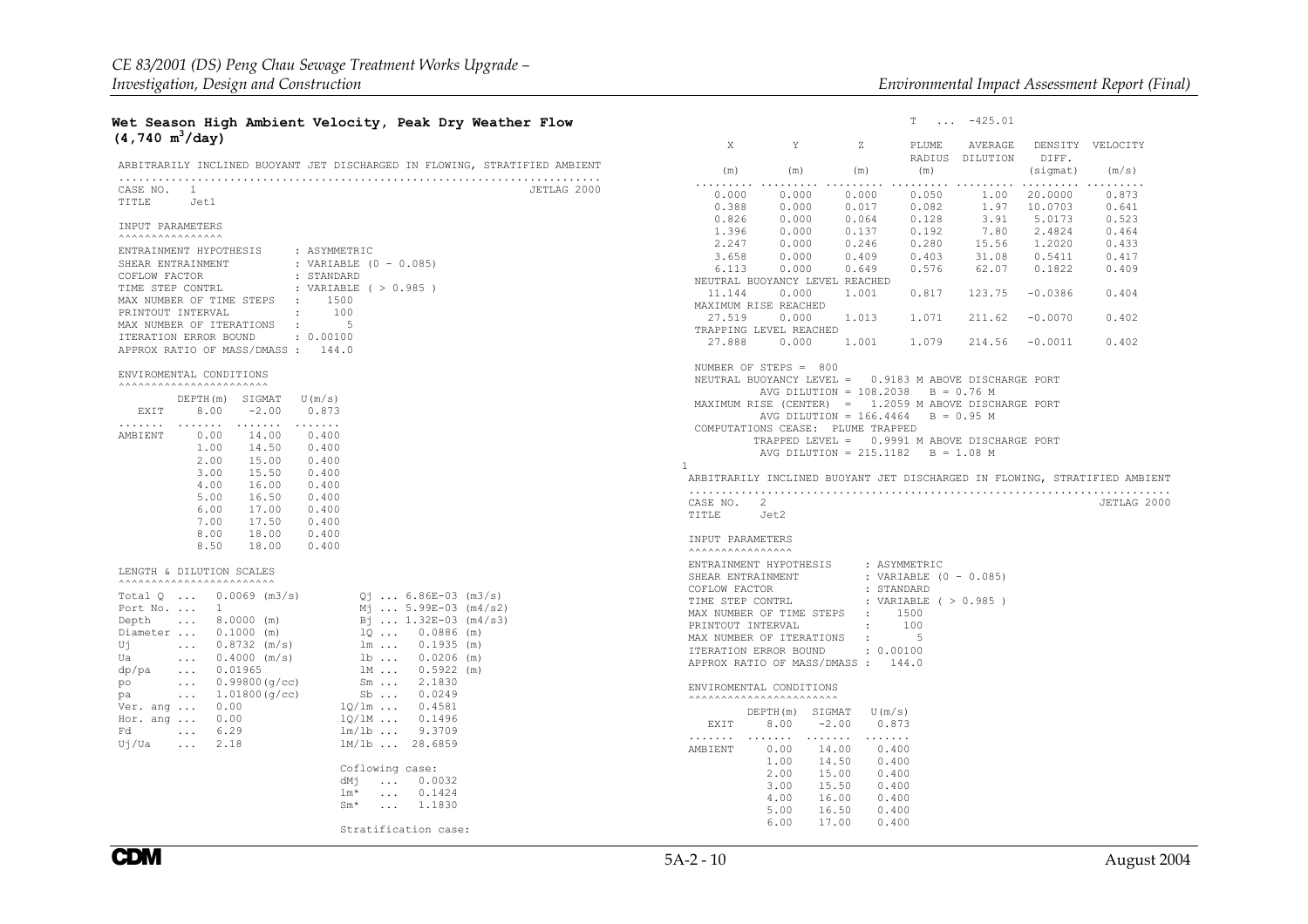..........................................................................

|                                                                                                                                                                                                                                                                                                                                | 7.00<br>17.50<br>8.00<br>18.00                                                                                                                                                    | 0.400<br>0.400                                                                              |                                                                                             |                                                                                                                                                                                                                                                                                                                                                                |                                                                                                                  |                                                                                             | TITLE                                                 | Jet3                                                                                                                                                                                                                                                                                                                                                                 |                                                                                                                       |                                                                                                                                                                                                                                                                                                                                  |  |
|--------------------------------------------------------------------------------------------------------------------------------------------------------------------------------------------------------------------------------------------------------------------------------------------------------------------------------|-----------------------------------------------------------------------------------------------------------------------------------------------------------------------------------|---------------------------------------------------------------------------------------------|---------------------------------------------------------------------------------------------|----------------------------------------------------------------------------------------------------------------------------------------------------------------------------------------------------------------------------------------------------------------------------------------------------------------------------------------------------------------|------------------------------------------------------------------------------------------------------------------|---------------------------------------------------------------------------------------------|-------------------------------------------------------|----------------------------------------------------------------------------------------------------------------------------------------------------------------------------------------------------------------------------------------------------------------------------------------------------------------------------------------------------------------------|-----------------------------------------------------------------------------------------------------------------------|----------------------------------------------------------------------------------------------------------------------------------------------------------------------------------------------------------------------------------------------------------------------------------------------------------------------------------|--|
|                                                                                                                                                                                                                                                                                                                                | 8.50<br>18.00                                                                                                                                                                     | 0.400                                                                                       |                                                                                             |                                                                                                                                                                                                                                                                                                                                                                |                                                                                                                  |                                                                                             |                                                       | INPUT PARAMETERS<br><b>AAAAAAAAAAAAAAA</b>                                                                                                                                                                                                                                                                                                                           |                                                                                                                       |                                                                                                                                                                                                                                                                                                                                  |  |
| LENGTH & DILUTION SCALES<br><b>^^^^^^^^^^^^^^^^^^^^^^^^^^^^</b><br>Total $Q \ldots$<br>Port No.<br>Depth<br>$\cdots$<br>Diameter<br>Uή<br>$\cdots$<br>Ua<br>$\sim 100$ km s $^{-1}$<br>dp/pa<br>$\sim 100$<br>po<br>$\sim 100$<br>pa<br>$\sim$ .<br>Ver. and<br>Hor. ang<br>Fd<br>$\sim 100$ km s $^{-1}$<br>Uj/Ua<br>$\cdots$ | $0.0069$ (m3/s)<br>$\mathbf{1}$<br>$8.0000$ (m)<br>$0.1000$ (m)<br>$0.8732$ (m/s)<br>$0.4000$ (m/s)<br>0.01965<br>0.99800(g/cc)<br>1.01800(q/cc)<br>0.00<br>90.00<br>6.29<br>2.18 |                                                                                             | $Sb$<br>$10/1m$<br>1Q/1M<br>$lm/lb$<br>dMi<br>$lm*$<br>$Sm*$                                | $01 6.86E-03$ (m3/s)<br>$M_1$ 5.99E-03 (m4/s2)<br>$B_1$ 1.32E-03 (m4/s3)<br>$100.0886$ (m)<br>$lm \ldots$<br>$0.1935$ (m)<br>$1b$<br>1M<br>$0.5922$ (m)<br>$Sm \ldots$<br>2.1830<br>0.0249<br>0.4581<br>0.1496<br>9.3709<br>1M/1b  28.6859<br>Coflowing case:<br>0.0032<br>$\cdots$<br>0.1424<br>$\mathbf{1}$ , $\mathbf{1}$ , $\mathbf{1}$<br>$\ldots$ 1.1830 | $0.0206$ (m)                                                                                                     |                                                                                             | EXIT<br>.<br>AMBIENT                                  | ENTRAINMENT HYPOTHESIS<br>SHEAR ENTRAINMENT<br>COFLOW FACTOR<br>TIME STEP CONTRL<br>MAX NUMBER OF TIME STEPS<br>PRINTOUT INTERVAL<br>MAX NUMBER OF ITERATIONS<br>ITERATION ERROR BOUND<br>APPROX RATIO OF MASS/DMASS: 144.0<br>ENVIROMENTAL CONDITIONS<br><b>^^^^^^^^^^^^^^^^^^^^^^^^^^^</b><br>DEPTH(m) SIGMAT<br>8.00<br>.<br>0.00<br>1.00<br>2.00<br>3.00<br>4.00 | $\ddot{\phantom{a}}$<br>$\ddot{\phantom{a}}$<br>$\cdot$<br>$-2.00$<br>.<br>14.00<br>14.50<br>15.00<br>15.50<br>16.00  | : ASYMMETRIC<br>: VARIABLE $(0 - 0.085)$<br>: STANDARD<br>: VARIABLE ( > 0.985 )<br>1500<br>100<br>5<br>: 0.00100<br>U(m/s)<br>0.873<br>0.400<br>0.400<br>0.400<br>0.400<br>0.400                                                                                                                                                |  |
| X                                                                                                                                                                                                                                                                                                                              | Y                                                                                                                                                                                 | $\mathbf{Z}$                                                                                | T.<br>PLUME                                                                                 | Stratification case:<br>$\ldots$ -425.01<br>AVERAGE<br>RADIUS DILUTION                                                                                                                                                                                                                                                                                         | DIFF.                                                                                                            | DENSITY VELOCITY                                                                            |                                                       | 5.00<br>6.00<br>7.00<br>8.00<br>8.50                                                                                                                                                                                                                                                                                                                                 | 16.50<br>17.00<br>17.50<br>18.00<br>18.00                                                                             | 0.400<br>0.400<br>0.400<br>0.400<br>0.400                                                                                                                                                                                                                                                                                        |  |
| (m)                                                                                                                                                                                                                                                                                                                            | (m)                                                                                                                                                                               | (m)                                                                                         | (m)                                                                                         |                                                                                                                                                                                                                                                                                                                                                                | (siamat)                                                                                                         | (m/s)                                                                                       |                                                       | LENGTH & DILUTION SCALES<br><b>AAAAAAAAAAAAAAAAAAAAAAA</b> A                                                                                                                                                                                                                                                                                                         |                                                                                                                       |                                                                                                                                                                                                                                                                                                                                  |  |
| .<br>0.000<br>0.012<br>0.047<br>0.199<br>0.758<br>2.136<br>4.688<br>NEUTRAL BUOYANCY LEVEL REACHED<br>9.616<br>MAXIMUM RISE REACHED<br>25.126<br>TRAPPING LEVEL REACHED<br>26.651<br>NUMBER OF STEPS = 806                                                                                                                     | .<br>0.000<br>0.066<br>0.108<br>0.175<br>0.291<br>0.431<br>0.559<br>0.680<br>0.876<br>0.890                                                                                       | .<br>0.000<br>0.001<br>0.002<br>0.009<br>0.044<br>0.161<br>0.391<br>0.742<br>0.825<br>0.780 | .<br>0.050<br>0.095<br>0.152<br>0.214<br>0.297<br>0.414<br>0.580<br>0.818<br>1.093<br>1.124 | 1.00<br>1.97<br>3.92<br>7.69<br>15.31<br>30.54<br>61.01<br>121.75<br>218.18<br>230.60                                                                                                                                                                                                                                                                          | .<br>20,0000<br>10.0439<br>5.0276<br>2.5521<br>1.2668<br>0.5900<br>0.2097<br>$-0.0248$<br>$-0.0247$<br>$-0.0011$ | .<br>0.873<br>0.482<br>0.371<br>0.367<br>0.380<br>0.390<br>0.395<br>0.397<br>0.398<br>0.398 | Depth<br>Ui<br>Ua<br>dp/pa<br>po<br>pa<br>Fd<br>Uj/Ua | Total $Q \ldots$<br>Port No.<br>$\mathbf{1}$<br>$\sim 10$ .<br>Diameter<br>$\sim 100$<br>$\sim 100$<br>0.01965<br>$\sim$ $\sim$ $\sim$<br>$\sim$ .<br>$\sim 10$ km $^{-1}$<br>0.00<br>Ver. ang<br>Hor. ang  180.00<br>$\sim 100$ km s $^{-1}$<br>6.29<br>$\sim 100$<br>2.18                                                                                          | $0.0069$ (m3/s)<br>$8.0000$ (m)<br>$0.1000$ (m)<br>$0.8732$ (m/s)<br>$0.4000$ (m/s)<br>0.99800(q/cc)<br>1.01800(g/cc) | $Q_1$ 6.86E-03 (m3/s)<br>$M_1$ 5.99E-03 (m4/s2)<br>Bj  1.32E-03 (m4/s3)<br>10<br>$0.0886$ (m)<br>$lm \ldots$<br>$0.1935$ (m)<br>$0.0206$ (m)<br>$1b \ldots$<br>1M<br>$0.5922$ (m)<br>$Sm \ldots$<br>2.1830<br>$Sb$<br>0.0249<br>$10/1m$<br>0.4581<br>$10/1M$<br>0.1496<br>$lm/lb$<br>9.3709<br>1M/1b  28.6859<br>Coflowing case: |  |
| NEUTRAL BUOYANCY LEVEL =<br>MAXIMUM RISE (CENTER) = 0.9681 M ABOVE DISCHARGE PORT<br>COMPUTATIONS CEASE: PLUME TRAPPED                                                                                                                                                                                                         | AVG DILUTION = $111.5014$<br>AVG DILUTION = $176.9254$<br>TRAPPED LEVEL = 0.7774 M ABOVE DISCHARGE PORT<br>AVG DILUTION = $231.2082$ B = 1.13 M                                   |                                                                                             |                                                                                             | 0.6902 M ABOVE DISCHARGE PORT<br>$B = 0.78$ M<br>$B = 0.99 M$                                                                                                                                                                                                                                                                                                  |                                                                                                                  |                                                                                             |                                                       |                                                                                                                                                                                                                                                                                                                                                                      |                                                                                                                       | dMi<br>$\ldots$<br>0.0032<br>$lm*$<br>$\ldots$<br>0.1424<br>1,1830<br>$Sm*$<br>$\sim 100$<br>Stratification case:<br>$T \dots -425.01$                                                                                                                                                                                           |  |
| ARBITRARILY INCLINED BUOYANT JET DISCHARGED IN FLOWING, STRATIFIED AMBIENT                                                                                                                                                                                                                                                     |                                                                                                                                                                                   |                                                                                             |                                                                                             |                                                                                                                                                                                                                                                                                                                                                                |                                                                                                                  |                                                                                             |                                                       |                                                                                                                                                                                                                                                                                                                                                                      |                                                                                                                       |                                                                                                                                                                                                                                                                                                                                  |  |

CASE NO. 3 JETLAG 2000

**CDM**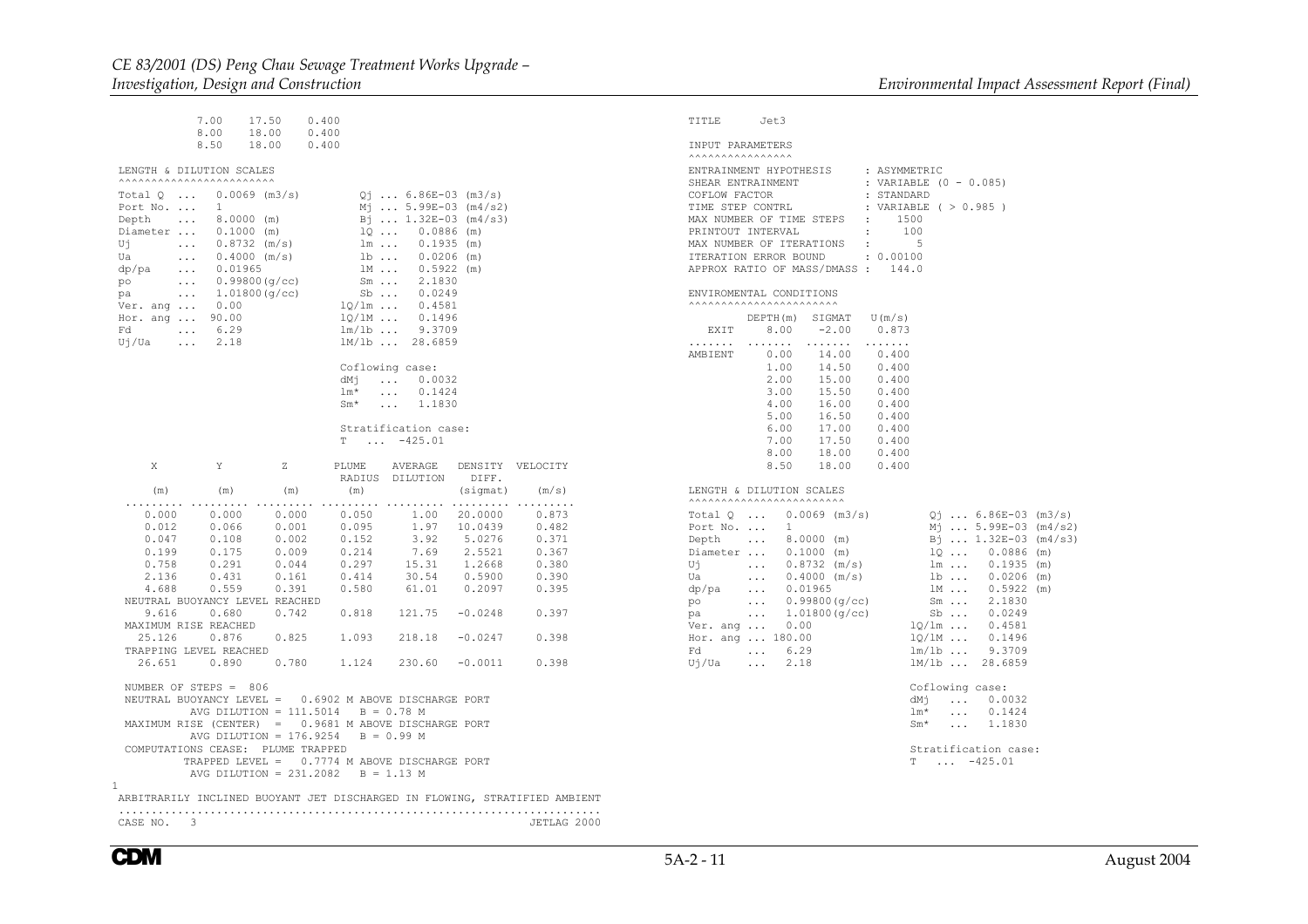#### *CE 83/2001 (DS) Peng Chau Sewage Treatment Works Upgrade – Investigation, Design and Construction Environmental Impact Assessment Report (Final)*

| X                                                                                                                                                                                                                                                                                                                                                                                                                                       | $\mathbf Y$ . The same $\mathbf Y$                                                                                                                                    | $\mathbb{Z}$   |                          | RADIUS DILUTION DIFF. | PLUME AVERAGE DENSITY VELOCITY                                                                                                                         |                |
|-----------------------------------------------------------------------------------------------------------------------------------------------------------------------------------------------------------------------------------------------------------------------------------------------------------------------------------------------------------------------------------------------------------------------------------------|-----------------------------------------------------------------------------------------------------------------------------------------------------------------------|----------------|--------------------------|-----------------------|--------------------------------------------------------------------------------------------------------------------------------------------------------|----------------|
| (m)                                                                                                                                                                                                                                                                                                                                                                                                                                     | $(m)$ $(m)$                                                                                                                                                           |                | (m)                      |                       | (sigmat)                                                                                                                                               | (m/s)          |
| $\begin{array}{cccccccc} 0.000 & 0.000 & 0.000 & 0.000 & 0.050 & 1.00 & 20.0000 \\ -0.224 & 0.000 & 0.013 & 0.108 & 1.75 & 11.3450 \end{array}$<br>$\begin{array}{cccccccc} -0.224 & 0.000 & 0.013 & 0.108 & 1.75 & 11.3450 & 0.524 \\ -0.224 & 0.000 & 0.088 & 0.217 & 2.65 & 7.4070 & 0.123 \\ -0.410 & 0.000 & 0.116 & 0.275 & 3.79 & 5.1580 & 0.110 \\ -0.390 & 0.000 & 0.135 & 0.261 & 4.34 & 4.4945 & 0.139 \\ -0.372 & 0.000 & $ |                                                                                                                                                                       |                |                          |                       | $\begin{array}{cccccccc} 1.254 & 0.000 & 0.490 & 0.407 & 27.18 & 0.6246 & 0.358 \\ 3.265 & 0.000 & 0.732 & 0.559 & 54.29 & 0.2230 & 0.379 \end{array}$ | 0.873<br>0.327 |
| NEUTRAL BUOYANCY LEVEL REACHED<br>MAXIMUM RISE REACHED                                                                                                                                                                                                                                                                                                                                                                                  |                                                                                                                                                                       |                |                          |                       | 7.424  0.000  1.078  0.779  108.33  -0.0162  0.389                                                                                                     |                |
| $21.207 \qquad 0.000 \qquad 1.247 \qquad 1.011 \qquad 184.26 \quad -0.0607 \qquad 0.393$                                                                                                                                                                                                                                                                                                                                                |                                                                                                                                                                       |                |                          |                       |                                                                                                                                                        |                |
| TRAPPING LEVEL REACHED<br>24.474  0.000  1.140  1.079  210.28  -0.0028  0.394                                                                                                                                                                                                                                                                                                                                                           |                                                                                                                                                                       |                |                          |                       |                                                                                                                                                        |                |
| NUMBER OF STEPS $= 1217$<br>NEUTRAL BUOYANCY LEVEL = 1.0449 M ABOVE DISCHARGE PORT<br>MAXIMUM RISE (CENTER) = 1.3432 M ABOVE DISCHARGE PORT<br>COMPUTATIONS CEASE: PLUME TRAPPED<br>$\mathbf{1}$<br>ARBITRARILY INCLINED BUOYANT JET DISCHARGED IN FLOWING, STRATIFIED AMBIENT<br>CASE NO. 4<br>TITLE Jet4                                                                                                                              | AVG DILUTION = $102.3881$ B = 0.76 M<br>AVG DILUTION = $162.3893$ B = 0.95 M<br>TRAPPED LEVEL = 1.1341 M ABOVE DISCHARGE PORT<br>AVG DILUTION = $211.6417$ B = 1.08 M |                |                          |                       |                                                                                                                                                        | JETLAG 2000    |
| INPUT PARAMETERS                                                                                                                                                                                                                                                                                                                                                                                                                        |                                                                                                                                                                       |                |                          |                       |                                                                                                                                                        |                |
| ENTRAINMENT HYPOTHESIS : ASYMMETRIC<br>SHEAR ENTRAINMENT<br>COFLOW FACTOR<br>PRINTOUT INTERVAL<br>PRINTOUT INTERVAL : 100<br>MAX NUMBER OF ITERATIONS : 5<br>ITERATION ERROR BOUND : 0.00100<br>APPROX RATIO OF MASS/DMASS : 144.0                                                                                                                                                                                                      |                                                                                                                                                                       | : STANDARD     | : VARIABLE $(0 - 0.085)$ |                       |                                                                                                                                                        |                |
| ENVIROMENTAL CONDITIONS                                                                                                                                                                                                                                                                                                                                                                                                                 |                                                                                                                                                                       |                |                          |                       |                                                                                                                                                        |                |
| EXIT 8.00 -2.00 0.873                                                                                                                                                                                                                                                                                                                                                                                                                   | $\begin{minipage}{.4\linewidth} \begin{tabular}{ll} \bf{DEPTH (m)} & \tt SIGMAT & \tt{U (m/s)} \end{tabular} \end{minipage}$                                          |                |                          |                       |                                                                                                                                                        |                |
| AMBIENT                                                                                                                                                                                                                                                                                                                                                                                                                                 | $0.00$ $14.00$<br>$1.00$ $14.50$<br>$\begin{array}{cccc} 2.00 & 15.00 & 0.400 \\ 3.00 & 15.50 & 0.400 \\ 4.00 & 16.00 & 0.400 \end{array}$                            | 0.400<br>0.400 |                          |                       |                                                                                                                                                        |                |

|                                                  | 5.00<br>6.00<br>7.00<br>8.00<br>8.50                                                                                                                                                                                                                                                                                                                     | 16.50 0.400<br>17.00<br>17.50<br>$18.00$ 0.400<br>18.00 0.400 | 0.400<br>0.400 |                 |                                                                                                                                                                                                                                                    |                                    |                                |
|--------------------------------------------------|----------------------------------------------------------------------------------------------------------------------------------------------------------------------------------------------------------------------------------------------------------------------------------------------------------------------------------------------------------|---------------------------------------------------------------|----------------|-----------------|----------------------------------------------------------------------------------------------------------------------------------------------------------------------------------------------------------------------------------------------------|------------------------------------|--------------------------------|
|                                                  | LENGTH & DILUTION SCALES<br><b>^^^^^^^^^^^^^^^^^^^^^^^^^^^^</b> ^                                                                                                                                                                                                                                                                                        |                                                               |                |                 |                                                                                                                                                                                                                                                    |                                    |                                |
| Port No.<br>Hor. ang  90.00<br>Fd<br>Uj/Ua  2.18 | Total $Q_{}, Q_{}$ 0.0069 (m3/s)<br>$\mathbf{1}$<br>0.000 (m)<br>Diameter  0.1000 (m)<br>Uj  0.8732 (m/s)<br>Ua  0.4000 (m/s)<br>dp/pa  0.01965<br>po  0.99800(g/cc)<br>pa  1.01800(g/cc)<br>Ver. ang  0.00<br>$\ldots$ 6.29                                                                                                                             |                                                               |                |                 | $Q_1$ 6.86E-03 (m3/s)<br>Mj  5.99E-03 (m4/s2)<br>Bj  1.32E-03 (m4/s3)<br>$1Q$ 0.0886 (m)<br>$1m$ 0.1935 (m)<br>1b  0.0206 (m)<br>$1M$ 0.5922 (m)<br>Sm  2.1830<br>Sb  0.0249<br>1Q/1m  0.4581<br>1Q/1M  0.1496<br>$lm/lb$ 9.3709<br>1M/1b  28.6859 |                                    |                                |
|                                                  |                                                                                                                                                                                                                                                                                                                                                          |                                                               |                | $lm*$<br>$Sm^*$ | Coflowing case:<br>dMj  0.0032<br>0.1424<br>$\ldots$ 1.1830                                                                                                                                                                                        |                                    |                                |
|                                                  |                                                                                                                                                                                                                                                                                                                                                          |                                                               |                | T.              | Stratification case:<br>$\ldots$ -425.01                                                                                                                                                                                                           |                                    |                                |
| X                                                | $\mathbb{Y}$<br>$(m)$ $(m)$ $(m)$                                                                                                                                                                                                                                                                                                                        | Z                                                             |                | (m)             | RADIUS DILUTION DIFF.                                                                                                                                                                                                                              | (sigmat) (m/s)                     | PLUME AVERAGE DENSITY VELOCITY |
|                                                  | $\begin{array}{cccccccc} 0.000 & 0.000 & 0.000 & 0.000 & 0.000 & 0.000 & 0.000 & 0.0000 & 0.0000 & 0.0000 \\ 0.000 & 0.000 & 0.000 & 0.000 & 0.055 & 1.97 & 10.0439 & 0.482 \\ 0.047 & -0.108 & 0.002 & 0.152 & 3.92 & 5.0282 & 0.371 \\ 0.19 & -0.108 & 0.002 & 0.152 & 3.92 &$<br>$0.012$ $-0.066$<br>0.047 $-0.108$<br>NEUTRAL BUOYANCY LEVEL REACHED |                                                               |                |                 |                                                                                                                                                                                                                                                    |                                    |                                |
|                                                  | 9.613 $-0.680$ 0.742 0.818 121.75 $-0.0248$<br>MAXIMUM RISE REACHED                                                                                                                                                                                                                                                                                      |                                                               |                |                 |                                                                                                                                                                                                                                                    |                                    | 0.397                          |
| 25.123                                           | $-0.876$<br>TRAPPING LEVEL REACHED                                                                                                                                                                                                                                                                                                                       |                                                               |                |                 |                                                                                                                                                                                                                                                    | $0.827$ 1.093 218.17 -0.0250 0.398 |                                |
|                                                  | 26.649 -0.890 0.781 1.124 230.59 -0.0014 0.398<br>NUMBER OF STEPS = 806                                                                                                                                                                                                                                                                                  |                                                               |                |                 |                                                                                                                                                                                                                                                    |                                    |                                |
|                                                  | NEUTRAL BUOYANCY LEVEL = 0.6903 M ABOVE DISCHARGE PORT<br>AVG DILUTION = $111.5185$ B = 0.78 M<br>MAXIMUM RISE (CENTER) = 0.9688 M ABOVE DISCHARGE PORT<br>AVG DILUTION = $177.0951$ B = 0.99 M<br>COMPUTATIONS CEASE: PLUME TRAPPED<br>TRAPPED LEVEL = 0.7784 M ABOVE DISCHARGE PORT                                                                    |                                                               |                |                 |                                                                                                                                                                                                                                                    |                                    |                                |
|                                                  | AVG DILUTION = $231.3388$ B = 1.13 M                                                                                                                                                                                                                                                                                                                     |                                                               |                |                 |                                                                                                                                                                                                                                                    |                                    |                                |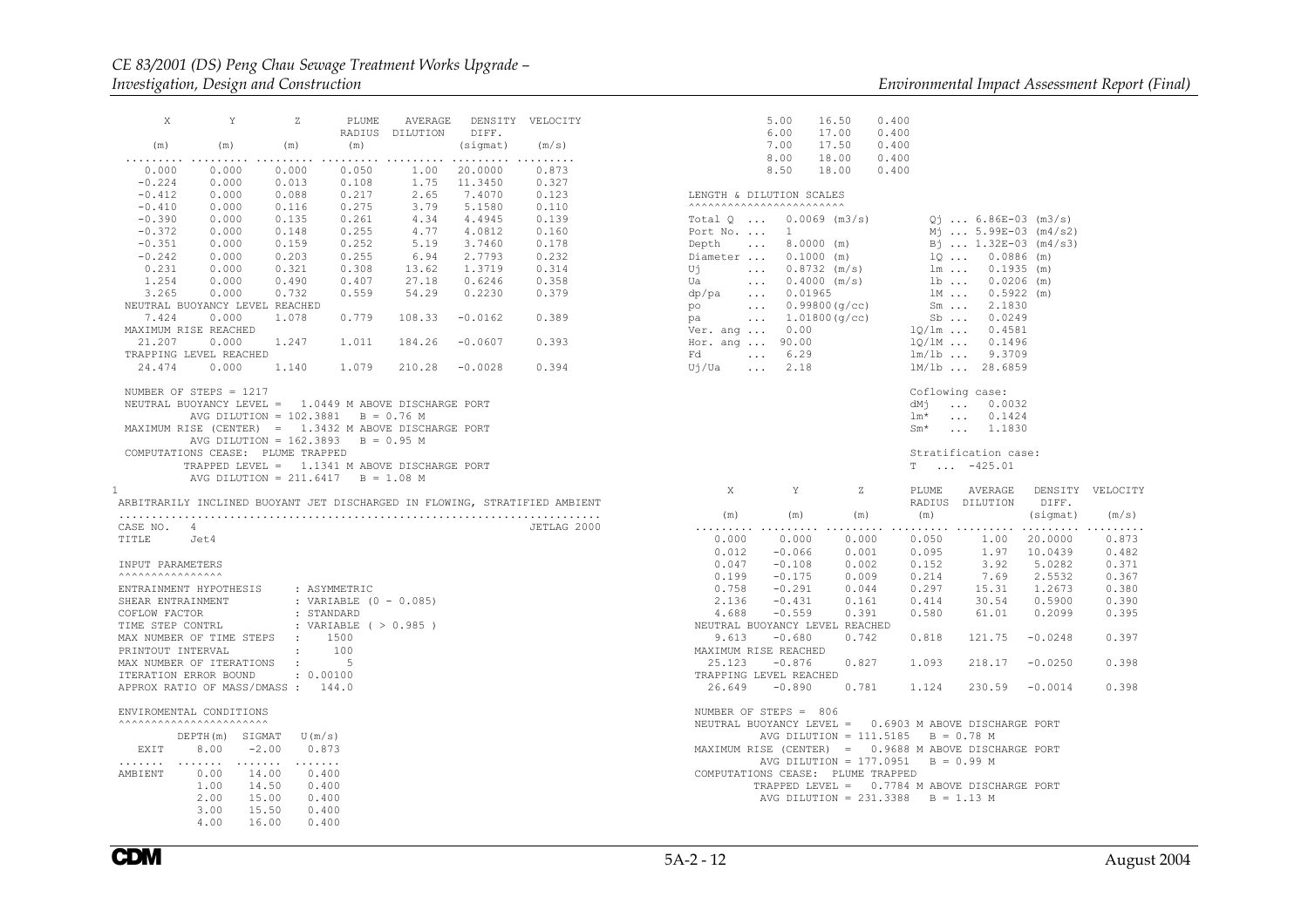X Y Z PLUME AVERAGE DENSITY VELOCITY

#### **Dry Season Low Ambient Velocity, Average Dry Weather Flow (1,580 m3/day)**

|                                                                            | RADIUS DILUTION<br>DIFF.                                                   |             |
|----------------------------------------------------------------------------|----------------------------------------------------------------------------|-------------|
| ARBITRARILY INCLINED BUOYANT JET DISCHARGED IN FLOWING, STRATIFIED AMBIENT | (m)<br>(m)<br>(m)<br>(m)<br>(sigmat)                                       | (m/s)       |
|                                                                            | 1.00<br>0.000<br>0.000<br>0.000<br>0.050<br>22,0000                        | .<br>0.291  |
| CASE NO. 1<br>JETLAG 2000                                                  | 0.226<br>0.000<br>0.084<br>1.96<br>0.071<br>11,0780                        | 0.204       |
| TITLE<br>Jet1                                                              | 0.000<br>0.258<br>0.128<br>3.91<br>5.5386<br>0.426                         | 0.174       |
|                                                                            | 0.630<br>0.000<br>0.195<br>7.79<br>2.7695<br>0.548                         | 0.150       |
| <b>INPUT PARAMETERS</b>                                                    | 0.876<br>0.299<br>0.000<br>0.952<br>15.56<br>1.3851                        | 0.127       |
| <b>^^^^^^^^^^^^^^^^^^^</b>                                                 | 1.208<br>31.10<br>0.000<br>1.496<br>0.458<br>0.6927                        | 0.108       |
| : ASYMMETRIC<br>ENTRAINMENT HYPOTHESIS                                     | 1.688<br>0.000<br>2,206<br>0.702<br>62.15<br>0.3464                        | 0.092       |
| SHEAR ENTRAINMENT<br>: VARIABLE (0 - 0.085)                                | 2.406<br>0.000<br>1.068<br>124.25<br>3.111<br>0.1733                       | 0.079       |
| COFLOW FACTOR<br>: STANDARD                                                | 3.508<br>0.000<br>4.255<br>1.608<br>248.38<br>0.0867                       | 0.070       |
| TIME STEP CONTRL<br>: VARIABLE $( > 0.985 )$                               | 5.244<br>0.000<br>2.389<br>496.48<br>5.710<br>0.0434                       | 0.063       |
| MAX NUMBER OF TIME STEPS : 1500                                            | 8.051<br>0.000<br>7.607<br>3.501<br>992.26<br>0.0217                       | 0.059       |
| $\sim$<br>100<br>PRINTOUT INTERVAL                                         | 8.721<br>0.000<br>8.010<br>3.746<br>1123.95<br>0.0192                      | 0.058       |
| $\sim 10^{-11}$<br>- 5<br>MAX NUMBER OF ITERATIONS                         |                                                                            |             |
| ITERATION ERROR BOUND<br>: 0.00100                                         | NUMBER OF STEPS = 1016                                                     |             |
| APPROX RATIO OF MASS/DMASS: 144.0                                          | SURFACE LAYER (CENTER) LEVEL = $5.65$ M ABOVE DISCHARGE PORT               |             |
| ENVIROMENTAL CONDITIONS                                                    | AVG DILUTION =<br>483.44                                                   |             |
| <b>^^^^^^^^^^^^^^^^^^^^^^^^^^^^</b>                                        |                                                                            |             |
| DEPTH(m) SIGMAT<br>U(m/s)                                                  | COMPUTATIONS CEASE: PLUME HITS WATER SURFACE                               |             |
| EXIT<br>8.00<br>$-2.00$<br>0.291                                           | AVG DILUTION AT WATER SURFACE =<br>1120.60<br>$\mathbf{1}$                 |             |
| .<br>.<br>.<br>.                                                           | ARBITRARILY INCLINED BUOYANT JET DISCHARGED IN FLOWING, STRATIFIED AMBIENT |             |
| 0.00<br>20.00<br>AMBIENT<br>0.050                                          |                                                                            |             |
| 1.00<br>20.00<br>0.050                                                     | CASE NO. 2                                                                 | JETLAG 2000 |
| 2.00<br>20.00<br>0.050                                                     | TITLE<br>Jet2                                                              |             |
| 3.00<br>20.00<br>0.050                                                     |                                                                            |             |
| 4.00<br>0.050<br>20.00                                                     | INPUT PARAMETERS                                                           |             |
| 5.00<br>20.00<br>0.050                                                     |                                                                            |             |
| 6.00<br>20.00<br>0.050                                                     | ENTRAINMENT HYPOTHESIS<br>: ASYMMETRIC                                     |             |
| 7.00<br>20.00<br>0.050                                                     | SHEAR ENTRAINMENT<br>: VARIABLE (0 - 0.085)                                |             |
| 8.00<br>20.00<br>0.050<br>8.50                                             | COFLOW FACTOR<br>: STANDARD                                                |             |
| 20.00<br>0.050                                                             | TIME STEP CONTRL<br>: VARIABLE ( > 0.985 )                                 |             |
| LENGTH & DILUTION SCALES                                                   | MAX NUMBER OF TIME STEPS : 1500                                            |             |
| <b>^^^^^^^^^^^^^^^^^^^^^^^^^^^^</b> ^^                                     | $\pm$ $\pm$<br>100<br>PRINTOUT INTERVAL                                    |             |
| Total $Q$ 0.0023 (m3/s)<br>$Q_1$ 2.29E-03 (m3/s)                           | MAX NUMBER OF ITERATIONS :<br>-5                                           |             |
| Port No.  1<br>$M_1$ 6.65E-04 (m4/s2)                                      | ITERATION ERROR BOUND<br>: 0.00100                                         |             |
| $B_1$ 4.84E-04 (m4/s3)<br>Depth<br>$\ldots$ 8.0000 (m)                     | APPROX RATIO OF MASS/DMASS: 144.0                                          |             |
| $1Q 0.0886$ (m)<br>Diameter  0.1000 (m)                                    |                                                                            |             |
| $lm \dots 0.5159 (m)$<br>Uj<br>$0.2911$ (m/s)<br>$\sim$ .                  | ENVIROMENTAL CONDITIONS                                                    |             |
| 1b  3.8681 (m)<br>Ua<br>$0.0500$ (m/s)<br>$\sim 100$ km s $^{-1}$          |                                                                            |             |
| lm 0.1884 (m)<br>dp/pa<br>$\ldots$ 0.02157                                 | DEPTH(m) SIGMAT<br>U(m/s)                                                  |             |
| $Sm \tldots \t 5.8212$<br>po<br>$0.99800$ (g/cc)<br>$\sim 100$             | 8.00<br>$-2.00$<br>0.291<br><b>EXTT</b>                                    |             |
| Sb  327.2635<br>1.02000(q/cc)<br>pa<br>$\sim 100$                          | .<br>$\sim$ $\sim$ $\sim$ $\sim$ $\sim$ $\sim$ $\sim$<br>$\sim$<br>.       |             |
| $10/1m$ $0.1718$<br>0.00<br>Ver. ang                                       | 0.050<br>AMBIENT<br>0.00<br>20.00                                          |             |
| 10/1M  0.4704<br>0.00<br>Hor. ang                                          | 1.00<br>20.00<br>0.050                                                     |             |
| 2.00<br>$lm/1b$ 0.1334<br>Fd<br>$\sim 100$                                 | 2.00<br>20.00<br>0.050                                                     |             |
| 5.82<br>$1M/lb$ 0.0487<br>Uj/Ua<br>$\mathbf{1}$ , $\mathbf{1}$             | 3.00<br>20.00<br>0.050                                                     |             |
|                                                                            | 4.00<br>20.00<br>0.050                                                     |             |
| Coflowing case:                                                            | 5.00<br>20.00<br>0.050                                                     |             |
| dMj<br>$\ldots$ 0.0006                                                     | 6.00<br>20.00<br>0.050                                                     |             |
| $lm*$<br>$\ldots$ 0.4695                                                   | 7.00<br>20.00<br>0.050                                                     |             |
| $Sm*$<br>$\ldots$ 4.8213                                                   | 0.050<br>8.00<br>20.00                                                     |             |
|                                                                            | 8.50<br>20.00<br>0.050                                                     |             |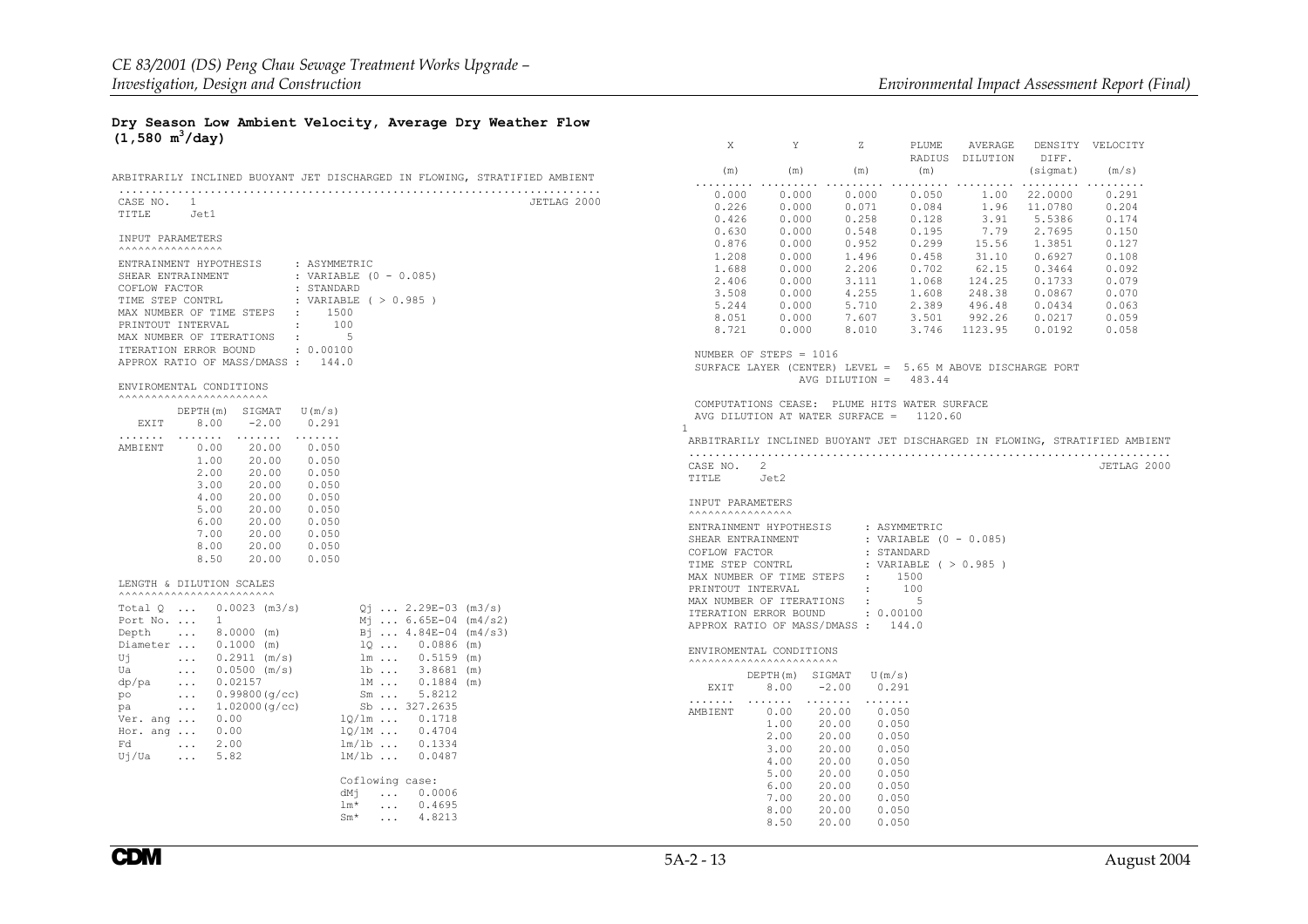LENGTH & DILUTION SCALES ^^^^^^^^^^^^^^^^^^^^^^^^Total Q ...  $0.0023$  (m3/s)  $Qj$  ... 2.29E-03 (m3/s) Port No. ...  $1$  Mj ... 6.65E-04 (m4/s2) Depth ... 8.0000 (m)  $B_1^2$  ... 4.84E-04 (m4/s3)<br>Diameter ... 0.1000 (m) 10 ... 0.0886 (m)  $Diameter$  ... 0.1000 (m)  $l\Omega$  ... 0.0886 (m)<br>Uj ... 0.2911 (m/s)  $lm$  ... 0.5159 (m) Uj ...  $0.2911 \text{ (m/s)}$   $\ln$  ...  $0.5159 \text{ (m)}$ <br>Ua ...  $0.0500 \text{ (m/s)}$   $\ln$  ...  $3.8681 \text{ (m)}$  $\frac{1}{2}$  ... 0.0500 (m/s) dp/pa ... 0.02157 1M ... 0.1884 (m)<br>po ... 0.99800(g/cc) 5m ... 5.8212 po ... 0.99800(g/cc) Sm ... 5.8212<br>pa ... 1.02000(g/cc) Sb ... 327.2635 pa  $... 1.02000 (q/cc)$ Ver. ang ... 0.00 <br>Hor. ang ... 90.00 <br> $10/\text{lm}$  ... 0.4704 Hor. ang  $\ldots$  90.00 Fd ... 2.00  $lm/Lb$  ... 0.1334<br> $lm/Lb$  ... 0.0487  $Uj/Ua$  ... 5.82 Coflowing case: dMj ... 0.0006 lm\* ... 0.4695 Sm\* ... 4.8213X Y Z PLUME AVERAGE DENSITY VELOCITY RADIUS DILUTION DIFF.(m)  $(m)$  (m)  $(m)$  (sigmat)  $(m/s)$  ......... ......... ......... ......... ......... ......... ......... 0.000 0.000 0.000 0.050 1.00 22.0000 0.2910.173 0.012 0.167 0.045 0.091 1.96 11.0853 0.059 0.315 0.204 0.139 3.90 5.5461 0.147 0.152 0.432 0.483 0.205 7.78 2.7736 0.134 0.312 0.523 0.885 0.309 15.54 1.3872 0.119 0.575 0.593 1.427 0.468 31.05 0.6938 0.103 0.998 0.649 2.133 0.712 62.06 0.3470 0.089 1.669 0.693 3.032 1.078 124.06 0.1735 0.078 2.733 0.728 4.168 1.617 247.99 0.0868 0.069 4.437 0.755 5.616 2.396 495.68 0.0434 0.063 7.218 0.778 7.509 3.506 990.65 0.0217 0.059 8.041 0.782 8.003 3.806 1153.65 0.0187 0.058 NUMBER OF STEPS = 1020 SURFACE LAYER (CENTER) LEVEL = 5.61 M ABOVE DISCHARGE PORT AVG DILUTION = 494.03 COMPUTATIONS CEASE: PLUME HITS WATER SURFACE AVG DILUTION AT WATER SURFACE = 1152.59 ARBITRARILY INCLINED BUOYANT JET DISCHARGED IN FLOWING, STRATIFIED AMBIENT .......................................................................... CASE NO. 3 JETLAG 2000 TITLE Jet3 INPUT PARAMETERS $\overline{\phantom{a}}$   $\overline{\phantom{a}}$   $\overline{\phantom{a}}$ 

#### ENTRAINMENT HYPOTHESIS : ASYMMETRIC SHEAR ENTRAINMENT : VARIABLE (0 - 0.085) COFLOW FACTOR : STANDARD

| TIME STEP CONTRL<br>MAX NUMBER OF TIME STEPS : 1500<br>PRINTOUT INTERVAL<br>$\sim 100$<br>MAX NUMBER OF ITERATIONS :<br>ITERATION ERROR BOUND : 0.00100<br>APPROX RATIO OF MASS/DMASS: 144.0                                                                                                                               | : VARIABLE ( $> 0.985$ )<br>100<br>$-5$                                                                                                                                                                                                                                                                                                                                                             |
|----------------------------------------------------------------------------------------------------------------------------------------------------------------------------------------------------------------------------------------------------------------------------------------------------------------------------|-----------------------------------------------------------------------------------------------------------------------------------------------------------------------------------------------------------------------------------------------------------------------------------------------------------------------------------------------------------------------------------------------------|
| ENVIROMENTAL CONDITIONS<br><b>AAAAAAAAAAAAAAAAAAAAAA</b>                                                                                                                                                                                                                                                                   |                                                                                                                                                                                                                                                                                                                                                                                                     |
| $DEFTH(m)$ SIGMAT $U(m/s)$<br>EXIT 8.00 -2.00                                                                                                                                                                                                                                                                              | 0.291                                                                                                                                                                                                                                                                                                                                                                                               |
| .<br>.<br>0.00 20.00<br>AMBIENT<br>1.00<br>20.00<br>$2.00$ $20.00$ $0.050$<br>3.00 $20.00$ 0.050<br>$\begin{array}{cccc} 5\,.\,00 & \quad 20\,.\,00 & \quad 0\,.\,050 \\ 6\,.\,00 & \quad 20\,.\,00 & \quad 0\,.\,050 \\ 7\,.\,00 & \quad 20\,.\,00 & \quad 0\,.\,050 \\ \end{array}$<br>8.00<br>20.00<br>8.50 20.00 0.050 | 1.1.1.1.1.1<br>0.050<br>0.050<br>0.050                                                                                                                                                                                                                                                                                                                                                              |
| LENGTH & DILUTION SCALES<br><b>AAAAAAAAAAAAAAAAAAAAAAA</b>                                                                                                                                                                                                                                                                 |                                                                                                                                                                                                                                                                                                                                                                                                     |
| Total $Q$ 0.0023 (m3/s)<br>Port No.<br>$\mathbf{1}$<br>Depth  8.0000 (m)<br>Diameter  0.1000 (m)<br>U <sub>1</sub> 0.2911 (m/s)<br>$0.0500$ (m/s)<br>$0.02157$<br>$0.99800$ (g/cc)<br>$1.02000$ (g/cc)<br>Ua<br>dp/pa<br>po<br>pa<br>Ver. ang $0.00$<br>Hor. ang  180.00<br>Fd<br>$\ldots$ 2.00<br>$U_1/Ua$ 5.82           | $Q_1$ 2.29E-03 (m3/s)<br>$M_1$ 6.65E-04 (m4/s2)<br>Bj  4.84E-04 (m4/s3)<br>$1Q  0.0886$ (m)<br>lm  0.5159 (m)<br>1b  3.8681 (m)<br>1M  0.1884 (m)<br>5m  5.8212<br>Sb  327.2635<br>1Q/lm 0.1718<br>1Q/1M  0.4704<br>lm/1b  0.1334<br>1M/1b  0.0487<br>Coflowing case:<br>dMj  0.0006<br>$\ldots$ 0.4695<br>lm*<br>$Sm*$<br>$\ldots$ 4.8213                                                          |
|                                                                                                                                                                                                                                                                                                                            |                                                                                                                                                                                                                                                                                                                                                                                                     |
| X<br>$Y$ z<br>$(m)$ $(m)$<br>(m)                                                                                                                                                                                                                                                                                           | PLUME AVERAGE DENSITY VELOCITY<br>RADIUS DILUTION DIFF.<br>(sigmat) (m/s)<br>(m)                                                                                                                                                                                                                                                                                                                    |
| 0.000<br>0.082<br>$-0.209$<br>0.290<br>$-0.319$<br>0.000<br>$-0.343$<br>$0.000$<br>$0.000$<br>$-0.275$<br>0.000<br>$-0.087$<br>0.275<br>0.000<br>0.895<br>0.000<br>3.152                                                                                                                                                   | $0.000$ $0.000$ $0.000$ $0.050$ $1.00$ $22.0000$<br>0.291<br>$0.091$<br>$0.139$<br>1.95 11.1585<br>0.172<br>5.5789<br>3.88<br>0.147<br>$0.250$ $0.135$ $0.273$ $0.27905$<br>$1.008$ $0.312$ $15.44$ $1.3958$<br>$1.554$ $0.473$ $30.85$ $0.6982$<br>$2.259$ $0.718$ $61.66$ $0.3492$<br>$3.152$ $1.084$ $123.26$ $0.1747$<br>0.131<br>0.115<br>0.100<br>0.087<br>0.1747<br>1.084<br>123.26<br>0.076 |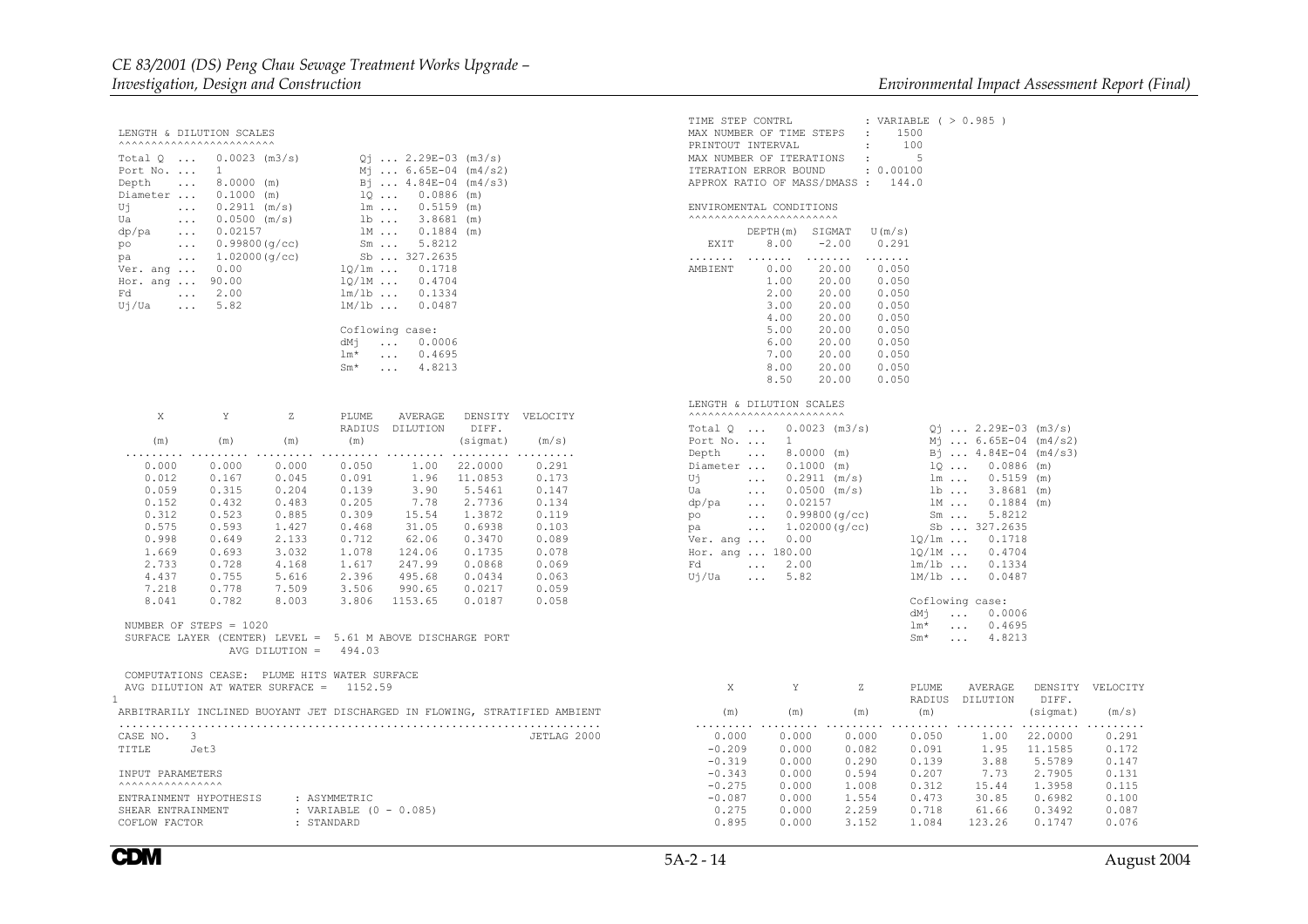#### *CE 83/2001 (DS) Peng Chau Sewage Treatment Works Upgrade – Investigation, Design and Construction Environmental Impact Assessment Report (Final)*

| 0.000<br>246.39<br>1.914<br>4.279<br>1.622<br>0.0874<br>3.578<br>2.397<br>492.47<br>0.000<br>5.718<br>0.0437<br>6.323<br>0.000<br>7.602<br>3.502<br>984.23<br>0.0219<br>6.983<br>0.000<br>8.002<br>3.745<br>1114.86<br>0.0193<br>NUMBER OF STEPS = 1016<br>SURFACE LAYER (CENTER) LEVEL = 5.64 M ABOVE DISCHARGE PORT                                                                                                                                                                                                                                                                                                                                                               | 0.068<br>0.062<br>0.058<br>0.058 | Fd<br>$\cdots$<br>Uj/Ua<br>$\sim 100$ | 2.00<br>5.82                       |                                                              | $lm/lb$<br>$lm/1b$<br>dMj<br>$lm*$<br>$Sm*$ | 0.1334<br>0.0487<br>Coflowing case:<br>0.0006<br>$\sim 100$<br>0.4695<br>$\sim 100$<br>4.8213<br>$\sim 100$ km s $^{-1}$ |                                   |                         |
|-------------------------------------------------------------------------------------------------------------------------------------------------------------------------------------------------------------------------------------------------------------------------------------------------------------------------------------------------------------------------------------------------------------------------------------------------------------------------------------------------------------------------------------------------------------------------------------------------------------------------------------------------------------------------------------|----------------------------------|---------------------------------------|------------------------------------|--------------------------------------------------------------|---------------------------------------------|--------------------------------------------------------------------------------------------------------------------------|-----------------------------------|-------------------------|
| AVG DILUTION = $477.29$<br>COMPUTATIONS CEASE: PLUME HITS WATER SURFACE                                                                                                                                                                                                                                                                                                                                                                                                                                                                                                                                                                                                             |                                  |                                       |                                    |                                                              |                                             |                                                                                                                          |                                   |                         |
| AVG DILUTION AT WATER SURFACE = 1114.09<br>1                                                                                                                                                                                                                                                                                                                                                                                                                                                                                                                                                                                                                                        |                                  | X                                     | Y                                  | Ζ                                                            | PLUME<br>RADIUS                             | AVERAGE<br>DILUTION                                                                                                      | DIFF.                             | DENSITY VELOCITY        |
| ARBITRARILY INCLINED BUOYANT JET DISCHARGED IN FLOWING, STRATIFIED AMBIENT                                                                                                                                                                                                                                                                                                                                                                                                                                                                                                                                                                                                          |                                  | (m)                                   | (m)                                | (m)                                                          | (m)                                         |                                                                                                                          | (sigmat)                          | (m/s)                   |
| CASE NO. 4<br>TITLE<br>Jet4                                                                                                                                                                                                                                                                                                                                                                                                                                                                                                                                                                                                                                                         | JETLAG 2000                      | .<br>0.000<br>0.012<br>0.059          | .<br>0.000<br>$-0.167$<br>$-0.315$ | .<br>0.000<br>0.045<br>0.204                                 | 0.050<br>0.091<br>0.139                     | .<br>1.00<br>1.96<br>3.90                                                                                                | .<br>22,0000<br>11.0853<br>5.5461 | 0.291<br>0.173<br>0.147 |
| INPUT PARAMETERS<br><b>^^^^^^^^^^^^^^^^^^^</b>                                                                                                                                                                                                                                                                                                                                                                                                                                                                                                                                                                                                                                      |                                  | 0.152<br>0.312                        | $-0.432$<br>$-0.523$               | 0.483<br>0.885                                               | 0.205<br>0.309                              | 7.78<br>15.54                                                                                                            | 2.7736<br>1.3872                  | 0.134<br>0.119          |
| ENTRAINMENT HYPOTHESIS<br>: ASYMMETRIC                                                                                                                                                                                                                                                                                                                                                                                                                                                                                                                                                                                                                                              |                                  | 0.575                                 | $-0.593$                           | 1.427                                                        | 0.468                                       | 31.05                                                                                                                    | 0.6938                            | 0.103                   |
| SHEAR ENTRAINMENT<br>: VARIABLE $(0 - 0.085)$                                                                                                                                                                                                                                                                                                                                                                                                                                                                                                                                                                                                                                       |                                  | 0.998                                 | $-0.649$                           | 2.133                                                        | 0.712                                       | 62.06                                                                                                                    | 0.3470                            | 0.089                   |
| : STANDARD<br>COFLOW FACTOR                                                                                                                                                                                                                                                                                                                                                                                                                                                                                                                                                                                                                                                         |                                  | 1.669<br>2.733                        | $-0.693$                           | 3.032                                                        | 1.078                                       | 124.06                                                                                                                   | 0.1735<br>0.0868                  | 0.078                   |
| : VARIABLE ( > 0.985 )<br>TIME STEP CONTRL<br>MAX NUMBER OF TIME STEPS<br>1500<br>$\sim 10$                                                                                                                                                                                                                                                                                                                                                                                                                                                                                                                                                                                         |                                  | 4.437                                 | $-0.728$<br>$-0.755$               | 4.168<br>5.616                                               | 1.617<br>2.396                              | 247.99<br>495.68                                                                                                         | 0.0434                            | 0.069<br>0.063          |
| $\ddot{\phantom{a}}$<br>100<br>PRINTOUT INTERVAL                                                                                                                                                                                                                                                                                                                                                                                                                                                                                                                                                                                                                                    |                                  | 7.218                                 | $-0.778$                           | 7.509                                                        | 3.506                                       | 990.65                                                                                                                   | 0.0217                            | 0.059                   |
| $-5$<br>MAX NUMBER OF ITERATIONS<br>$\sim$ 1.                                                                                                                                                                                                                                                                                                                                                                                                                                                                                                                                                                                                                                       |                                  | 8.041                                 | $-0.782$                           | 8.003                                                        | 3.806                                       | 1153.65                                                                                                                  | 0.0187                            | 0.058                   |
| : 0.00100<br>ITERATION ERROR BOUND<br>APPROX RATIO OF MASS/DMASS : 144.0                                                                                                                                                                                                                                                                                                                                                                                                                                                                                                                                                                                                            |                                  |                                       | NUMBER OF STEPS = 1020             |                                                              |                                             |                                                                                                                          |                                   |                         |
|                                                                                                                                                                                                                                                                                                                                                                                                                                                                                                                                                                                                                                                                                     |                                  |                                       |                                    | SURFACE LAYER (CENTER) LEVEL = $5.61$ M ABOVE DISCHARGE PORT |                                             |                                                                                                                          |                                   |                         |
| ENVIROMENTAL CONDITIONS<br><b>^^^^^^^^^^^^^^^^^^^^^^^^^^^^</b>                                                                                                                                                                                                                                                                                                                                                                                                                                                                                                                                                                                                                      |                                  |                                       |                                    | AVG DILUTION = $494.03$                                      |                                             |                                                                                                                          |                                   |                         |
| DEPTH(m) SIGMAT<br>U(m/s)                                                                                                                                                                                                                                                                                                                                                                                                                                                                                                                                                                                                                                                           |                                  |                                       |                                    | COMPUTATIONS CEASE: PLUME HITS WATER SURFACE                 |                                             |                                                                                                                          |                                   |                         |
| 8.00<br>$-2.00$<br>EXIT<br>0.291                                                                                                                                                                                                                                                                                                                                                                                                                                                                                                                                                                                                                                                    |                                  |                                       |                                    | AVG DILUTION AT WATER SURFACE = 1152.59                      |                                             |                                                                                                                          |                                   |                         |
| .<br>.<br>.<br>AMBIENT<br>0.00<br>20.00<br>0.050<br>1.00<br>20.00<br>0.050<br>2.00<br>20.00<br>0.050<br>3.00<br>20.00<br>0.050<br>4.00<br>20.00<br>0.050<br>5.00<br>20.00<br>0.050<br>6.00<br>20.00<br>0.050<br>7.00<br>20.00<br>0.050<br>8.00<br>20.00<br>0.050<br>8.50<br>20.00<br>0.050                                                                                                                                                                                                                                                                                                                                                                                          |                                  |                                       |                                    |                                                              |                                             |                                                                                                                          |                                   |                         |
| LENGTH & DILUTION SCALES<br><b>^^^^^^^^^^^^^^^^^^^^^^^^^^^^</b>                                                                                                                                                                                                                                                                                                                                                                                                                                                                                                                                                                                                                     |                                  |                                       |                                    |                                                              |                                             |                                                                                                                          |                                   |                         |
| Total $Q$ 0.0023 (m3/s)<br>$Q_1$ 2.29E-03 (m3/s)<br>Port No.<br>$\mathbf{1}$<br>$M_1$ 6.65E-04 (m4/s2)<br>$8.0000$ (m)<br>Bj  4.84E-04 (m4/s3)<br>Depth<br>$\sim$ $\sim$ $\sim$ $\sim$<br>$1Q \ldots 0.0886$ (m)<br>Diameter<br>$0.1000$ (m)<br>Uj<br>$0.2911$ (m/s)<br>$lm \dots 0.5159 (m)$<br>$\sim 100$ km $^{-1}$<br>$0.0500$ (m/s)<br>$1b$ 3.8681 (m)<br>Ua<br>$\sim 100$ km s $^{-1}$<br>0.02157<br>lm 0.1884 (m)<br>dp/pa<br>$\sim 100$ km s $^{-1}$<br>$Sm \ldots 5.8212$<br>po<br>0.99800(q/cc)<br>$\sim 100$<br>Sb  327.2635<br>1.02000(g/cc)<br>pa<br>$\sim$ $\sim$ $\sim$<br>$10/\text{lm}$ $0.1718$<br>0.00<br>Ver. ang $\ldots$<br>Hor. ang  90.00<br>$1Q/1M$ 0.4704 |                                  |                                       |                                    |                                                              |                                             |                                                                                                                          |                                   |                         |

**CDM**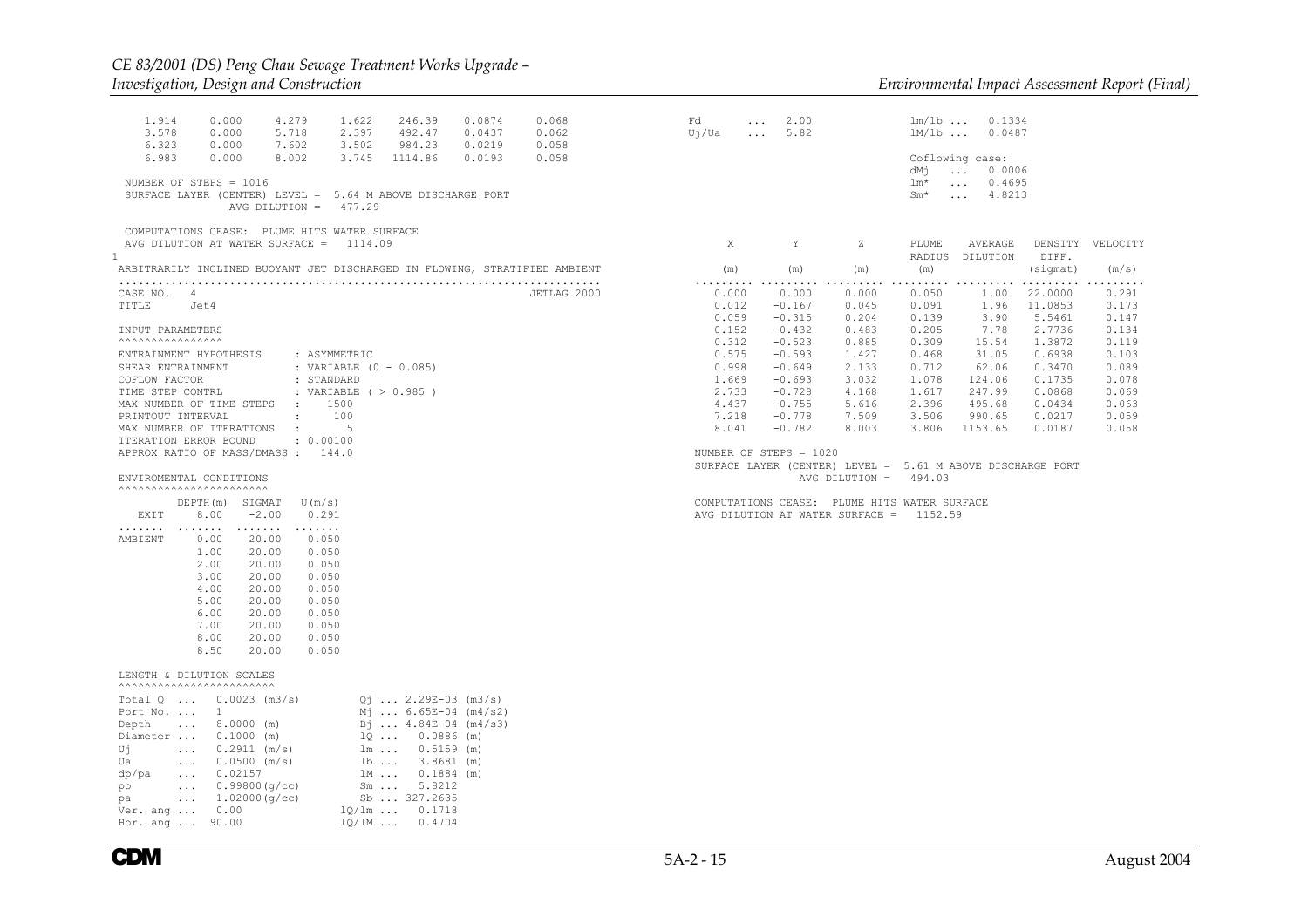X Y Z PLUME AVERAGE DENSITY VELOCITY

#### **Dry Season High Ambient Velocity, Average Dry Weather Flow (1,580 m3/day)**

| $\mathbf{1}$                                                                                       |             |                   |                                                            |                   |                                                              | RADIUS DILUTION              | DIFF.            |                                                                            |
|----------------------------------------------------------------------------------------------------|-------------|-------------------|------------------------------------------------------------|-------------------|--------------------------------------------------------------|------------------------------|------------------|----------------------------------------------------------------------------|
| ARBITRARILY INCLINED BUOYANT JET DISCHARGED IN FLOWING, STRATIFIED AMBIENT                         |             | (m)               | (m)                                                        | (m)               | (m)                                                          |                              | (sigmat)         | (m/s)                                                                      |
|                                                                                                    |             |                   | 0.000E+00 0.000E+00 0.000E+00 0.500E-01                    |                   |                                                              | 1.0                          | 22,0000          | .<br>0.291                                                                 |
| CASE NO. 1                                                                                         | JETLAG 2000 | 0.159             |                                                            |                   | 0.000E+00 0.175E-01 0.642E-01                                | 2.0                          | 10.9660          | 0.350                                                                      |
| TITLE Jet1                                                                                         |             | 0.367             |                                                            |                   | 0.000E+00  0.501E-01  0.872E-01                              | 3.9                          | 5.4858           | 0.377                                                                      |
|                                                                                                    |             | 0.718             | $0.000E+000.101$                                           |                   | 0.121                                                        | 7.9                          | 2.7452           | 0.390                                                                      |
| INPUT PARAMETERS<br><b>^^^^^^^^^^^^^^^^^^^</b>                                                     |             | 1.31              | 0.000E+00 0.177                                            |                   | 0.170                                                        | 16.                          | 1.3738           | 0.396                                                                      |
| : ASYMMETRIC<br>ENTRAINMENT HYPOTHESIS                                                             |             | 2.32              | 0.000E+00 0.287                                            |                   | 0.239                                                        | 31.                          | 0.6874           | 0.399                                                                      |
| SHEAR ENTRAINMENT<br>: VARIABLE (0 - 0.085)                                                        |             | 3.98              | $0.000E+000.441$                                           |                   | 0.338                                                        | 63.                          | 0.3440           | 0.400                                                                      |
| : STANDARD<br>COFLOW FACTOR                                                                        |             | 6.77              | 0.000E+00 0.657                                            |                   | 0.477                                                        | $0.13E + 03$                 | 0.1721           | 0.400                                                                      |
| TIME STEP CONTRL<br>: VARIABLE ( > 0.985 )                                                         |             | 11.5              | $0.000E+000.963$                                           |                   | 0.674                                                        | $0.25E + 03$                 | 0.0861           | 0.400                                                                      |
| MAX NUMBER OF TIME STEPS : 90000                                                                   |             | 19.4<br>32.6      | $0.000E+00$ 1.40                                           |                   | 0.953                                                        | $0.50E + 03$                 | 0.0431<br>0.0216 | 0.400                                                                      |
| PRINTOUT INTERVAL                                                                                  |             | 55.0              | $0.000E + 00$ 2.01<br>$0.000E + 00$ 2.87                   |                   | 1.35<br>1.90                                                 | $0.10E + 04$<br>$0.20E + 04$ | 0.0108           | 0.400<br>0.400                                                             |
| MAX NUMBER OF ITERATIONS : 5                                                                       |             | 92.5              | $0.000E + 00 4.10$                                         |                   | 2.69                                                         | $0.40E + 04$                 | 0.0054           | 0.400                                                                      |
| ITERATION ERROR BOUND<br>$\cdot$ 0.00100                                                           |             | 156.              | $0.000E+00$ 5.83                                           |                   | 3.80                                                         | $0.80E + 04$                 | 0.0027           | 0.400                                                                      |
| APPROX RATIO OF MASS/DMASS: 144.0                                                                  |             | 250.              | $0.000E+00 8.03$                                           |                   | 5.21                                                         | $0.15E + 05$                 | 0.0014           | 0.400                                                                      |
|                                                                                                    |             |                   |                                                            |                   |                                                              |                              |                  |                                                                            |
| ENVIROMENTAL CONDITIONS<br><b>^^^^^^^^^^^^^^^^^^^^^^^^^^^^</b> ^                                   |             |                   | NUMBER OF STEPS = $1389$                                   |                   |                                                              |                              |                  |                                                                            |
| $DEFH(m)$ SIGMAT $U(m/s)$                                                                          |             |                   |                                                            |                   | SURFACE LAYER (CENTER) LEVEL = $4.83$ M ABOVE DISCHARGE PORT |                              |                  |                                                                            |
| EXIT<br>8.00<br>$-2.00$<br>0.291                                                                   |             |                   |                                                            |                   | AVG DILUTION = $0.55E+04$                                    |                              |                  |                                                                            |
| .                                                                                                  |             |                   |                                                            |                   | COMPUTATIONS CEASE: PLUME HITS WATER SURFACE                 |                              |                  |                                                                            |
| AMBIENT<br>0.00<br>20.00<br>0.400                                                                  |             |                   |                                                            |                   | AVG DILUTION AT WATER SURFACE = $0.15E+05$                   |                              |                  |                                                                            |
| 1.00<br>20.00<br>0.400                                                                             |             | $\mathbf{1}$      |                                                            |                   |                                                              |                              |                  |                                                                            |
| 2.00<br>20.00<br>0.400<br>3.00<br>20.00<br>0.400                                                   |             |                   |                                                            |                   |                                                              |                              |                  | ARBITRARILY INCLINED BUOYANT JET DISCHARGED IN FLOWING, STRATIFIED AMBIENT |
| 4.00<br>20.00<br>0.400                                                                             |             |                   |                                                            |                   |                                                              |                              |                  |                                                                            |
| 5.00<br>20.00<br>0.400                                                                             |             | CASE NO. 2        |                                                            |                   |                                                              |                              |                  | JETLAG 2000                                                                |
| 6.00<br>20.00<br>0.400                                                                             |             | TITLE             | Jet2                                                       |                   |                                                              |                              |                  |                                                                            |
| 7.00<br>20.00<br>0.400                                                                             |             | INPUT PARAMETERS  |                                                            |                   |                                                              |                              |                  |                                                                            |
| 8.00<br>20.00<br>0.400                                                                             |             |                   |                                                            |                   |                                                              |                              |                  |                                                                            |
| 8.50<br>20.00<br>0.400                                                                             |             |                   | ENTRAINMENT HYPOTHESIS                                     |                   | : ASYMMETRIC                                                 |                              |                  |                                                                            |
|                                                                                                    |             | SHEAR ENTRAINMENT |                                                            |                   | : VARIABLE (0 - 0.085)                                       |                              |                  |                                                                            |
| LENGTH & DILUTION SCALES<br><b>^^^^^^^^^^^^^^^^^^^^^^^^^^^^</b> ^                                  |             | COFLOW FACTOR     |                                                            |                   | : STANDARD                                                   |                              |                  |                                                                            |
| Total $Q$ 0.0023 (m3/s)<br>$Q_1$ 2.29E-03 (m3/s)                                                   |             | TIME STEP CONTRL  |                                                            |                   | : VARIABLE ( > 0.985 )                                       |                              |                  |                                                                            |
| Port No.  1<br>$M_1$ 6.65E-04 (m4/s2)                                                              |             |                   | MAX NUMBER OF TIME STEPS : 90000                           |                   |                                                              |                              |                  |                                                                            |
| $B_1$ 4.84E-04 (m4/s3)<br>$\ldots$ 8.0000 (m)<br>Depth                                             |             | PRINTOUT INTERVAL |                                                            |                   | : 100                                                        |                              |                  |                                                                            |
| $1Q \t  \t 0.0886$ (m)<br>$1m \t  \t 0.0645$ (m)<br>$1b \t  \t 0.0076$ (m)<br>Diameter  0.1000 (m) |             |                   | MAX NUMBER OF ITERATIONS                                   | <b>Contractor</b> | -5                                                           |                              |                  |                                                                            |
| Uj<br>$\ldots$ 0.2911 (m/s)                                                                        |             |                   | ITERATION ERROR BOUND<br>APPROX RATIO OF MASS/DMASS: 144.0 |                   | : 0.00100                                                    |                              |                  |                                                                            |
| $\ldots$ 0.4000 (m/s)<br>Ua                                                                        |             |                   |                                                            |                   |                                                              |                              |                  |                                                                            |
| $\ldots$ 0.02157<br>1M  0.1884 (m)<br>dp/pa                                                        |             |                   | ENVIROMENTAL CONDITIONS                                    |                   |                                                              |                              |                  |                                                                            |
| $Sm \t \t0.7277$<br>$\ldots$ 0.99800 (g/cc)<br>po                                                  |             |                   |                                                            |                   |                                                              |                              |                  |                                                                            |
| $Sb$ $0.0100$<br>$\ldots$ 1.02000 (q/cc)<br>pa                                                     |             |                   | DEPTH(m) SIGMAT                                            |                   | U(m/s)                                                       |                              |                  |                                                                            |
| Ver. ang  0.00<br>$1Q/\text{lm}$ 1.3743<br>$10/1M$ 0.4704                                          |             | EXIT              | 8.00                                                       | $-2.00$           | 0.291                                                        |                              |                  |                                                                            |
| Hor. ang  0.00<br>2.00<br>$lm/lb$ 8.5357<br>Fd<br>$\sim$ $\sim$ $\sim$                             |             |                   |                                                            | .                 | .                                                            |                              |                  |                                                                            |
| 1M/1b  24.9379<br>Uj/Ua<br>0.73<br>$\cdots$                                                        |             | AMBIENT           | 0.00                                                       | 20.00             | 0.400                                                        |                              |                  |                                                                            |
|                                                                                                    |             |                   | 1.00                                                       | 20.00             | 0.400                                                        |                              |                  |                                                                            |
| Coflowing case:                                                                                    |             |                   | 2.00                                                       | 20.00             | 0.400                                                        |                              |                  |                                                                            |
| dMi<br>$\ldots -0.0002$                                                                            |             |                   | 3.00<br>4.00                                               | 20.00<br>20.00    | 0.400<br>0.400                                               |                              |                  |                                                                            |
| $\ldots -0.0395$<br>$lm*$                                                                          |             |                   | 5.00                                                       | 20.00             | 0.400                                                        |                              |                  |                                                                            |
| $Sm*$<br>$\ldots$ 0.2723                                                                           |             |                   | 6.00                                                       | 20.00             | 0.400                                                        |                              |                  |                                                                            |
|                                                                                                    |             |                   |                                                            |                   |                                                              |                              |                  |                                                                            |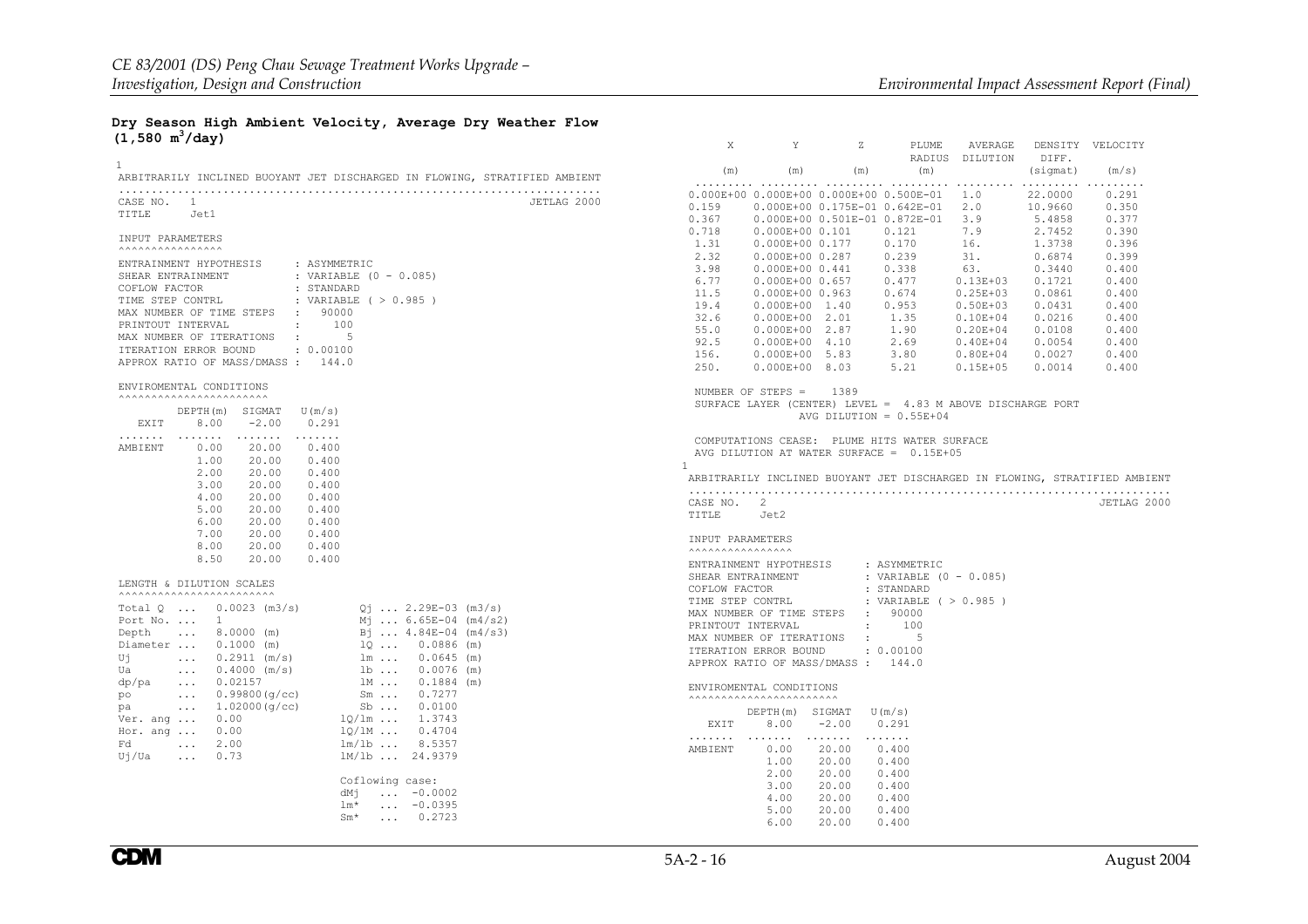|                                                                                                                                                                                                          | 7.00<br>8.50                                                             | 20.00<br>8.00 20.00 0.400<br>20.00                                                                                                          | 0.400<br>0.400                                                                                                                                                                                                                                                                                                                                                                                                                                                                                                                                                                                                                                                                                                                                                                                                                                                                                                                                                                                                                                                              |
|----------------------------------------------------------------------------------------------------------------------------------------------------------------------------------------------------------|--------------------------------------------------------------------------|---------------------------------------------------------------------------------------------------------------------------------------------|-----------------------------------------------------------------------------------------------------------------------------------------------------------------------------------------------------------------------------------------------------------------------------------------------------------------------------------------------------------------------------------------------------------------------------------------------------------------------------------------------------------------------------------------------------------------------------------------------------------------------------------------------------------------------------------------------------------------------------------------------------------------------------------------------------------------------------------------------------------------------------------------------------------------------------------------------------------------------------------------------------------------------------------------------------------------------------|
| LENGTH & DILUTION SCALES<br><b>^^^^^^^^^^^^^^^^^^^^^^^^^^^^</b> ^                                                                                                                                        |                                                                          |                                                                                                                                             |                                                                                                                                                                                                                                                                                                                                                                                                                                                                                                                                                                                                                                                                                                                                                                                                                                                                                                                                                                                                                                                                             |
| Total $Q_{}, Q_{0.0023}$ (m3/s)<br>Port No.<br>Depth  8.0000 (m)<br>Diameter  0.1000 (m)<br>Uj  0.2911 (m/s)<br>Ua<br>dp/pa<br>po<br>pa  1.02000(g/cc)<br>Ver. ang  0.00<br>Hor. ang<br>Fd 2.00<br>Uj/Ua | 1<br>90.00<br>$\ldots$ 0.73                                              | $0.4000$ (m/s)<br>$0.02157$<br>0.99800(g/cc)                                                                                                | $Q_1$ 2.29E-03 (m3/s)<br>$M_1$ 6.65E-04 (m4/s2)<br>$B_1$ 4.84E-04 (m4/s3)<br>$100.0886$ (m)<br>lm 0.0645 (m)<br>1b  0.0076 (m)<br>$1M$ 0.1884 (m)<br>Sm  0.7277<br>Sb  0.0100<br>$log/1m$ 1.3743<br>$log/1M$ 0.4704<br>$log/1M$ 0.5357<br>$lm/1b$ 8.5357<br>1M/1b  24.9379                                                                                                                                                                                                                                                                                                                                                                                                                                                                                                                                                                                                                                                                                                                                                                                                  |
|                                                                                                                                                                                                          |                                                                          |                                                                                                                                             | Coflowing case:<br>$dM_1$ $-0.0002$<br>$lm*$<br>$\ldots -0.0395$<br>$Sm^*$<br>$\ldots$ 0.2723                                                                                                                                                                                                                                                                                                                                                                                                                                                                                                                                                                                                                                                                                                                                                                                                                                                                                                                                                                               |
| X                                                                                                                                                                                                        | Y                                                                        | Z                                                                                                                                           | PLUME AVERAGE DENSITY VELOCITY<br>RADIUS DILUTION DIFF.                                                                                                                                                                                                                                                                                                                                                                                                                                                                                                                                                                                                                                                                                                                                                                                                                                                                                                                                                                                                                     |
| (m)<br>.                                                                                                                                                                                                 | (m)<br>.                                                                 | (m)                                                                                                                                         | (m)<br>(siqmat)<br>(m/s)                                                                                                                                                                                                                                                                                                                                                                                                                                                                                                                                                                                                                                                                                                                                                                                                                                                                                                                                                                                                                                                    |
| 6.19<br>10.7<br>18.2<br>30.9<br>52.2<br>88.0<br>148.<br>249.<br>251.<br>NUMBER OF STEPS = $1399$                                                                                                         | 0.230<br>$0.246$<br>$0.260$<br>0.271<br>0.281<br>0.289<br>0.296<br>0.296 | $0.187$ $0.326$ $0.328$<br>$0.210$ $0.536$ $0.462$<br>0.835<br>$1.26$ 0.921<br>$1.86$ 1.30<br>2.70<br>$3.90$<br>$5.59$<br>7.98<br>8.00 5.21 | $0.000E+00 0.000E+00 0.000E+00 0.500E-01 1.0$<br>$0.814E-02 0.141E-01 0.316E-03 0.762E-01 2.0$<br>22.0000<br>0.291<br>11.0395<br>0.247<br>$\begin{array}{cccccc} 0.690\mathrm{E}-01 & 0.372\mathrm{E}-01 & 0.325\mathrm{E}-02 & 0.941\mathrm{E}-01 & 3.7\\ 0.690\mathrm{E}-01 & 0.372\mathrm{E}-01 & 0.240\mathrm{E}-01 & 0.123 & 7.3\\ 0.333 & 0.802\mathrm{E}-01 & 0.240\mathrm{E}-01 & 0.123 & 7.3\\ 0.911 & 0.124 & 0.815\mathrm{E}-01 & 0.168 & 15\\ 1.89 & 0.15$<br>5.8561<br>0.304<br>2.9451<br>0.350<br>1.4740<br>0.376<br>0.7375<br>0.389<br>0.3691<br>0.395<br>$0.12E+03$ $0.1847$ $0.398$<br>0.652<br>$0.23E + 03$<br>0.0924<br>0.399<br>$0.47E+03$ $0.0462$ $0.400$<br>$0.93E+03$ $0.0231$ $0.400$<br>$1.84$<br>$2.60$<br>$3.67$<br>$5.19$<br>$\begin{array}{cccc} 0.19\text{E}{+04} & 0.0116 & 0.400 \\ 0.37\text{E}{+04} & 0.0058 & 0.400 \\ 0.74\text{E}{+04} & 0.0029 & 0.400 \end{array}$<br>$0.15E + 05$<br>0.0015<br>0.400<br>$0.15E + 05$<br>0.0014<br>0.400<br>SURFACE LAYER (CENTER) LEVEL = 4.82 M ABOVE DISCHARGE PORT<br>AVG DILUTION = $0.56E+04$ |
| $\mathbf{1}$                                                                                                                                                                                             |                                                                          |                                                                                                                                             | COMPUTATIONS CEASE: PLUME HITS WATER SURFACE<br>AVG DILUTION AT WATER SURFACE = 0.15E+05<br>ARBITRARILY INCLINED BUOYANT JET DISCHARGED IN FLOWING, STRATIFIED AMBIENT                                                                                                                                                                                                                                                                                                                                                                                                                                                                                                                                                                                                                                                                                                                                                                                                                                                                                                      |

..........................................................................

| ENVIROMENTAL CONDITIONS<br><b>AAAAAAAAAAAAAAAAAAAAAA</b><br>$DEPTH(m)$ SIGMAT $U(m/s)$<br>$8.00 -2.00$<br>0.291<br>EXIT<br>$\mathbb{R}^n$<br>.<br>.<br>.<br>0.00<br>20.00<br>0.400<br>AMBIENT<br>1.00<br>20.00<br>0.400<br>2.00<br>20.00<br>0.400<br>3.00<br>20.00<br>$0.400$<br>$0.400$<br>20.00<br>20.00<br>4.00<br>5.00<br>20.00<br>0.400<br>0.400<br>6.00<br>20.00<br>7.00<br>20.00<br>0.400<br>0.400<br>8.00 20.00<br>8.50 20.00<br>0.400<br>LENGTH & DILUTION SCALES<br><b>^^^^^^^^^^^^^^^^^^^^^^^^^^^^</b> ^<br>Total $0 \ldots 0.0023$ (m3/s)<br>$Q_1$ 2.29E-03 (m3/s)<br>Port No.<br>$M_1$ 6.65E-04 (m4/s2)<br>$\frac{1}{2}$<br>Depth<br><b><i>Committee States</i></b><br>$8.0000$ (m)<br>$B_1$ 4.84E-04 (m4/s3)<br>Diameter $0.1000$ (m)<br>Uj $0.2911$ (m/s)<br>10<br>$0.0886$ (m)<br>$lm \ldots$<br>$0.0645$ (m)<br>$1b \ldots$<br>$\ldots$<br>$0.4000$ (m/s)<br>$0.0076$ (m)<br>Ua<br>$0.02157$<br>$0.99800(g/cc)$<br>$lm \ldots$<br>$0.1884$ (m)<br>dp/pa<br>Sm  0.7277<br>po<br>pa  1.02000(g/cc)<br>Ver. ang  0.00<br>$\n  20 \ldots 0.0100$<br>$\lg/\ln \ldots 1.3743$<br>$1Q/1M$ 0.4704<br>$1m/1b$ 8.5357<br>Hor. ang  180.00<br>Fd<br>$\ldots$ 2.00<br>Uj/Ua<br>0.73<br>1M/1b  24.9379<br>$\mathbf{1}$<br>Coflowing case:<br>$\ldots -0.0002$<br>dMi<br>lm*<br>$\cdots$<br>$-0.0395$<br>$Sm^{\star}$<br>0.2723<br>$\cdots$<br>X<br>Y<br>$\mathbb{Z}$<br>PLUME AVERAGE<br>DENSITY VELOCITY<br>DIFF.<br>RADIUS<br>DILUTION<br>(m)<br>(sigmat)<br>(m)<br>(m)<br>(m) | COFLOW FACTOR | SHEAR ENTRAINMENT<br>TIME STEP CONTRL<br>MAX NUMBER OF TIME STEPS : 90000<br>PRINTOUT INTERVAL<br>MAX NUMBER OF ITERATIONS<br>ITERATION ERROR BOUND : 0.00100<br>APPROX RATIO OF MASS/DMASS: 144.0 | : VARIABLE (0 - 0.085)<br>: STANDARD<br>: VARIABLE ( > 0.985 )<br>$\sim 100$ km s $^{-1}$<br>$\sim$ 100 $\sim$ | 100<br>5 |  |       |
|--------------------------------------------------------------------------------------------------------------------------------------------------------------------------------------------------------------------------------------------------------------------------------------------------------------------------------------------------------------------------------------------------------------------------------------------------------------------------------------------------------------------------------------------------------------------------------------------------------------------------------------------------------------------------------------------------------------------------------------------------------------------------------------------------------------------------------------------------------------------------------------------------------------------------------------------------------------------------------------------------------------------------------------------------------------------------------------------------------------------------------------------------------------------------------------------------------------------------------------------------------------------------------------------------------------------------------------------------------------------------------------------------------------------------------------------------------------------------------------|---------------|----------------------------------------------------------------------------------------------------------------------------------------------------------------------------------------------------|----------------------------------------------------------------------------------------------------------------|----------|--|-------|
|                                                                                                                                                                                                                                                                                                                                                                                                                                                                                                                                                                                                                                                                                                                                                                                                                                                                                                                                                                                                                                                                                                                                                                                                                                                                                                                                                                                                                                                                                      |               |                                                                                                                                                                                                    |                                                                                                                |          |  |       |
|                                                                                                                                                                                                                                                                                                                                                                                                                                                                                                                                                                                                                                                                                                                                                                                                                                                                                                                                                                                                                                                                                                                                                                                                                                                                                                                                                                                                                                                                                      |               |                                                                                                                                                                                                    |                                                                                                                |          |  |       |
|                                                                                                                                                                                                                                                                                                                                                                                                                                                                                                                                                                                                                                                                                                                                                                                                                                                                                                                                                                                                                                                                                                                                                                                                                                                                                                                                                                                                                                                                                      |               |                                                                                                                                                                                                    |                                                                                                                |          |  |       |
|                                                                                                                                                                                                                                                                                                                                                                                                                                                                                                                                                                                                                                                                                                                                                                                                                                                                                                                                                                                                                                                                                                                                                                                                                                                                                                                                                                                                                                                                                      |               |                                                                                                                                                                                                    |                                                                                                                |          |  |       |
|                                                                                                                                                                                                                                                                                                                                                                                                                                                                                                                                                                                                                                                                                                                                                                                                                                                                                                                                                                                                                                                                                                                                                                                                                                                                                                                                                                                                                                                                                      |               |                                                                                                                                                                                                    |                                                                                                                |          |  |       |
|                                                                                                                                                                                                                                                                                                                                                                                                                                                                                                                                                                                                                                                                                                                                                                                                                                                                                                                                                                                                                                                                                                                                                                                                                                                                                                                                                                                                                                                                                      |               |                                                                                                                                                                                                    |                                                                                                                |          |  |       |
|                                                                                                                                                                                                                                                                                                                                                                                                                                                                                                                                                                                                                                                                                                                                                                                                                                                                                                                                                                                                                                                                                                                                                                                                                                                                                                                                                                                                                                                                                      |               |                                                                                                                                                                                                    |                                                                                                                |          |  |       |
|                                                                                                                                                                                                                                                                                                                                                                                                                                                                                                                                                                                                                                                                                                                                                                                                                                                                                                                                                                                                                                                                                                                                                                                                                                                                                                                                                                                                                                                                                      |               |                                                                                                                                                                                                    |                                                                                                                |          |  | (m/s) |

0.139E-01 0.521E-08 0.798E-01 0.110 3.9 5.5571

*<i>Environmental Impact Assessment Report (Final)* 

CASE NO. 3

TITLE

 INPUT PARAMETERS  $\lambda$ 

Jet3

ENTRAINMENT HYPOTHESIS : ASYMMETRIC

JETLAG 2000

VELOCITY

 $0.236$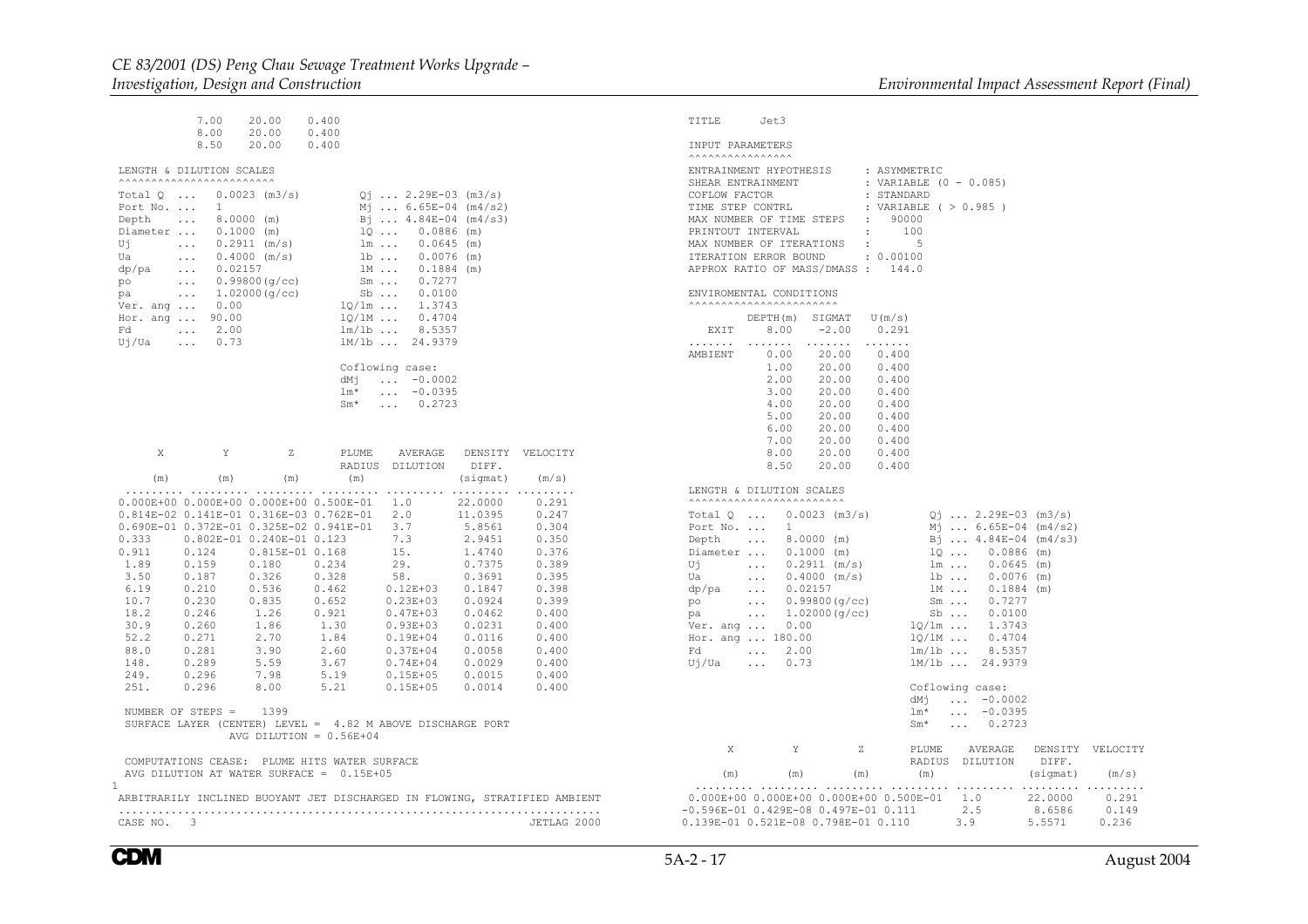VELOCITY

| 0.241<br>$0.624E-08$ 0.132<br>0.133<br>0.717<br>$0.713E-08$ 0.205<br>0.177<br>1.61<br>0.790E-08 0.311<br>0.242<br>3.19<br>$0.855E-08$ 0.463<br>0.338<br>5.92<br>0.910E-08 0.678<br>0.475<br>10.5<br>0.956E-08 0.985<br>0.669<br>18.3<br>0.944<br>$0.995E-08$ 1.42<br>31.5<br>1.33<br>$0.103E-07$ 2.03<br>53.6<br>$0.105E-07$ 2.90<br>1.89<br>2.66<br>90.7<br>$0.108E-07$ 4.12<br>153.<br>$0.110E-07$ 5.86<br>3.77<br>245.<br>$0.111E-07$ 8.02<br>5.14<br>NUMBER OF STEPS = $40888$<br>SURFACE LAYER (CENTER) LEVEL = 4.86 M ABOVE DISCHARGE PORT<br>AVG DILUTION = $0.54E+04$ | 7.7<br>2.8007<br>0.317<br>15.<br>1.4018<br>0.359<br>31.<br>0.380<br>0.7016<br>61.<br>0.3511<br>0.390<br>$0.12E + 03$<br>0.1757<br>0.396<br>$0.24E + 03$<br>0.0879<br>0.398<br>$0.49E + 03$<br>0.399<br>0.0440<br>$0.98E + 03$<br>0.0220<br>0.400<br>$0.20E + 04$<br>0.0110<br>0.400<br>$0.39E + 04$<br>0.0055<br>0.400<br>$0.78E + 04$<br>0.0028<br>0.400<br>$0.15E + 05$<br>0.0015<br>0.400 | Diameter $\ldots$ 0.1000 (m)<br>$U^+$ $\qquad \qquad$<br>Ua l<br>dp/pa<br>po<br>pa<br>Ver. ang $\ldots$ 0.00<br>Hor. ang  90.00<br>Fd<br>Uj/Ua<br>$\ldots$ 0.73                                                                                        | $\ldots$ 0.2911 (m/s)<br>$\ldots$ 0.4000 (m/s)<br>$\ldots$ 0.02157<br>$\ldots$ 0.99800 (g/cc)<br>$\ldots$ 1.02000 (q/cc)<br>$\ldots$ 2.00                                                                                           | $1Q$ $0.0886$ (m)<br>$lm \dots 0.0645 (m)$<br>$1b  0.0076$ (m)<br>1M<br>$Sm \ldots$<br>0.7277<br>$Sb$<br>0.0100<br>$1Q/\text{lm}$ 1.3743<br>$1Q/IM$<br>0.4704<br>$lm/1b$ 8.5357<br>1M/1b  24.9379<br>Coflowing case:<br>$dM_1$ -0.0002<br>$lm*$ -0.0395<br>$Sm*$ 0.2723                                                                      | $0.1884$ (m)                                                                                                                                                   |                                                                                                                                              |
|-------------------------------------------------------------------------------------------------------------------------------------------------------------------------------------------------------------------------------------------------------------------------------------------------------------------------------------------------------------------------------------------------------------------------------------------------------------------------------------------------------------------------------------------------------------------------------|----------------------------------------------------------------------------------------------------------------------------------------------------------------------------------------------------------------------------------------------------------------------------------------------------------------------------------------------------------------------------------------------|--------------------------------------------------------------------------------------------------------------------------------------------------------------------------------------------------------------------------------------------------------|-------------------------------------------------------------------------------------------------------------------------------------------------------------------------------------------------------------------------------------|----------------------------------------------------------------------------------------------------------------------------------------------------------------------------------------------------------------------------------------------------------------------------------------------------------------------------------------------|----------------------------------------------------------------------------------------------------------------------------------------------------------------|----------------------------------------------------------------------------------------------------------------------------------------------|
| COMPUTATIONS CEASE: PLUME HITS WATER SURFACE                                                                                                                                                                                                                                                                                                                                                                                                                                                                                                                                  |                                                                                                                                                                                                                                                                                                                                                                                              | $\mathbf{X}$                                                                                                                                                                                                                                           | Y<br>Z                                                                                                                                                                                                                              | PLUME<br>AVERAGE<br>RADIUS DILUTION                                                                                                                                                                                                                                                                                                          | DIFF.                                                                                                                                                          | DENSITY VELOCITY                                                                                                                             |
| AVG DILUTION AT WATER SURFACE = $0.14E+05$<br>$\mathbf{1}$                                                                                                                                                                                                                                                                                                                                                                                                                                                                                                                    |                                                                                                                                                                                                                                                                                                                                                                                              | (m)                                                                                                                                                                                                                                                    | (m)<br>(m)                                                                                                                                                                                                                          | (m)                                                                                                                                                                                                                                                                                                                                          | (sigmat)                                                                                                                                                       | (m/s)                                                                                                                                        |
| ARBITRARILY INCLINED BUOYANT JET DISCHARGED IN FLOWING, STRATIFIED AMBIENT<br>CASE NO. 4<br>TITLE<br>Jet4<br>INPUT PARAMETERS<br>ENTRAINMENT HYPOTHESIS<br>: ASYMMETRIC<br>SHEAR ENTRAINMENT<br>: VARIABLE (0 - 0.085)<br>COFLOW FACTOR<br>: STANDARD<br>: VARIABLE $( > 0.985 )$<br>TIME STEP CONTRL<br>MAX NUMBER OF TIME STEPS : 90000<br>$\colon$ 100<br>PRINTOUT INTERVAL<br>$\cdot$ $\cdot$ 5<br>MAX NUMBER OF ITERATIONS<br>ITERATION ERROR BOUND<br>: 0.00100<br>APPROX RATIO OF MASS/DMASS : 144.0                                                                   | JETLAG 2000                                                                                                                                                                                                                                                                                                                                                                                  | 0.333<br>0.911<br>$-0.124$<br>1.89<br>$-0.159$<br>3.50<br>$-0.187$<br>6.19<br>$-0.210$<br>10.7<br>$-0.230$<br>18.2<br>$-0.246$<br>30.9<br>$-0.260$<br>52.2<br>$-0.271$<br>88.0<br>$-0.281$<br>148.<br>$-0.289$<br>249.<br>$-0.296$<br>251.<br>$-0.296$ | 0.814E-02-0.141E-01 0.316E-03 0.762E-01<br>0.690E-01-0.372E-01 0.325E-02 0.941E-01<br>$-0.802E-01$ 0.240E-01 0.123<br>$0.815E-01 0.168$<br>0.180<br>0.326<br>0.536<br>0.835<br>1.26<br>1.86<br>2.70<br>3.90<br>5.59<br>7.98<br>8.00 | $0.000E+00$ $0.000E+00$ $0.000E+00$ $0.500E-01$ $1.0$<br>2.0<br>3.7<br>7.3<br>15.<br>0.234<br>29.<br>58.<br>0.328<br>0.462<br>$0.12E + 03$<br>0.652<br>$0.23E + 03$<br>0.921<br>$0.47E + 03$<br>1.30<br>$0.93E + 03$<br>1.84<br>$0.19E + 04$<br>2.60<br>$0.37E + 04$<br>3.67<br>$0.74E + 04$<br>5.19<br>$0.15E + 05$<br>5.21<br>$0.15E + 05$ | 22,0000<br>11.0395<br>5.8561<br>2.9451<br>1.4740<br>0.7375<br>0.3691<br>0.1847<br>0.0924<br>0.0462<br>0.0231<br>0.0116<br>0.0058<br>0.0029<br>0.0015<br>0.0014 | 0.291<br>0.247<br>0.304<br>0.350<br>0.376<br>0.389<br>0.395<br>0.398<br>0.399<br>0.400<br>0.400<br>0.400<br>0.400<br>0.400<br>0.400<br>0.400 |
| ENVIROMENTAL CONDITIONS<br>AAAAAAAAAAAAAAAAAAAAAAA<br>DEPTH(m) SIGMAT<br>U(m/s)                                                                                                                                                                                                                                                                                                                                                                                                                                                                                               |                                                                                                                                                                                                                                                                                                                                                                                              | NUMBER OF STEPS = $1399$                                                                                                                                                                                                                               | AVG DILUTION = $0.56E+04$                                                                                                                                                                                                           | SURFACE LAYER (CENTER) LEVEL = $4.82$ M ABOVE DISCHARGE PORT                                                                                                                                                                                                                                                                                 |                                                                                                                                                                |                                                                                                                                              |
| 8.00<br>$-2.00$<br>0.291<br>EXIT<br>.<br>$\mathbb{R}^n$ . In the set of $\mathbb{R}^n$<br>1.1.1.1.1.1<br>AMBIENT<br>0.00<br>20.00<br>0.400<br>1.00<br>20.00<br>0.400<br>2.00<br>20.00<br>0.400<br>3.00<br>20.00<br>0.400<br>4.00<br>20.00<br>0.400<br>5.00<br>20.00<br>0.400<br>6.00<br>20.00<br>0.400<br>7.00<br>20.00<br>0.400<br>8.00<br>20.00<br>0.400<br>8.50<br>20.00<br>0.400                                                                                                                                                                                          |                                                                                                                                                                                                                                                                                                                                                                                              |                                                                                                                                                                                                                                                        | AVG DILUTION AT WATER SURFACE = 0.15E+05                                                                                                                                                                                            | COMPUTATIONS CEASE: PLUME HITS WATER SURFACE                                                                                                                                                                                                                                                                                                 |                                                                                                                                                                |                                                                                                                                              |
| LENGTH & DILUTION SCALES<br><b>^^^^^^^^^^^^^^^^^^^^^^^^^^^^</b>                                                                                                                                                                                                                                                                                                                                                                                                                                                                                                               |                                                                                                                                                                                                                                                                                                                                                                                              |                                                                                                                                                                                                                                                        |                                                                                                                                                                                                                                     |                                                                                                                                                                                                                                                                                                                                              |                                                                                                                                                                |                                                                                                                                              |
| Total $Q$ $0.0023$ (m3/s)<br>Port No. $\ldots$ 1<br>Depth  8.0000 (m)                                                                                                                                                                                                                                                                                                                                                                                                                                                                                                         | $Q_1$ 2.29E-03 (m3/s)<br>$Mj$ 6.65E-04 (m4/s2)<br>$B_1$ 4.84E-04 (m4/s3)                                                                                                                                                                                                                                                                                                                     |                                                                                                                                                                                                                                                        |                                                                                                                                                                                                                                     |                                                                                                                                                                                                                                                                                                                                              |                                                                                                                                                                |                                                                                                                                              |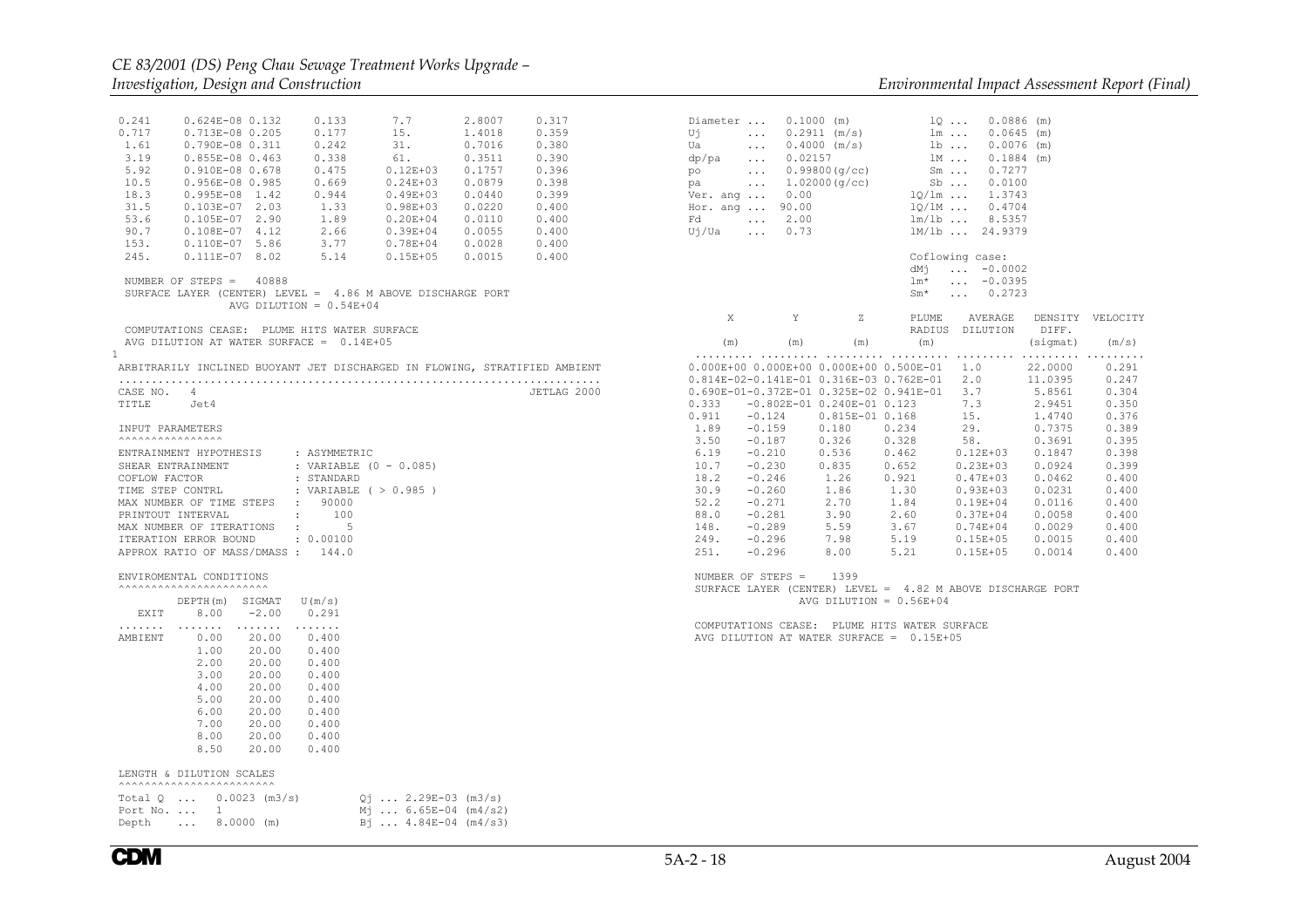#### **Dry Season low Ambient Velocity, Peak Dry Weather Flow (4,740**  $\bar{m}^3/\text{day}$

|                                                                                    | X                                                                                                                                                                            | Y                                                          | z                       | PLUME        | AVERAGE         | DENSITY  | VELOCITY                                                                   |
|------------------------------------------------------------------------------------|------------------------------------------------------------------------------------------------------------------------------------------------------------------------------|------------------------------------------------------------|-------------------------|--------------|-----------------|----------|----------------------------------------------------------------------------|
| $\mathbf{1}$                                                                       |                                                                                                                                                                              |                                                            |                         |              | RADIUS DILUTION | DIFF.    |                                                                            |
| ARBITRARILY INCLINED BUOYANT JET DISCHARGED IN FLOWING, STRATIFIED AMBIENT         | (m)<br>$\mathbf{1} \cdot \mathbf{1} \cdot \mathbf{1} \cdot \mathbf{1} \cdot \mathbf{1} \cdot \mathbf{1} \cdot \mathbf{1} \cdot \mathbf{1} \cdot \mathbf{1} \cdot \mathbf{1}$ | (m)                                                        | (m)                     | (m)          |                 | (sigmat) | (m/s)<br>.                                                                 |
|                                                                                    | 0.000                                                                                                                                                                        | 0.000                                                      | 0.000                   | 0.050        | 1.00            | 22,0000  | 0.873                                                                      |
| CASE NO. 1<br>JETLAG 2000                                                          | 0.304                                                                                                                                                                        | 0.000                                                      | 0.016                   | 0.095        | 1.96            | 11.1116  | 0.469                                                                      |
| TITLE Jet1                                                                         | 0.836                                                                                                                                                                        | 0.000                                                      | 0.159                   | 0.173        | 3.89            | 5.5672   | 0.282                                                                      |
|                                                                                    | 1.432                                                                                                                                                                        | 0.000                                                      | 0.554                   | 0.286        | 7.75            | 2.7844   | 0.207                                                                      |
| INPUT PARAMETERS                                                                   | 2.034                                                                                                                                                                        | 0.000                                                      | 1.227                   | 0.447        | 15.48           | 1.3926   | 0.169                                                                      |
|                                                                                    | 2.711                                                                                                                                                                        | 0.000                                                      | 2,220                   | 0.690        | 30.93           | 0.6965   | 0.142                                                                      |
| ENTRAINMENT HYPOTHESIS<br>: ASYMMETRIC                                             | 3.562                                                                                                                                                                        | 0.000                                                      | 3.591                   | 1.062        | 61.82           | 0.3483   | 0.120                                                                      |
| SHEAR ENTRAINMENT<br>: VARIABLE (0 - 0.085)                                        | 4.733                                                                                                                                                                        | 0.000                                                      | 5.413                   | 1.632        | 123.59          | 0.1742   | 0.101                                                                      |
| COFLOW FACTOR<br>: STANDARD                                                        | 6.441                                                                                                                                                                        | 0.000                                                      | 7.771                   | 2.496        | 247.09          | 0.0871   | 0.087                                                                      |
| : VARIABLE ( > 0.985 )<br>TIME STEP CONTRL                                         | 6.631                                                                                                                                                                        | 0.000                                                      | 8.012                   | 2.593        | 262.98          | 0.0819   | 0.085                                                                      |
| MAX NUMBER OF TIME STEPS : 1500                                                    |                                                                                                                                                                              |                                                            |                         |              |                 |          |                                                                            |
| $\sim$ $\sim$ 100<br>PRINTOUT INTERVAL                                             | NUMBER OF STEPS = 807                                                                                                                                                        |                                                            |                         |              |                 |          |                                                                            |
| MAX NUMBER OF ITERATIONS :<br>$5^{\circ}$                                          |                                                                                                                                                                              | SURFACE LAYER (CENTER) LEVEL = 6.12 M ABOVE DISCHARGE PORT |                         |              |                 |          |                                                                            |
| : 0.00100<br>ITERATION ERROR BOUND                                                 |                                                                                                                                                                              |                                                            | AVG DILUTION = $155.08$ |              |                 |          |                                                                            |
| APPROX RATIO OF MASS/DMASS: 144.0                                                  |                                                                                                                                                                              |                                                            |                         |              |                 |          |                                                                            |
| ENVIROMENTAL CONDITIONS                                                            | COMPUTATIONS CEASE: PLUME HITS WATER SURFACE                                                                                                                                 |                                                            |                         |              |                 |          |                                                                            |
|                                                                                    | AVG DILUTION AT WATER SURFACE =<br>$\mathbf{1}$                                                                                                                              |                                                            |                         | 262.17       |                 |          |                                                                            |
| $DEFTH(m)$ SIGMAT $U(m/s)$                                                         |                                                                                                                                                                              |                                                            |                         |              |                 |          | ARBITRARILY INCLINED BUOYANT JET DISCHARGED IN FLOWING, STRATIFIED AMBIENT |
| EXIT<br>8.00<br>$-2.00$<br>0.873                                                   |                                                                                                                                                                              |                                                            |                         |              |                 |          |                                                                            |
| .<br>.                                                                             | CASE NO. 2                                                                                                                                                                   |                                                            |                         |              |                 |          | JETLAG 2000                                                                |
| AMBIENT<br>0.00<br>20.00<br>0.050                                                  | TITLE Jet2                                                                                                                                                                   |                                                            |                         |              |                 |          |                                                                            |
| 1.00<br>20.00<br>0.050<br>2.00<br>20.00<br>0.050                                   |                                                                                                                                                                              |                                                            |                         |              |                 |          |                                                                            |
| 3.00<br>20.00<br>0.050                                                             | INPUT PARAMETERS                                                                                                                                                             |                                                            |                         |              |                 |          |                                                                            |
| 4.00<br>20.00<br>0.050                                                             | <b>AAAAAAAAAAAAAAA</b> A                                                                                                                                                     |                                                            |                         |              |                 |          |                                                                            |
| 5.00<br>20.00<br>0.050                                                             | ENTRAINMENT HYPOTHESIS                                                                                                                                                       |                                                            |                         | : ASYMMETRIC |                 |          |                                                                            |
| 6.00<br>20.00<br>0.050                                                             | SHEAR ENTRAINMENT                                                                                                                                                            |                                                            | : VARIABLE (0 - 0.085)  |              |                 |          |                                                                            |
| 7.00<br>20.00<br>0.050                                                             | COFLOW FACTOR                                                                                                                                                                |                                                            | : STANDARD              |              |                 |          |                                                                            |
| 8.00<br>20.00<br>0.050                                                             | TIME STEP CONTRL : VARIABLE ( > 0.985)                                                                                                                                       |                                                            |                         |              |                 |          |                                                                            |
| 8.50<br>20.00<br>0.050                                                             | MAX NUMBER OF TIME STEPS : 1500                                                                                                                                              |                                                            |                         |              |                 |          |                                                                            |
|                                                                                    | PRINTOUT INTERVAL                                                                                                                                                            |                                                            | $\sim$ $\sim$ 100       |              |                 |          |                                                                            |
| LENGTH & DILUTION SCALES                                                           | MAX NUMBER OF ITERATIONS :                                                                                                                                                   |                                                            | : 0.00100               | 5            |                 |          |                                                                            |
| <b>^^^^^^^^^^^^^^^^^^^^^^^^^^^^</b>                                                | ITERATION ERROR BOUND<br>APPROX RATIO OF MASS/DMASS: 144.0                                                                                                                   |                                                            |                         |              |                 |          |                                                                            |
| Total $Q$ 0.0069 (m3/s)<br>$Q_1$ 6.86E-03 (m3/s)                                   |                                                                                                                                                                              |                                                            |                         |              |                 |          |                                                                            |
| Port No.  1<br>$M_1$ 5.99E-03 (m4/s2)                                              | ENVIROMENTAL CONDITIONS                                                                                                                                                      |                                                            |                         |              |                 |          |                                                                            |
| $Bj$ 1.45E-03 (m4/s3)<br>$\ldots$ 8.0000 (m)<br>Depth                              | <b>^^^^^^^^^^^^^^^^^^^^^^^^^^^^^</b>                                                                                                                                         |                                                            |                         |              |                 |          |                                                                            |
| Diameter  0.1000 (m)                                                               |                                                                                                                                                                              | DEPTH(m) SIGMAT                                            | U (m/s)                 |              |                 |          |                                                                            |
| Uj<br>$\ldots$ 0.8732 (m/s)                                                        | EXIT                                                                                                                                                                         | 8.00                                                       | $-2.00$<br>0.873        |              |                 |          |                                                                            |
| 10  0.0886 (m)<br>1m  1.5477 (m)<br>1b  11.6044 (m)<br>Ua<br>$\ldots$ 0.0500 (m/s) | .                                                                                                                                                                            | .                                                          | .                       |              |                 |          |                                                                            |
| 1M  0.5652 (m)<br>$\ldots$ 0.02157<br>dp/pa                                        | AMBIENT                                                                                                                                                                      | 0.00                                                       | 20.00<br>0.050          |              |                 |          |                                                                            |
| Sm  17.4638<br>po<br>$\ldots$ 0.99800 (g/cc)                                       |                                                                                                                                                                              | 1.00                                                       | 20.00<br>0.050          |              |                 |          |                                                                            |
| Sb  981.7905<br>$\ldots$ 1.02000 (q/cc)<br>pa                                      |                                                                                                                                                                              | 2.00                                                       | 20.00<br>0.050          |              |                 |          |                                                                            |
| $10/\text{lm}$ 0.0573<br>Ver. ang  0.00                                            |                                                                                                                                                                              | 3.00                                                       | 20.00<br>0.050          |              |                 |          |                                                                            |
| 10/1M  0.1568<br>Hor. ang  0.00                                                    |                                                                                                                                                                              | 4.00                                                       | 20.00<br>0.050          |              |                 |          |                                                                            |
| $lm/1b$ 0.1334<br>$\ldots$ 6.00<br>Fd                                              |                                                                                                                                                                              | 5.00                                                       | 20.00<br>0.050          |              |                 |          |                                                                            |
| $\ldots$ 17.46<br>$1M/lb$ 0.0487<br>Uj/Ua                                          |                                                                                                                                                                              | 6.00                                                       | 20.00<br>0.050          |              |                 |          |                                                                            |
|                                                                                    |                                                                                                                                                                              | 7.00                                                       | 0.050<br>20.00          |              |                 |          |                                                                            |
| Coflowing case:                                                                    |                                                                                                                                                                              | 8.00                                                       | 0.050<br>20.00          |              |                 |          |                                                                            |
| dMi<br>0.0056                                                                      |                                                                                                                                                                              | 8.50                                                       | 20.00<br>0.050          |              |                 |          |                                                                            |
| $lm*$<br>$\ldots$ 1.5027<br>$\ldots$ 16.4638<br>$Sm*$                              |                                                                                                                                                                              |                                                            |                         |              |                 |          |                                                                            |
|                                                                                    | LENGTH & DILUTION SCALES                                                                                                                                                     |                                                            |                         |              |                 |          |                                                                            |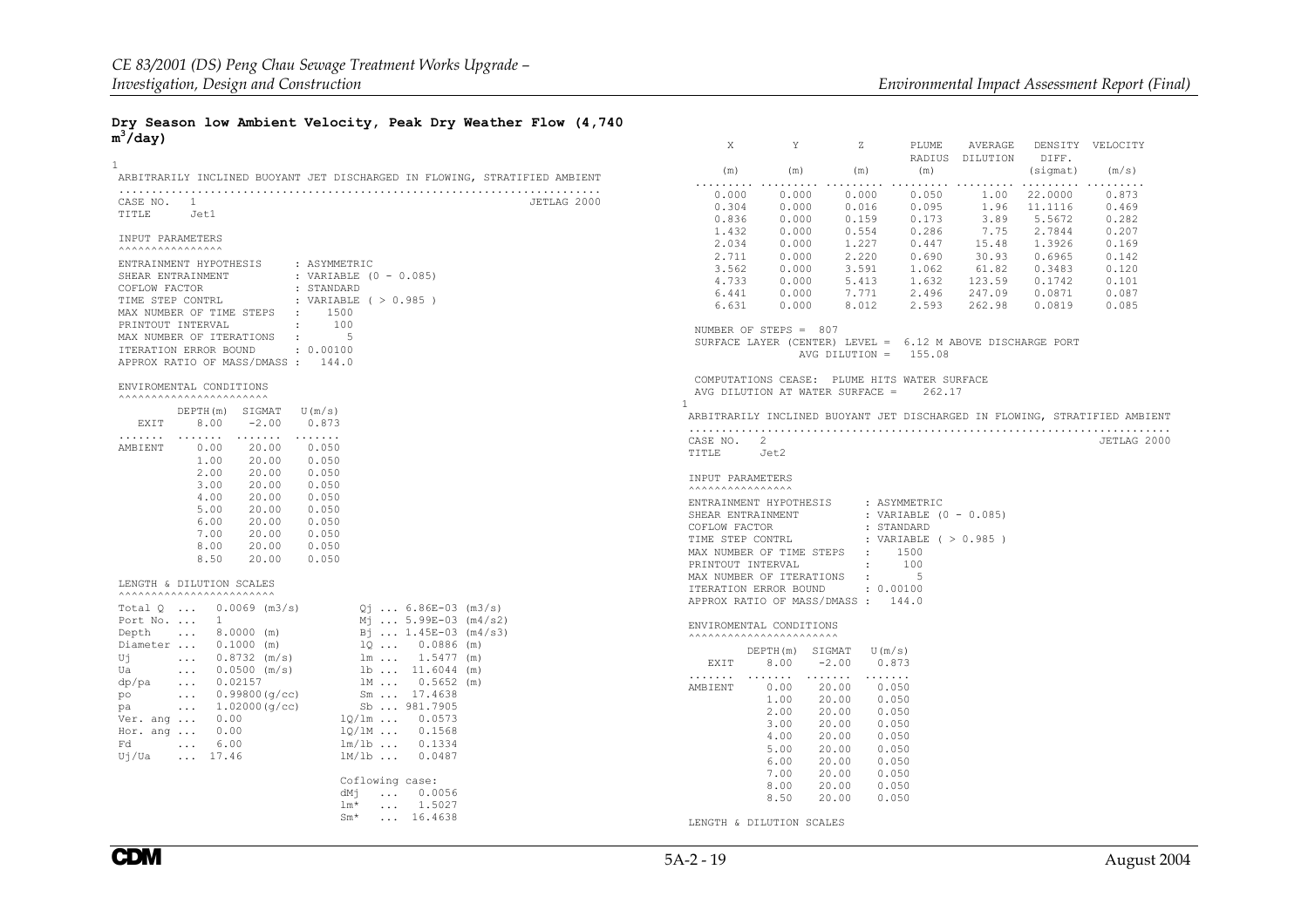| <b>AAAAAAAAAAAAAAAAAAAAAAA</b>     |                                                            |                         |                          |                                      |                  |                                                                            |                   | ITERATION ERROR BOUND                                |                                   | : 0.00100                                                  |                                         |                   |                  |
|------------------------------------|------------------------------------------------------------|-------------------------|--------------------------|--------------------------------------|------------------|----------------------------------------------------------------------------|-------------------|------------------------------------------------------|-----------------------------------|------------------------------------------------------------|-----------------------------------------|-------------------|------------------|
| Total O                            | $0.0069$ (m3/s)                                            |                         |                          | $Q_1$ 6.86E-03 (m3/s)                |                  |                                                                            |                   |                                                      | APPROX RATIO OF MASS/DMASS: 144.0 |                                                            |                                         |                   |                  |
| Port No.                           | $1 \qquad \qquad$                                          |                         |                          | $M_1$ 5.99E-03 (m4/s2)               |                  |                                                                            |                   |                                                      |                                   |                                                            |                                         |                   |                  |
| Depth<br>$\cdots$                  | 8,0000 (m)                                                 |                         |                          | Bi  1.45E-03 (m4/s3)                 |                  |                                                                            |                   | ENVIROMENTAL CONDITIONS                              |                                   |                                                            |                                         |                   |                  |
| Diameter                           | $0.1000$ (m)                                               |                         |                          | $1Q$ $0.0886$ (m)                    |                  |                                                                            |                   |                                                      |                                   |                                                            |                                         |                   |                  |
| Uj<br>Ua                           | $0.8732$ (m/s)<br>$\sim$ $\sim$ $\sim$                     |                         |                          | 1m  1.5477 (m)<br>$1b$ $11.6044$ (m) |                  |                                                                            | EXIT              | DEPTH(m) SIGMAT<br>8.00                              | $-2.00$                           | U(m/s)<br>0.873                                            |                                         |                   |                  |
| $\sim 100$ km s $^{-1}$<br>dp/pa   | 0.0500 (m/s)<br>$\ldots$ 0.02157                           |                         |                          | $1M 0.5652$ (m)                      |                  |                                                                            | .                 |                                                      | 1.1.1.1.1.1                       | .                                                          |                                         |                   |                  |
| po<br>$\sim 100$ km s $^{-1}$      | 0.99800(g/cc)                                              |                         |                          | Sm  17.4638                          |                  |                                                                            | AMBIENT           | 0.00                                                 | 20.00                             | 0.050                                                      |                                         |                   |                  |
| pa                                 | 1.02000(q/cc)<br>$\mathcal{L}(\mathcal{L}(\mathcal{L}))$ . |                         |                          | Sb  981.7905                         |                  |                                                                            |                   | 1.00                                                 | 20.00                             | 0.050                                                      |                                         |                   |                  |
| Ver. ang $0.00$                    |                                                            |                         |                          | $1Q/\text{lm}$ 0.0573                |                  |                                                                            |                   | 2.00                                                 | 20.00                             | 0.050                                                      |                                         |                   |                  |
| Hor. ang  90.00                    |                                                            |                         |                          | $10/1M$ 0.1568                       |                  |                                                                            |                   | 3.00                                                 | 20.00                             | 0.050                                                      |                                         |                   |                  |
| Fd                                 | $\ldots 6.00$                                              |                         |                          | $lm/1b$ 0.1334                       |                  |                                                                            |                   | 4.00                                                 | 20.00                             | 0.050                                                      |                                         |                   |                  |
| Uj/Ua                              | $\ldots$ 17.46                                             |                         | $1M/1b$                  | 0.0487                               |                  |                                                                            |                   | 5.00                                                 | 20.00                             | 0.050                                                      |                                         |                   |                  |
|                                    |                                                            |                         |                          |                                      |                  |                                                                            |                   | 6.00                                                 | 20.00                             | 0.050                                                      |                                         |                   |                  |
|                                    |                                                            |                         |                          | Coflowing case:                      |                  |                                                                            |                   | 7.00                                                 | 20.00                             | 0.050                                                      |                                         |                   |                  |
|                                    |                                                            |                         | dMi<br>$lm*$             | $\ldots$ 0.0056<br>$\ldots$ 1.5027   |                  |                                                                            |                   | 8.00<br>8.50                                         | 20.00<br>20.00                    | 0.050<br>0.050                                             |                                         |                   |                  |
|                                    |                                                            |                         | $Sm*$                    | $\ldots$ 16.4638                     |                  |                                                                            |                   |                                                      |                                   |                                                            |                                         |                   |                  |
|                                    |                                                            |                         |                          |                                      |                  |                                                                            |                   | LENGTH & DILUTION SCALES<br>AAAAAAAAAAAAAAAAAAAAAAAA |                                   |                                                            |                                         |                   |                  |
|                                    |                                                            |                         |                          |                                      |                  |                                                                            |                   |                                                      | Total $0 \ldots 0.0069$ (m3/s)    |                                                            | $Q_1$ 6.86E-03 (m3/s)                   |                   |                  |
| X                                  | Y                                                          | Ζ                       | PLUME                    | AVERAGE                              |                  | DENSITY VELOCITY                                                           |                   | Port No. $\ldots$ 1                                  |                                   |                                                            | $M_1$ 5.99E-03 (m4/s2)                  |                   |                  |
|                                    |                                                            |                         |                          | RADIUS DILUTION                      | DIFF.            |                                                                            | Depth             | $\ldots$ 8.0000 (m)                                  |                                   |                                                            | $B_1$ 1.45E-03 (m4/s3)                  |                   |                  |
| (m)                                | (m)                                                        | (m)                     | (m)                      |                                      | (sigmat)         | (m/s)                                                                      |                   | Diameter  0.1000 (m)                                 |                                   |                                                            | $1Q  0.0886$ (m)                        |                   |                  |
| $\sim$ $\sim$ $\sim$ $\sim$ $\sim$ |                                                            |                         | .                        |                                      |                  | .                                                                          | $U_1$ and $U_2$   |                                                      | $\ldots$ 0.8732 (m/s)             |                                                            | $lm \dots 1.5477 (m)$                   |                   |                  |
| 0.000                              | 0.000                                                      | 0.000                   | 0.050                    | 1.00                                 | 22,0000          | 0.873                                                                      | Ua l              |                                                      | $\ldots$ 0.0500 (m/s)             |                                                            | $1b$ $11.6044$ (m)                      |                   |                  |
| 0.008                              | 0.302                                                      | 0.017                   | 0.098                    | 1.96                                 | 11.1095          | 0.445                                                                      | dp/pa             | $\ldots$ 0.02157                                     |                                   |                                                            | $1M$ 0.5652 (m)                         |                   |                  |
| 0.055                              | 0.741                                                      | 0.141                   | 0.185                    | 3.89                                 | 5.5641           | 0.248                                                                      | po                |                                                      | $\ldots$ 0.99800(q/cc)            |                                                            | Sm  17.4638                             |                   |                  |
| 0.172                              | 1.178                                                      | 0.484                   | 0.310                    | 7.75                                 | 2.7842           | 0.176                                                                      | pa pa             |                                                      | $\ldots$ 1.02000 (q/cc)           |                                                            | Sb  981.7905                            |                   |                  |
| 0.397<br>0.775                     | 1.560<br>1.868                                             | 1.133<br>2.122          | 0.475<br>0.718           | 15.48<br>30.92                       | 1.3928<br>0.6966 | 0.150<br>0.131                                                             | Ver. ang          | 0.00<br>Hor. ang  180.00                             |                                   |                                                            | $1Q/\text{lm}$ 0.0573<br>$1Q/IM$ 0.1568 |                   |                  |
| 1.388                              | 2.111                                                      | 3.491                   | 1.091                    | 61.80                                | 0.3484           | 0.113                                                                      |                   | Fd., 6.00                                            |                                   |                                                            | $lm/1b$ 0.1334                          |                   |                  |
| 2.367                              | 2.304                                                      | 5.309                   | 1.662                    | 123.55                               | 0.1743           | 0.098                                                                      | Uj/Ua             | $\ldots$ 17.46                                       |                                   | $1M/1b$                                                    | 0.0487                                  |                   |                  |
| 3.918                              | 2.455                                                      | 7.654                   | 2.527                    | 247.01                               | 0.0872           | 0.084                                                                      |                   |                                                      |                                   |                                                            |                                         |                   |                  |
| 4.176                              | 2.472                                                      | 8.002                   | 2.668                    | 270.29                               | 0.0796           | 0.083                                                                      |                   |                                                      |                                   |                                                            | Coflowing case:                         |                   |                  |
|                                    |                                                            |                         |                          |                                      |                  |                                                                            |                   |                                                      |                                   | dMi                                                        | 0.0056<br>$\sim$ $\sim$ $\sim$          |                   |                  |
|                                    | NUMBER OF STEPS = 811                                      |                         |                          |                                      |                  |                                                                            |                   |                                                      |                                   | $lm*$                                                      | $\ldots$ 1.5027                         |                   |                  |
|                                    | SURFACE LAYER (CENTER) LEVEL = 6.07 M ABOVE DISCHARGE PORT |                         |                          |                                      |                  |                                                                            |                   |                                                      |                                   | $Sm*$                                                      | $\ldots$ 16.4638                        |                   |                  |
|                                    |                                                            | AVG DILUTION = $157.77$ |                          |                                      |                  |                                                                            |                   |                                                      |                                   |                                                            |                                         |                   |                  |
|                                    | COMPUTATIONS CEASE: PLUME HITS WATER SURFACE               |                         |                          |                                      |                  |                                                                            |                   |                                                      |                                   |                                                            |                                         |                   |                  |
|                                    | AVG DILUTION AT WATER SURFACE =                            |                         | 270.12                   |                                      |                  |                                                                            | X                 | Y                                                    | Z                                 | PLUME                                                      | AVERAGE                                 |                   | DENSITY VELOCITY |
|                                    |                                                            |                         |                          |                                      |                  | ARBITRARILY INCLINED BUOYANT JET DISCHARGED IN FLOWING, STRATIFIED AMBIENT | (m)               |                                                      |                                   | (m)                                                        | RADIUS DILUTION                         | DIFF.<br>(sigmat) | (m/s)            |
|                                    |                                                            |                         |                          |                                      |                  |                                                                            |                   | (m)                                                  | (m)                               |                                                            |                                         |                   | .                |
| CASE NO. 3                         |                                                            |                         |                          |                                      |                  | JETLAG 2000                                                                | 0.000             | 0.000                                                | 0.000                             | 0.050                                                      | 1.00                                    | 22,0000           | 0.873            |
| TITLE<br>Jet3                      |                                                            |                         |                          |                                      |                  |                                                                            | $-0.287$          | 0.000                                                | 0.016                             | 0.101                                                      |                                         | 1.96 11.1158      | 0.420            |
|                                    |                                                            |                         |                          |                                      |                  |                                                                            | $-0.788$          | 0.000                                                | 0.202                             | 0.193                                                      | 3.86                                    | 5.6131            | 0.227            |
| INPUT PARAMETERS                   |                                                            |                         |                          |                                      |                  |                                                                            | $-1.182$          | 0.000                                                | 0.705                             | 0.314                                                      | 7.69                                    | 2.8064            | 0.170            |
|                                    |                                                            |                         |                          |                                      |                  |                                                                            | $-1.346$          | 0.000                                                | 1.461                             | 0.480                                                      | 15.36                                   | 1.4037            | 0.146            |
| ENTRAINMENT HYPOTHESIS             |                                                            |                         | : ASYMMETRIC             |                                      |                  |                                                                            | $-1.279$          | 0.000                                                | 2.507                             | 0.727                                                      | 30.68                                   | 0.7021            | 0.127            |
| SHEAR ENTRAINMENT                  |                                                            |                         | : VARIABLE (0 - 0.085)   |                                      |                  |                                                                            | $-0.919$          | 0.000                                                | 3.905                             | 1.103                                                      | 61.31                                   | 0.3512            | 0.110            |
| COFLOW FACTOR<br>TIME STEP CONTRL  |                                                            | : STANDARD              | : VARIABLE ( $> 0.985$ ) |                                      |                  |                                                                            | $-0.146$<br>1.197 | 0.000<br>0.000                                       | 5.731<br>8.013                    | 1.677<br>2.522                                             | 122.55<br>241.63                        | 0.1757<br>0.0891  | 0.095<br>0.083   |
| MAX NUMBER OF TIME STEPS : 1500    |                                                            |                         |                          |                                      |                  |                                                                            |                   |                                                      |                                   |                                                            |                                         |                   |                  |
| PRINTOUT INTERVAL                  |                                                            | $\sim$ 100 $\sim$       | 100                      |                                      |                  |                                                                            |                   | NUMBER OF STEPS = 796                                |                                   |                                                            |                                         |                   |                  |
|                                    | MAX NUMBER OF ITERATIONS                                   | $\sim 100$              | $5^{\circ}$              |                                      |                  |                                                                            |                   |                                                      |                                   | SURFACE LAYER (CENTER) LEVEL = 6.17 M ABOVE DISCHARGE PORT |                                         |                   |                  |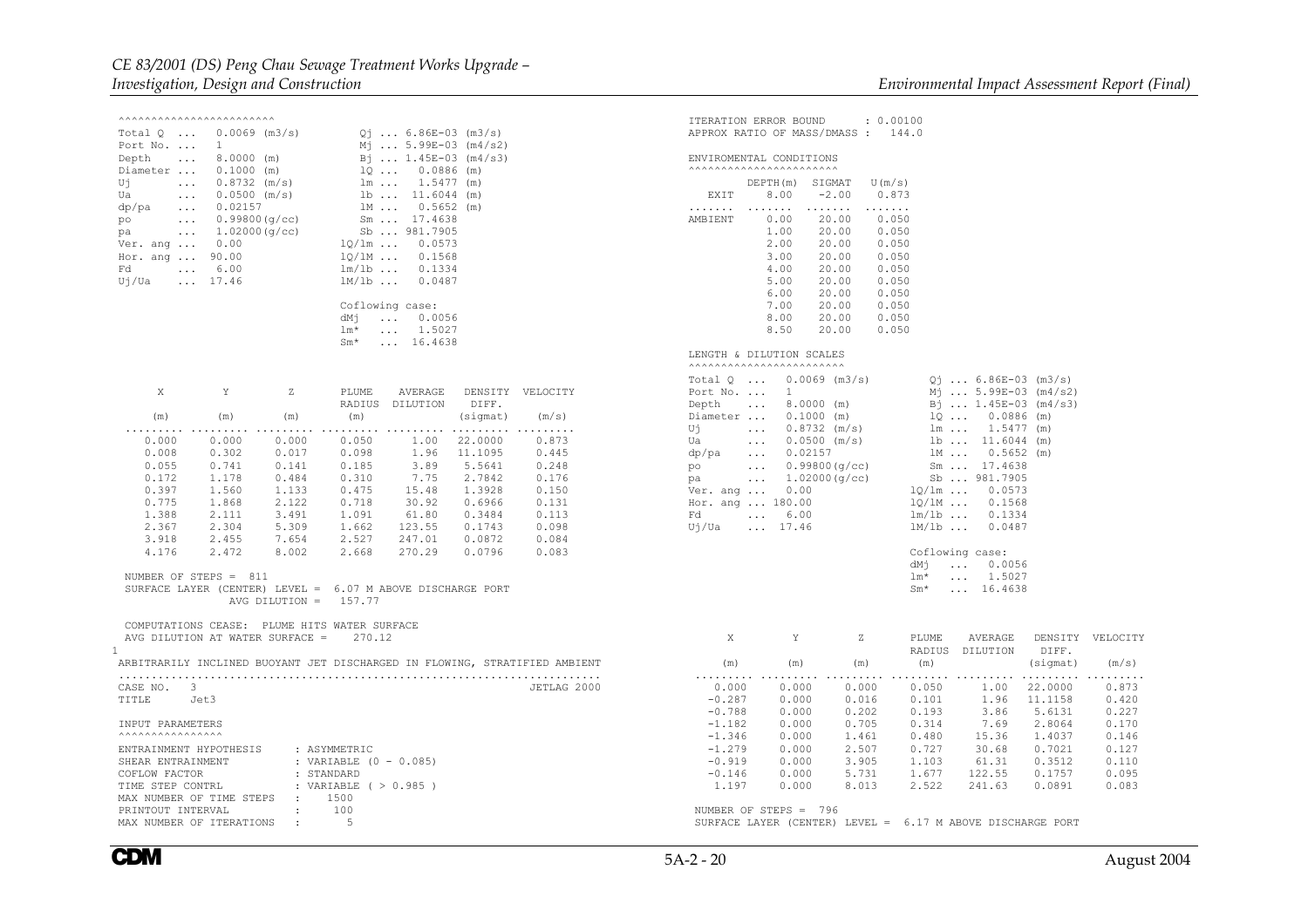| AVG DILUTION = $141.52$                                                                                                                                                                                                                                                                                                                                                                                                                                                                                                                                                                                                                                                                                                                                                                                                       |                                                    |                                                                                                    |                                                    |                                                    |                                                       |                                                          |                                                                                                      |
|-------------------------------------------------------------------------------------------------------------------------------------------------------------------------------------------------------------------------------------------------------------------------------------------------------------------------------------------------------------------------------------------------------------------------------------------------------------------------------------------------------------------------------------------------------------------------------------------------------------------------------------------------------------------------------------------------------------------------------------------------------------------------------------------------------------------------------|----------------------------------------------------|----------------------------------------------------------------------------------------------------|----------------------------------------------------|----------------------------------------------------|-------------------------------------------------------|----------------------------------------------------------|------------------------------------------------------------------------------------------------------|
| COMPUTATIONS CEASE: PLUME HITS WATER SURFACE<br>AVG DILUTION AT WATER SURFACE =<br>240.83                                                                                                                                                                                                                                                                                                                                                                                                                                                                                                                                                                                                                                                                                                                                     | X                                                  | Y                                                                                                  | Ζ                                                  | PLUME                                              | AVERAGE<br>RADIUS DILUTION                            | DIFF.                                                    | DENSITY VELOCITY                                                                                     |
| ARBITRARILY INCLINED BUOYANT JET DISCHARGED IN FLOWING, STRATIFIED AMBIENT                                                                                                                                                                                                                                                                                                                                                                                                                                                                                                                                                                                                                                                                                                                                                    | (m)                                                | (m)                                                                                                | (m)                                                | (m)                                                |                                                       | (sigmat)                                                 | (m/s)                                                                                                |
| CASE NO. 4<br>JETLAG 2000<br>TITLE Jet4                                                                                                                                                                                                                                                                                                                                                                                                                                                                                                                                                                                                                                                                                                                                                                                       | 0.000<br>0.008<br>0.055                            | 0.000<br>$-0.302$<br>$-0.741$                                                                      | 0.000<br>0.017<br>0.141                            | 0.050<br>0.098<br>0.185                            | 1.00<br>1.96<br>3.89                                  | .<br>22,0000<br>11,1095<br>5.5641                        | $\begin{array}{cccccccccccccc} . & . & . & . & . & . & . & . \end{array}$<br>0.873<br>0.445<br>0.248 |
| INPUT PARAMETERS<br>$\ldots \ldots \ldots \ldots$                                                                                                                                                                                                                                                                                                                                                                                                                                                                                                                                                                                                                                                                                                                                                                             | 0.172                                              | $-1.178$                                                                                           | 0.484                                              | 0.310                                              | 7.75                                                  | 2.7842                                                   | 0.176                                                                                                |
| ENTRAINMENT HYPOTHESIS<br>: ASYMMETRIC<br>: VARIABLE $(0 - 0.085)$<br>SHEAR ENTRAINMENT<br>: STANDARD<br>COFLOW FACTOR<br>: VARIABLE ( $> 0.985$ )<br>TIME STEP CONTRL<br>$\cdot$ 1500<br>MAX NUMBER OF TIME STEPS<br>100<br>PRINTOUT INTERVAL<br>$\sim$ 100 $\sim$                                                                                                                                                                                                                                                                                                                                                                                                                                                                                                                                                           | 0.397<br>0.775<br>1.388<br>2.367<br>3.918<br>4.176 | $-1.560$<br>$-1.868$<br>$-2.111$<br>$-2.304$<br>$-2.455$<br>$-2.472$                               | 1.133<br>2.122<br>3.491<br>5.309<br>7.654<br>8.002 | 0.475<br>0.718<br>1.091<br>1.662<br>2.527<br>2.668 | 15.48<br>30.92<br>61.80<br>123.55<br>247.01<br>270.29 | 1.3928<br>0.6966<br>0.3484<br>0.1743<br>0.0872<br>0.0796 | 0.150<br>0.131<br>0.113<br>0.098<br>0.084<br>0.083                                                   |
| MAX NUMBER OF ITERATIONS<br>$-11.7$<br>5<br>ITERATION ERROR BOUND<br>: 0.00100<br>APPROX RATIO OF MASS/DMASS: 144.0                                                                                                                                                                                                                                                                                                                                                                                                                                                                                                                                                                                                                                                                                                           |                                                    | NUMBER OF STEPS = 811<br>SURFACE LAYER (CENTER) LEVEL = 6.07 M ABOVE DISCHARGE PORT                | AVG DILUTION = $157.77$                            |                                                    |                                                       |                                                          |                                                                                                      |
| ENVIROMENTAL CONDITIONS<br><b>^^^^^^^^^^^^^^^^^^^^^^^^^^^</b><br>DEPTH(m) SIGMAT<br>U(m/s)<br>8.00<br>$-2.00$<br>EXIT<br>0.873<br>$\sim$<br>.<br>.<br>AMBIENT<br>0.00<br>20.00<br>0.050<br>1.00<br>20.00<br>0.050<br>2.00<br>20.00<br>0.050<br>3.00<br>20.00<br>0.050<br>4.00<br>20.00<br>0.050<br>5.00<br>20.00<br>0.050<br>6.00<br>20.00<br>0.050<br>7.00<br>20.00<br>0.050<br>8.00<br>20.00<br>0.050<br>8.50<br>20.00<br>0.050                                                                                                                                                                                                                                                                                                                                                                                             |                                                    | COMPUTATIONS CEASE: PLUME HITS WATER SURFACE<br>AVG DILUTION AT WATER SURFACE = $270.12B = 1.13 M$ |                                                    |                                                    |                                                       |                                                          |                                                                                                      |
| LENGTH & DILUTION SCALES<br><b>AAAAAAAAAAAAAAAAAAAAAAA</b><br>Total $Q$ 0.0069 (m3/s)<br>$Q_1$ 6.86E-03 (m3/s)<br>$\mathbf 1$<br>Mj  5.99E-03 (m4/s2)<br>Port No.<br>$\ldots$ 8.0000 (m)<br>$B_1$ 1.45E-03 (m4/s3)<br>Depth<br>$1Q  0.0886$ (m)<br>Diameter  0.1000 (m)<br>Uj<br>$\ldots$ 0.8732 (m/s)<br>$lm \dots 1.5477$ (m)<br>Ua<br>$0.0500$ (m/s)<br>$1b$ $11.6044$ (m)<br>$\sim 100$<br>$1M 0.5652$ (m)<br>dp/pa<br>0.02157<br><b>Service</b><br>Sm  17.4638<br>$\ldots$ 0.99800 (q/cc)<br>po<br>Sb  981.7905<br>$\ldots$ 1.02000 (q/cc)<br>pa<br>$10/1m$ 0.0573<br>Ver. ang $0.00$<br>Hor. ang  90.00<br>1Q/1M  0.1568<br>Fd<br>$\ldots$ 6.00<br>$lm/1b$ 0.1334<br>$\ldots$ 17.46<br>$lm/1b$<br>Uj/Ua<br>0.0487<br>Coflowing case:<br>dMi<br>$\ldots$ 0.0056<br>$lm*$<br>$\ldots$ 1.5027<br>$Sm*$<br>$\ldots$ 16.4638 |                                                    |                                                                                                    |                                                    |                                                    |                                                       |                                                          |                                                                                                      |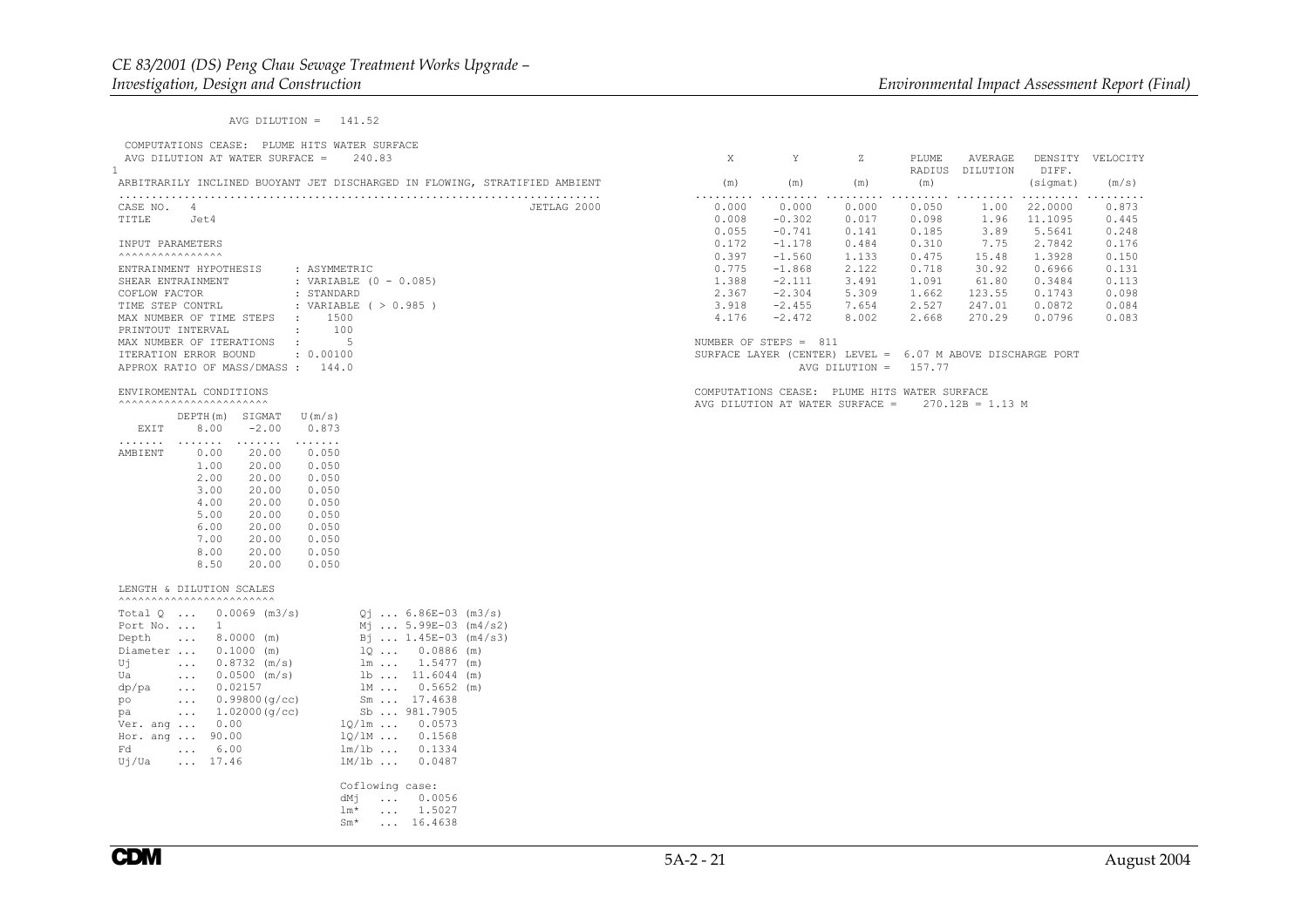## **Dry Season High Ambient Velocity, Peak Dry Weather Flow (4,740 m3/day)**

| ARBITRARILY INCLINED BUOYANT JET DISCHARGED IN FLOWING, STRATIFIED AMBIENT                     | (m)                                                                              |
|------------------------------------------------------------------------------------------------|----------------------------------------------------------------------------------|
|                                                                                                | .<br>$0.000E + 000.$                                                             |
| CASE NO. 1                                                                                     | JETLAG 2000<br>0.379<br>0.                                                       |
| TITLE Jet1                                                                                     | 0.<br>0.800                                                                      |
|                                                                                                | 1.34<br>0.                                                                       |
| INPUT PARAMETERS<br>$\ldots \ldots \ldots \ldots$                                              | 2.15<br>$\mathbf{0}$ .                                                           |
| ENTRAINMENT HYPOTHESIS<br>: ASYMMETRIC                                                         | 3.47<br>0.                                                                       |
| SHEAR ENTRAINMENT<br>: VARIABLE $(0 - 0.085)$                                                  | 5.66<br>0.                                                                       |
| : STANDARD<br>COFLOW FACTOR                                                                    | 9.32<br>0.                                                                       |
| TIME STEP CONTRL<br>: VARIABLE ( > 0.985 )                                                     | 15.5<br>0.                                                                       |
| MAX NUMBER OF TIME STEPS<br>: 90000                                                            | 25.8<br>0.                                                                       |
| PRINTOUT INTERVAL                                                                              | 43.1<br>0.<br>72.2                                                               |
| MAX NUMBER OF ITERATIONS<br>$-5$<br>$\sim 100$                                                 | $\mathbf{0}$ .<br>121.<br>$\mathbf{0}$ .                                         |
| ITERATION ERROR BOUND<br>: 0.00100                                                             | 152.<br>0.                                                                       |
| APPROX RATIO OF MASS/DMASS: 144.0                                                              |                                                                                  |
|                                                                                                | NUMBER OF S                                                                      |
| ENVIROMENTAL CONDITIONS                                                                        | SURFACE LAY                                                                      |
| <b>AAAAAAAAAAAAAAAAAAAAAA</b>                                                                  |                                                                                  |
| U(m/s)<br>DEPTH(m) SIGMAT                                                                      |                                                                                  |
| EXIT 8.00<br>$-2.00$<br>0.873                                                                  | COMPUTATION                                                                      |
| .<br>$\ldots$<br>$\cdots$<br>AMBIENT<br>0.00<br>20.00<br>0.400                                 | AVG DILUTIO                                                                      |
| 1.00<br>20.00<br>0.400                                                                         | $\mathbf{1}$                                                                     |
| 20.00<br>2.00<br>0.400                                                                         | ARBITRARILY                                                                      |
| 3.00<br>20.00<br>0.400                                                                         | .                                                                                |
| 4.00<br>0.400                                                                                  | CASE NO. 2                                                                       |
| 20.00<br>20.00<br>0.400<br>5.00                                                                | TITLE<br>J                                                                       |
| 6.00<br>20.00<br>0.400                                                                         | INPUT PARAME                                                                     |
| 7.00<br>20.00<br>0.400                                                                         | $\ldots \ldots \ldots$                                                           |
| 20.00<br>8.00<br>0.400                                                                         | ENTRAINMENT                                                                      |
| 8.50<br>20.00<br>0.400                                                                         | SHEAR ENTRAI                                                                     |
|                                                                                                | COFLOW FACTO                                                                     |
| LENGTH & DILUTION SCALES<br><b>AAAAAAAAAAAAAAAAAAAAAAA</b>                                     | TIME STEP CO                                                                     |
| Total $Q_{11}$ , 0.0069 (m3/s)<br>$Q_1$ 6.86E-03 (m3/s)                                        | MAX NUMBER O                                                                     |
| Port No.<br>$M_1$ 5.99E-03 (m4/s2)<br>1                                                        | PRINTOUT INT                                                                     |
| Bi  1.45E-03 (m4/s3)<br>Depth<br>$8.0000$ (m)                                                  | MAX NUMBER O                                                                     |
| Diameter  0.1000 (m)<br>$100.0886$ (m)                                                         | ITERATION ER                                                                     |
| Uή<br>0.8732 (m/s)<br>$lm \dots 0.1935 (m)$<br>$\sim$ $\sim$ $\sim$ $\sim$                     | APPROX RATIO                                                                     |
| $0.4000$ (m/s)<br>$1b$ $0.0227$ (m)<br>Ua<br>$\mathbf{L}$ . The set of $\mathbf{L}$            | ENVIROMENTAL                                                                     |
| $1M$ $0.5652$ (m)<br>0.02157<br>dp/pa<br>$\mathcal{L}(\mathcal{L}(\mathcal{L},\mathcal{L}))$ . | $\wedge\wedge\wedge\wedge\wedge\wedge\wedge\wedge\wedge\wedge\wedge\wedge\wedge$ |
| 0.99800(q/cc)<br>$Sm \ldots 2.1830$<br>po<br>$\sim 100$                                        | DEP                                                                              |
| 1.02000(q/cc)<br>$Sb$<br>0.0300<br>pa<br>$\mathbf{1}$ , and $\mathbf{1}$                       | EXIT                                                                             |
| $10/1m$ $0.4581$<br>Ver. ang $\ldots$ 0.00                                                     | .<br>$\sim$ $\sim$ $\sim$                                                        |
| 0.00<br>$10/1M$ $0.1568$<br>Hor. ang                                                           | AMBIENT                                                                          |
| $lm/1b$ 8.5357<br>Fd<br>$\ldots$ 6.00                                                          |                                                                                  |
| 1M/1b  24.9379<br>Ui/Ua<br>$\cdots$<br>2.18                                                    |                                                                                  |
| Coflowing case:                                                                                |                                                                                  |
| $\ldots$ 0.0032<br>dMi                                                                         |                                                                                  |
| lm*<br>$\ldots$ 0.1424                                                                         |                                                                                  |
| $Sm^*$<br>$\ldots$ 1.1830                                                                      |                                                                                  |
|                                                                                                |                                                                                  |

| Χ                                                                                                  | Y                                                                                                                                                                                                                                                                    | Ζ                                                                                  | PLUME                                                                                                                                                                    | AVERAGE<br>RADIUS DILUTION                                                                                                                                                  | DIFF.                                                                                                        | DENSITY VELOCITY                                                                                                           |  |  |  |  |  |
|----------------------------------------------------------------------------------------------------|----------------------------------------------------------------------------------------------------------------------------------------------------------------------------------------------------------------------------------------------------------------------|------------------------------------------------------------------------------------|--------------------------------------------------------------------------------------------------------------------------------------------------------------------------|-----------------------------------------------------------------------------------------------------------------------------------------------------------------------------|--------------------------------------------------------------------------------------------------------------|----------------------------------------------------------------------------------------------------------------------------|--|--|--|--|--|
| (m)                                                                                                | (m)                                                                                                                                                                                                                                                                  | (m)                                                                                | (m)                                                                                                                                                                      |                                                                                                                                                                             | (sigmat)                                                                                                     | (m/s)                                                                                                                      |  |  |  |  |  |
| .<br>0.800<br>1.34<br>2.15<br>3.47<br>5.66<br>9.32<br>15.5<br>25.8<br>43.1<br>72.2<br>121.<br>152. | 0.000E+00  0.656E-01  0.128<br>0.000E+00 0.140 0.191<br>$0.000E + 00$ 0.250<br>$0.000E + 000.414$<br>$0.000E + 00$ 0.657<br>$0.000E+00$ 1.01<br>0.000E+00 1.52<br>$0.000E + 00$ 2.24<br>0.000E+00 3.28<br>0.000E+00 4.76<br>$0.000E + 00$ 6.85<br>$0.000E + 00$ 8.00 |                                                                                    | 0.000E+00 0.000E+00 0.000E+00 0.500E-01<br>$0.379$ 0.000E+00 0.180E-01 0.818E-01 2.0<br>0.280<br>0.403<br>0.575<br>0.817<br>1.16<br>1.64<br>2.32<br>3.28<br>4.64<br>5.38 | 1.0<br>3.9<br>7.8<br>16.<br>31.<br>62.<br>$0.12E + 03$<br>$0.25E + 03$<br>$0.49E + 03$<br>$0.99E+03$ $0.0218$<br>$0.20E+04$ $0.0109$<br>$0.39E+04$ $0.0055$<br>$0.53E + 04$ | 22.0000<br>11.0824<br>5.5408<br>2.7716<br>1.3871<br>0.6942<br>0.3474<br>0.1739<br>0.0870<br>0.0435<br>0.0041 | 0.873<br>0.641<br>0.524<br>0.464<br>0.434<br>0.418<br>0.410<br>0.405<br>0.403<br>0.402<br>0.401<br>0.401<br>0.400<br>0.400 |  |  |  |  |  |
|                                                                                                    | NUMBER OF STEPS = $1241$                                                                                                                                                                                                                                             |                                                                                    | SURFACE LAYER (CENTER) LEVEL = $4.73$ M ABOVE DISCHARGE PORT<br>AVG DILUTION = $0.20E+04$                                                                                |                                                                                                                                                                             |                                                                                                              |                                                                                                                            |  |  |  |  |  |
| 1<br>TITLE Jet2                                                                                    | COMPUTATIONS CEASE: PLUME HITS WATER SURFACE<br>AVG DILUTION AT WATER SURFACE = 0.53E+04<br>ARBITRARILY INCLINED BUOYANT JET DISCHARGED IN FLOWING, STRATIFIED AMBIENT<br>CASE NO. 2<br>JETLAG 2000                                                                  |                                                                                    |                                                                                                                                                                          |                                                                                                                                                                             |                                                                                                              |                                                                                                                            |  |  |  |  |  |
| INPUT PARAMETERS                                                                                   |                                                                                                                                                                                                                                                                      |                                                                                    |                                                                                                                                                                          |                                                                                                                                                                             |                                                                                                              |                                                                                                                            |  |  |  |  |  |
| COFLOW FACTOR                                                                                      | ENTRAINMENT HYPOTHESIS : ASYMMETRIC<br>SHEAR ENTRAINMENT<br>TIME STEP CONTRL<br>MAX NUMBER OF TIME STEPS : 90000<br>PRINTOUT INTERVAL<br>MAX NUMBER OF ITERATIONS<br>ITERATION ERROR BOUND : 0.00100<br>APPROX RATIO OF MASS/DMASS : 144.0                           | $\sim 10^{-1}$<br>$\sim 10^{-1}$                                                   | : VARIABLE (0 - 0.085)<br>: STANDARD<br>: VARIABLE ( > 0.985 )<br>100<br>5                                                                                               |                                                                                                                                                                             |                                                                                                              |                                                                                                                            |  |  |  |  |  |
|                                                                                                    | ENVIROMENTAL CONDITIONS<br><b>^^^^^^^^^^^^^^^^^^^^^^^^^^^</b> ^                                                                                                                                                                                                      |                                                                                    |                                                                                                                                                                          |                                                                                                                                                                             |                                                                                                              |                                                                                                                            |  |  |  |  |  |
| EXIT                                                                                               | $DEPTH(m)$ SIGMAT $U(m/s)$<br>8.00                                                                                                                                                                                                                                   | $-2.00$                                                                            | 0.873                                                                                                                                                                    |                                                                                                                                                                             |                                                                                                              |                                                                                                                            |  |  |  |  |  |
| .<br>AMBIENT                                                                                       | $\mathbf{r}$ , and $\mathbf{r}$ , and $\mathbf{r}$<br>0.00<br>1.00<br>2.00<br>3.00<br>4.00<br>5.00<br>6.00<br>7.00<br>8.00                                                                                                                                           | .<br>20.00<br>20.00<br>20.00<br>20.00<br>20.00<br>20.00<br>20.00<br>20.00<br>20.00 | .<br>0.400<br>0.400<br>0.400<br>0.400<br>0.400<br>0.400<br>0.400<br>0.400<br>0.400                                                                                       |                                                                                                                                                                             |                                                                                                              |                                                                                                                            |  |  |  |  |  |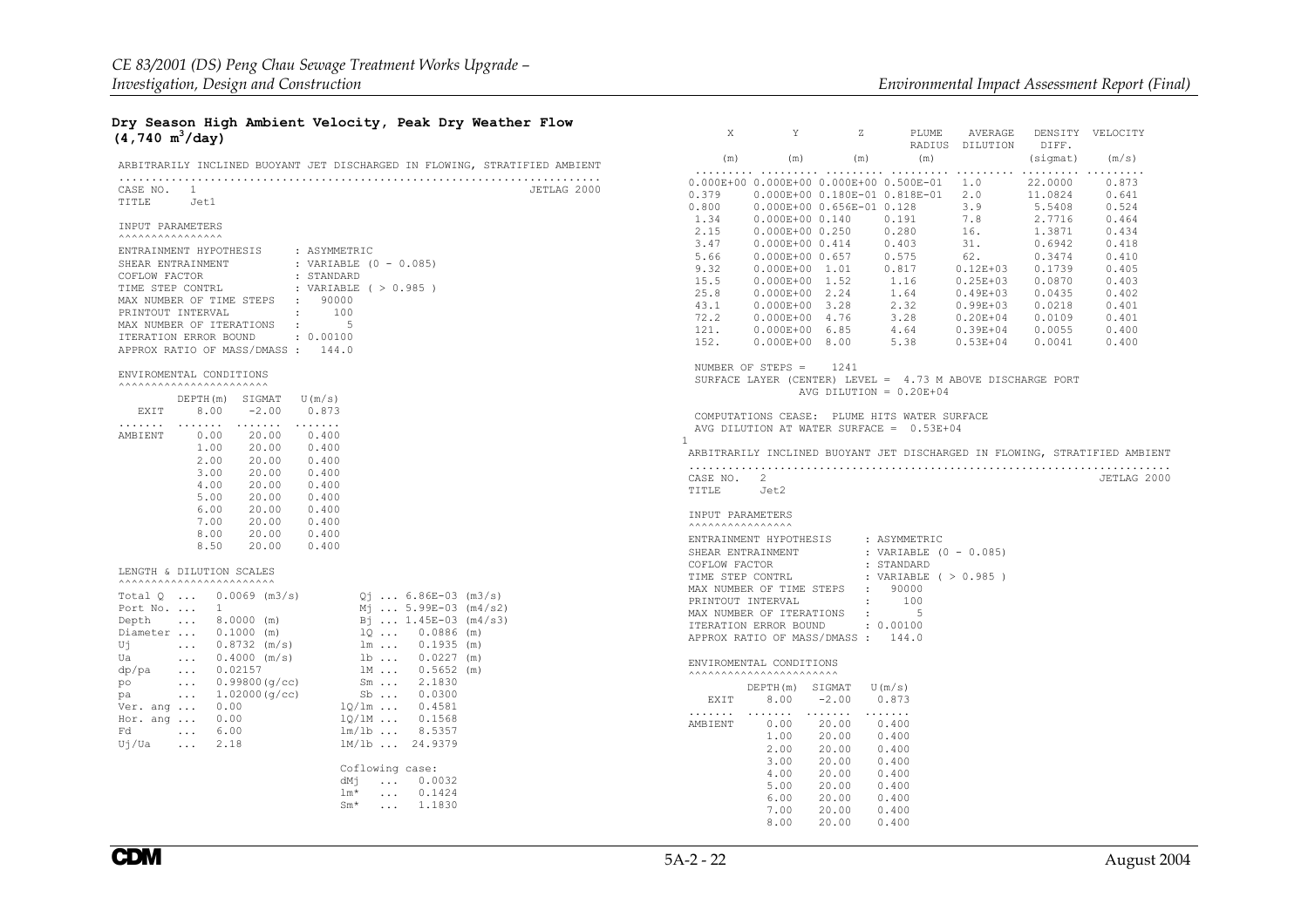$8.50 20.00$  $0.400$ 

```
 LENGTH & DILUTION SCALES
```

| Total O<br>Port No. | $\cdots$<br>$\cdots$ | $0.0069$ (m3/s)<br>1. |       | Мi              |                      | $Q_1$ 6.86E-03<br>$\ldots 5.99E-03$ (m4/s2) | (m3/s) |
|---------------------|----------------------|-----------------------|-------|-----------------|----------------------|---------------------------------------------|--------|
| Depth               | $\cdots$             | 8.0000                | (m)   |                 |                      | $B_1$ 1.45E-03 (m4/s3)                      |        |
|                     |                      |                       |       |                 |                      |                                             |        |
| Diameter            | $\cdots$             | 0.1000                | (m)   |                 | 10                   | 0.0886                                      | (m)    |
| Uj                  | $\cdots$             | 0.8732                | (m/s) |                 | lm                   | 0.1935                                      | (m)    |
| Ua                  | $\sim$ $\sim$ $\sim$ | 0.4000                | (m/s) |                 | $1b \ldots$          | 0.0227                                      | (m)    |
| dp/pa               | $\sim$ $\sim$ $\sim$ | 0.02157               |       |                 | 1M                   | 0.5652                                      | (m)    |
| po                  | $\sim$ $\sim$ $\sim$ | 0.99800(q/cc)         |       |                 | $Sm \ldots$          | 2.1830                                      |        |
| pa                  | $\cdots$             | 1.02000(q/cc)         |       |                 | $Sb \ldots$          | 0.0300                                      |        |
| Ver. ang            | $\cdots$             | 0.00                  |       | 10/lm           |                      | 0.4581                                      |        |
| Hor. ang            |                      | 90.00                 |       | $10/1M$         |                      | 0.1568                                      |        |
| Fd                  | $\cdots$             | 6.00                  |       | lm/lb           |                      | 8.5357                                      |        |
| Uj/Ua               | $\ddotsc$            | 2.18                  |       | lm/lb           |                      | 24.9379                                     |        |
|                     |                      |                       |       |                 |                      |                                             |        |
|                     |                      |                       |       | Coflowing case: |                      |                                             |        |
|                     |                      |                       |       | dMi             | $\sim$ $\sim$ $\sim$ | 0.0032                                      |        |
|                     |                      |                       |       | lm*             | $\cdots$             | 0.1424                                      |        |
|                     |                      |                       |       |                 |                      | 1.1830                                      |        |
|                     |                      |                       |       | $Sm*$           |                      |                                             |        |
|                     |                      |                       |       |                 |                      |                                             |        |

|   | X                                                                                                                                                                        | $Y = Y$                  |  | Z PLUME AVERAGE DENSITY VELOCITY<br>$(m)$ $(m)$ $(m)$ $(m)$                                                                                                                                                                                                                                                                                                                                                                                                                                                                                                                                                                                                                                                                                                                                                                | RADIUS DILUTION DIFF. | $(sigmat)$ $(m/s)$ |  |  |  |  |  |  |
|---|--------------------------------------------------------------------------------------------------------------------------------------------------------------------------|--------------------------|--|----------------------------------------------------------------------------------------------------------------------------------------------------------------------------------------------------------------------------------------------------------------------------------------------------------------------------------------------------------------------------------------------------------------------------------------------------------------------------------------------------------------------------------------------------------------------------------------------------------------------------------------------------------------------------------------------------------------------------------------------------------------------------------------------------------------------------|-----------------------|--------------------|--|--|--|--|--|--|
|   |                                                                                                                                                                          |                          |  | $0.000E+00$ $0.000E+00$ $0.000E+00$ $0.500E-01$ 1.0 22.0000 0.873<br>0.119E-01 0.659E-01 0.759E-03 0.945E-01 2.0 11.0486 0.482<br>$\begin{array}{cccccccc} 0.472\text{E}-01 & 0.107 & 0.244\text{E}-02 & 0.152 & 3.9 & 5.5313 & 0.372 \\ 0.198 & 0.174 & 0.968\text{E}-02 & 0.214 & 7.7 & 2.8131 & 0.367 \end{array}$<br>$0.752$ $0.290$ $0.481E-01$ $0.296$ $15$ . $1.4116$ $0.380$<br>2.08 0.425 0.171 0.413 30. 0.7069 0.390<br>4.40  0.542  0.407  0.579  61.  0.3537  0.396<br>8.19  0.636  0.771  0.816  0.12E+03  0.1770  0.398<br>14.4 0.713 1.30 1.15 0.24E+03 0.0886 0.400<br>24.8 0.777 2.04 1.63 0.49E+03 0.0443 0.400<br>42.0 0.831 3.10 2.30 0.97E+03 0.0222 0.400<br>71.0 0.875 4.60 3.25 0.19E+04 0.0111 0.400<br>120. 0.913 6.72 4.60 0.39E+04 0.0056 0.400<br>154. 0.929 8.02 5.43 0.54E+04 0.0040 0.400 |                       |                    |  |  |  |  |  |  |
|   |                                                                                                                                                                          | NUMBER OF STEPS = $1246$ |  | SURFACE LAYER (CENTER) LEVEL = $4.69$ M ABOVE DISCHARGE PORT<br>AVG DILUTION = $0.20E+04$                                                                                                                                                                                                                                                                                                                                                                                                                                                                                                                                                                                                                                                                                                                                  |                       |                    |  |  |  |  |  |  |
| 1 | COMPUTATIONS CEASE: PLUME HITS WATER SURFACE<br>AVG DILUTION AT WATER SURFACE = $0.54E+04$<br>ARBITRARILY INCLINED BUOYANT JET DISCHARGED IN FLOWING, STRATIFIED AMBIENT |                          |  |                                                                                                                                                                                                                                                                                                                                                                                                                                                                                                                                                                                                                                                                                                                                                                                                                            |                       |                    |  |  |  |  |  |  |
|   | CASE NO. 3<br>JETLAG 2000<br>TITLE Jet3                                                                                                                                  |                          |  |                                                                                                                                                                                                                                                                                                                                                                                                                                                                                                                                                                                                                                                                                                                                                                                                                            |                       |                    |  |  |  |  |  |  |
|   | <b>INPUT PARAMETERS</b>                                                                                                                                                  |                          |  |                                                                                                                                                                                                                                                                                                                                                                                                                                                                                                                                                                                                                                                                                                                                                                                                                            |                       |                    |  |  |  |  |  |  |
|   | ENTRAINMENT HYPOTHESIS : ASYMMETRIC                                                                                                                                      |                          |  |                                                                                                                                                                                                                                                                                                                                                                                                                                                                                                                                                                                                                                                                                                                                                                                                                            |                       |                    |  |  |  |  |  |  |

| SHEAR ENTRAINMENT<br>COFLOW FACTOR<br>TIME STEP CONTRL<br>PRINTOUT INTERVAL<br>MAX NUMBER OF ITERATIONS<br>ENVIROMENTAL CONDITIONS | MAX NUMBER OF TIME STEPS : 90000<br>$\sim$ 100 $\sim$<br>ITERATION ERROR BOUND : 0.00100<br>APPROX RATIO OF MASS/DMASS: 144.0                                                                                                                         | : VARIABLE (0 - 0.085)<br>: STANDARD<br>: VARIABLE ( > 0.985 )<br>100<br>$\cdot$ 5 |                                                                                                                                                                                                                                                                                                                                                                                                             |                                                            |                                                    |
|------------------------------------------------------------------------------------------------------------------------------------|-------------------------------------------------------------------------------------------------------------------------------------------------------------------------------------------------------------------------------------------------------|------------------------------------------------------------------------------------|-------------------------------------------------------------------------------------------------------------------------------------------------------------------------------------------------------------------------------------------------------------------------------------------------------------------------------------------------------------------------------------------------------------|------------------------------------------------------------|----------------------------------------------------|
|                                                                                                                                    |                                                                                                                                                                                                                                                       |                                                                                    |                                                                                                                                                                                                                                                                                                                                                                                                             |                                                            |                                                    |
|                                                                                                                                    | $DEFH(m)$ SIGMAT $U(m/s)$<br>EXIT 8.00 -2.00                                                                                                                                                                                                          | 0.873<br>.                                                                         |                                                                                                                                                                                                                                                                                                                                                                                                             |                                                            |                                                    |
| .<br>AMBIENT                                                                                                                       | .<br>0.00<br>20.00<br>1.00<br>20.00<br>2.00<br>20.00 0.400<br>20.00 0.400<br>3.00<br>4.00<br>20.00<br>$\begin{array}{ccc} 20.00 & 0.400 \\ 20.00 & 0.400 \\ 20.00 & 0.400 \end{array}$<br>$5.00$<br>6.00<br>7.00<br>8.00<br>20.00<br>8.50 20.00 0.400 | 0.400<br>0.400<br>0.400<br>0.400                                                   |                                                                                                                                                                                                                                                                                                                                                                                                             |                                                            |                                                    |
| LENGTH & DILUTION SCALES<br><b>^^^^^^^^^^^^^^^^^^^^^^^^^^^^</b> ^                                                                  |                                                                                                                                                                                                                                                       |                                                                                    |                                                                                                                                                                                                                                                                                                                                                                                                             |                                                            |                                                    |
| Port No.<br>Hor. ang  180.00<br>Fd<br>$\ldots$ 6.00<br>Uj/Ua                                                                       | Total Q  0.0069 (m3/s)<br>$\mathbf{1}$<br>Depth  8.0000 (m)<br>Diameter  0.1000 (m)<br>UJ  0.8732 (m/s)<br>Ua  0.4000 (m/s)<br>dp/pa  0.4000 (m/s)<br>dp/pa  0.99800 (g/cc)<br>pa  1.02000 (g/cc)<br>Ver. ang  0.00<br>2.18                           | lm/lb<br>Coflowing case:<br>$lm*$                                                  | $Q_1$ 6.86E-03 (m3/s)<br>$M_1$ 5.99E-03 (m4/s2)<br>Bj  1.45E-03 (m4/s3)<br>$1Q \ldots 0.0886$ (m)<br>lm  0.1935 (m)<br>$\begin{array}{cccc} \text{1b} & \ldots & 0.0227 & (\text{m}) \\ \text{1M} & \ldots & 0.5652 & (\text{m}) \\ \text{Sm} & \ldots & 2.1830 \\ \text{Sb} & \ldots & 0.0300 \\ \end{array}$<br>$1Q/\text{lm}$ 0.4581<br>$1Q/\text{lm}$ 0.1568<br>8.5357<br>1M/1b  24.9379<br>dMj  0.0032 |                                                            |                                                    |
|                                                                                                                                    |                                                                                                                                                                                                                                                       | $Sm^{\star}$                                                                       | $\ldots$ 0.1424<br>$\ldots$ 1.1830                                                                                                                                                                                                                                                                                                                                                                          |                                                            |                                                    |
| X<br>(m)                                                                                                                           | Z<br>Y X<br>$(m)$ $(m)$                                                                                                                                                                                                                               | PLUME<br>RADIUS<br>(m)                                                             | AVERAGE<br>DILUTION<br>(sigmat)                                                                                                                                                                                                                                                                                                                                                                             | DENSITY<br>DIFF.                                           | VELOCITY<br>(m/s)                                  |
| $-0.402$<br>$-0.401$<br>$-0.379$<br>-0.360                                                                                         | $0.000E+00 0.000E+00 0.000E+00 0.500E-01 1.0$<br>$-0.224$ 0.683E-08 0.146E-01 0.107<br>0.154E-07 0.884E-01 0.213<br>$0.174E-07$ 0.118 0.270<br>$0.186E-070.138$<br>$0.192E-07$ $0.150$                                                                | 0.257<br>0.253                                                                     | 1.7<br>2.7<br>3.8<br>4.4<br>4.9                                                                                                                                                                                                                                                                                                                                                                             | 22.0000<br>12.5397<br>8.1844<br>5.6429<br>4.8622<br>4.3875 | 0.873<br>0.331<br>0.127<br>0.115<br>0.147<br>0.169 |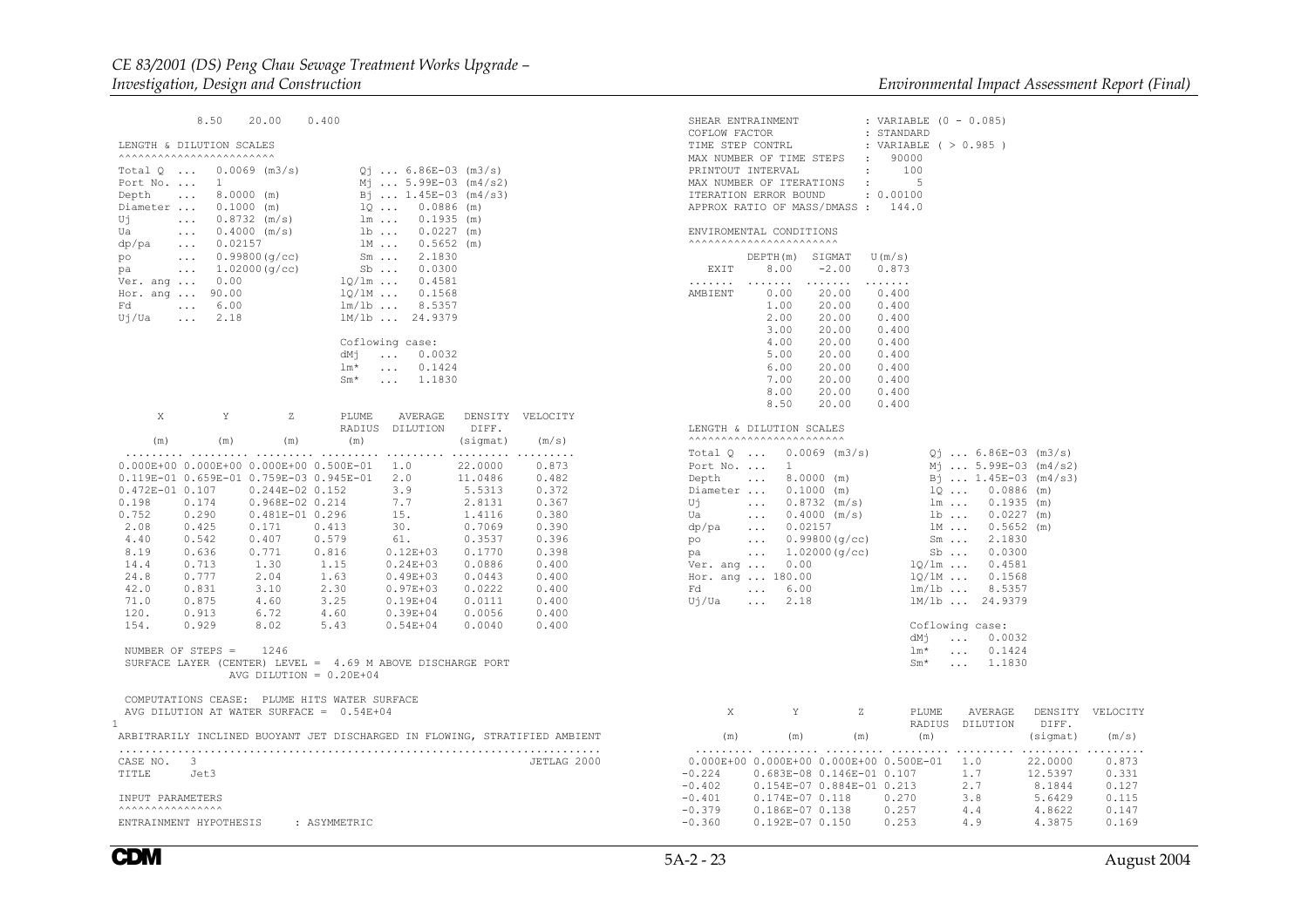| $-0.319$<br>0.202E-07 0.171<br>0.251<br>5.7<br>3.7862<br>0.199<br>0.273<br>$-0.749E-01$ $0.232E-07$ 0.252<br>9.5<br>2.2613<br>0.279<br>0.593<br>0.340<br>$0.265E-070.392$<br>0.350<br>19.<br>1.1317<br>1.91<br>0.293E-07 0.595<br>0.473<br>38.<br>0.5664<br>0.371<br>0.655<br>0.386<br>4.31<br>0.318E-07 0.885<br>76.<br>0.2835<br>8.47<br>$0.338E-07$ 1.30<br>0.918<br>$0.15E + 03$<br>0.1419<br>0.393<br>1.29<br>$0.30E + 03$<br>0.397<br>15.6<br>$0.356E-07$ 1.89<br>0.0710<br>27.6<br>1.82<br>0.0355<br>0.399<br>0.370E-07 2.73<br>$0.61E + 03$<br>47.9<br>2.57<br>$0.382E-07$ 3.91<br>$0.12E + 04$<br>0.0178<br>0.400<br>82.0<br>$0.393E-07$ 5.58<br>3.63<br>$0.24E + 04$<br>0.0089<br>0.400<br>139.<br>$0.401E-07$ 7.94<br>5.14<br>$0.48E + 04$<br>0.0045<br>0.400<br>142.<br>$0.401E-07$ 8.03<br>5.19<br>$0.49E + 04$<br>0.0044<br>0.400<br>NUMBER OF STEPS =<br>1601<br>SURFACE LAYER (CENTER) LEVEL = $4.84$ M ABOVE DISCHARGE PORT<br>AVG DILUTION = $0.18E+04$<br>COMPUTATIONS CEASE: PLUME HITS WATER SURFACE | $0.1000$ (m)<br>$100.0886$ (m)<br>Diameter<br>1m  0.1935 (m)<br>1b  0.0227 (m)<br>1M  0.5652 (m)<br>$U_1$ , and $U_2$<br>$\ldots$ 0.8732 (m/s)<br>$\ldots$ 0.4000 (m/s)<br>Ua l<br>$\ldots$ 0.02157<br>dp/pa<br>$Sm$ 2.1830<br>Sb  0.0300<br>$\ldots$ 0.99800(g/cc)<br>po<br>pa  1.02000(g/cc)<br>$1Q/lm$ $0.4581$<br>Ver. ang $\ldots$ 0.00<br>Hor. ang  90.00<br>1Q/1M  0.1568<br>Fd., 6.00<br>$lm/1b$ 8.5357<br>$U_1/Ua$ 2.18<br>1M/1b  24.9379<br>Coflowing case:<br>dMj<br>$\ldots$ 0.0032<br>$lm*$<br>$\ldots$ 0.1424<br>$Sm*$<br>$\ldots$ 1.1830                                                                                                                                                                                                                                                                                                                                                                                                                                                                                                                            |
|---------------------------------------------------------------------------------------------------------------------------------------------------------------------------------------------------------------------------------------------------------------------------------------------------------------------------------------------------------------------------------------------------------------------------------------------------------------------------------------------------------------------------------------------------------------------------------------------------------------------------------------------------------------------------------------------------------------------------------------------------------------------------------------------------------------------------------------------------------------------------------------------------------------------------------------------------------------------------------------------------------------------------|------------------------------------------------------------------------------------------------------------------------------------------------------------------------------------------------------------------------------------------------------------------------------------------------------------------------------------------------------------------------------------------------------------------------------------------------------------------------------------------------------------------------------------------------------------------------------------------------------------------------------------------------------------------------------------------------------------------------------------------------------------------------------------------------------------------------------------------------------------------------------------------------------------------------------------------------------------------------------------------------------------------------------------------------------------------------------------|
| AVG DILUTION AT WATER SURFACE = $0.49E+04$<br>$\mathbf{1}$                                                                                                                                                                                                                                                                                                                                                                                                                                                                                                                                                                                                                                                                                                                                                                                                                                                                                                                                                                | $X$ $Y$<br>Z<br>PLUME<br>AVERAGE<br>DENSITY VELOCITY<br>RADIUS DILUTION DIFF.                                                                                                                                                                                                                                                                                                                                                                                                                                                                                                                                                                                                                                                                                                                                                                                                                                                                                                                                                                                                      |
| ARBITRARILY INCLINED BUOYANT JET DISCHARGED IN FLOWING, STRATIFIED AMBIENT<br>CASE NO. 4<br>JETLAG 2000<br>TITLE Jet4<br>INPUT PARAMETERS<br>ENTRAINMENT HYPOTHESIS : ASYMMETRIC<br>SHEAR ENTRAINMENT<br>: VARIABLE (0 - 0.085)<br>COFLOW FACTOR<br>: STANDARD<br>: VARIABLE $( > 0.985 )$<br>TIME STEP CONTRL<br>MAX NUMBER OF TIME STEPS : 90000<br>$\sim$ $\sim$ 100<br>PRINTOUT INTERVAL<br>MAX NUMBER OF ITERATIONS : 5<br>ITERATION ERROR BOUND<br>: 0.00100<br>APPROX RATIO OF MASS/DMASS : 144.0<br>ENVIROMENTAL CONDITIONS                                                                                                                                                                                                                                                                                                                                                                                                                                                                                       | (m)<br>(m)<br>(sigmat)<br>(m)<br>(m)<br>(m/s)<br>$0.000E+00$ 0.000E+00 0.000E+00 0.500E-01 1.0<br>22,0000<br>0.873<br>$0.119E-01-0.659E-01$ 0.759E-03 0.945E-01 2.0<br>0.482<br>11,0486<br>$0.472E - 01 - 0.107$<br>3.9<br>5.5313<br>0.372<br>$0.244E-02$ 0.152<br>$-0.174$<br>7.7<br>0.367<br>0.198<br>0.968E-02 0.214<br>2.8131<br>0.752<br>$-0.290$<br>0.481E-01 0.296<br>15.<br>1.4116<br>0.380<br>2.08<br>$-0.425$<br>0.171<br>0.413<br>30.<br>0.7069<br>0.390<br>$-0.542$<br>0.579<br>0.3537<br>0.396<br>4.40<br>0.407<br>61.<br>0.398<br>8.19<br>$-0.636$<br>0.771<br>0.816<br>$0.12E + 03$<br>0.1770<br>14.4<br>$-0.713$<br>1.15<br>0.0886<br>0.400<br>1.30<br>$0.24E + 03$<br>24.8<br>$-0.777$<br>2.04<br>1.63<br>$0.49E + 03$<br>0.0443<br>0.400<br>42.0<br>3.10<br>0.0222<br>0.400<br>$-0.831$<br>2.30<br>$0.97E + 03$<br>71.0<br>$-0.875$<br>4.60<br>3.25<br>$0.19E + 04$<br>0.0111<br>0.400<br>120.<br>$-0.913$<br>6.72<br>4.60<br>$0.39E + 04$<br>0.0056<br>0.400<br>154.<br>$-0.929$<br>8.02<br>5.43<br>0.400<br>$0.54E + 04$<br>0.0040<br>NUMBER OF STEPS = $1246$ |
| DEPTH(m) SIGMAT<br>U(m/s)<br>$8.00 -2.00$<br>0.873<br>EXIT<br>.<br>AMBIENT<br>0.00<br>20.00<br>0.400<br>1.00<br>20.00<br>0.400<br>2.00<br>20.00<br>0.400<br>3.00<br>20.00<br>0.400<br>4.00<br>20.00<br>0.400<br>5.00<br>20.00<br>0.400<br>6.00<br>20.00<br>0.400<br>7.00<br>20.00<br>0.400<br>8.00<br>20.00<br>0.400<br>8.50<br>20.00<br>0.400                                                                                                                                                                                                                                                                                                                                                                                                                                                                                                                                                                                                                                                                            | SURFACE LAYER (CENTER) LEVEL = 4.69 M ABOVE DISCHARGE PORT<br>AVG DILUTION = $0.20E+04$<br>COMPUTATIONS CEASE: PLUME HITS WATER SURFACE<br>AVG DILUTION AT WATER SURFACE = $0.54E+04$                                                                                                                                                                                                                                                                                                                                                                                                                                                                                                                                                                                                                                                                                                                                                                                                                                                                                              |
| LENGTH & DILUTION SCALES<br><b>^^^^^^^^^^^^^^^^^^^^^^^^^^^^</b><br>Total $0 \ldots 0.0069$ (m3/s)<br>$Q_1$ 6.86E-03 (m3/s)<br>Mj  5.99E-03 (m4/s2)<br>Port No. $\ldots$ 1<br>Depth  8.0000 (m)<br>Bi  1.45E-03 (m4/s3)                                                                                                                                                                                                                                                                                                                                                                                                                                                                                                                                                                                                                                                                                                                                                                                                    |                                                                                                                                                                                                                                                                                                                                                                                                                                                                                                                                                                                                                                                                                                                                                                                                                                                                                                                                                                                                                                                                                    |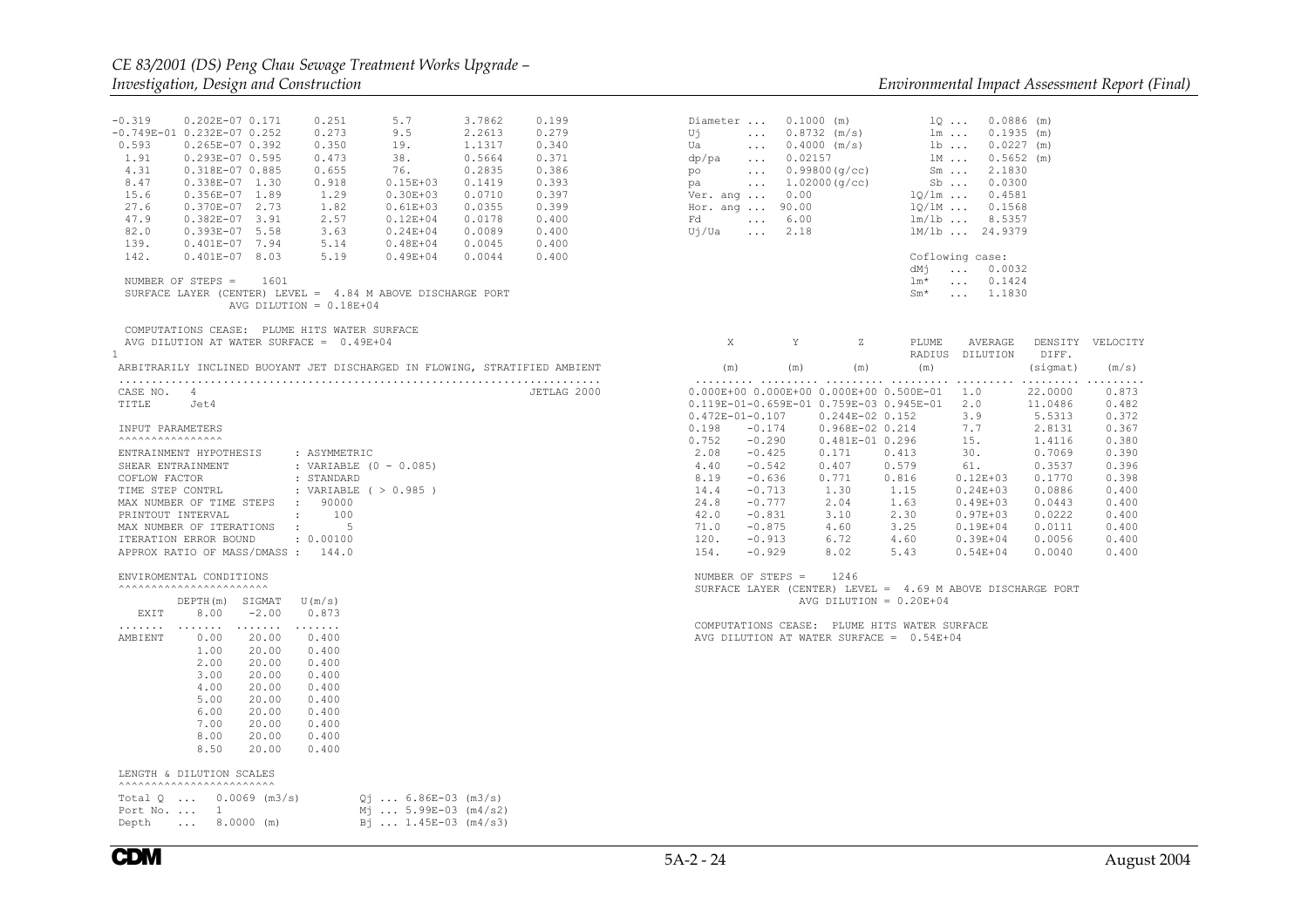## **APPENDIX 5A-3**

| ARBITRARILY INCLINED BUOYANT JET DISCHARGED IN FLOWING, STRATIFIED<br>AMBIENT | Ua<br>$\ddots$<br>dp/pa<br>$\ddots$<br>po<br>$\sim$ $\sim$ $\sim$<br>pa<br>$\ddots$ | $0.1800$ (m/s)<br>0.01965<br>0.99800(q/cc)<br>1.01800(q/cc) |       | $1b \ldots$<br>1M<br>$Sm \ldots$<br>$Sb$ | $0.0755$ (m)<br>$0.1974$ (m)<br>1.6170<br>0.4491 |           |                  |
|-------------------------------------------------------------------------------|-------------------------------------------------------------------------------------|-------------------------------------------------------------|-------|------------------------------------------|--------------------------------------------------|-----------|------------------|
| CASE NO.<br>JETLAG<br>1<br>2000<br>TITLE<br>Jet1                              | Ver. and $\ldots$<br>Hor. ang<br>Fd<br>$\ddots$<br>Uj/Ua<br>$\ddots$                | 0.00<br>0.00<br>2.10<br>1.62                                |       | $10/1m$<br>$10/1M$<br>$lm/lb$<br>$lm/1b$ | 0.6184<br>0.4489<br>1.8976<br>2.6140             |           |                  |
|                                                                               |                                                                                     |                                                             |       |                                          |                                                  |           |                  |
| INPUT PARAMETERS<br><b>AAAAAAAAAAAAAAA</b> A                                  |                                                                                     |                                                             |       | dMi                                      | Coflowing case:<br>$\ldots$ 0.0003               |           |                  |
| ENTRAINMENT HYPOTHESIS<br>: ASYMMETRIC                                        |                                                                                     |                                                             |       | $lm^{\star}$                             | $\ldots$ 0.0885                                  |           |                  |
| SHEAR ENTRAINMENT<br>: VARIABLE $(0 - 0.085)$                                 |                                                                                     |                                                             |       | $Sm^{\star}$                             | $\ldots$ 0.6170                                  |           |                  |
| COFLOW FACTOR<br>: STANDARD                                                   |                                                                                     |                                                             |       |                                          |                                                  |           |                  |
| : VARIABLE ( > 0.985 )<br>TIME STEP CONTRL                                    |                                                                                     |                                                             |       |                                          | Stratification case:                             |           |                  |
| 1500<br>MAX NUMBER OF TIME STEPS<br>$\sim$                                    |                                                                                     |                                                             |       | $\mathbb{T}$                             | $\ldots$ -425.01                                 |           |                  |
| 100<br>PRINTOUT INTERVAL<br>$\mathbf{r}$                                      |                                                                                     |                                                             |       |                                          |                                                  |           |                  |
| 5<br>MAX NUMBER OF ITERATIONS<br>$\ddot{\cdot}$                               |                                                                                     |                                                             |       |                                          |                                                  |           |                  |
| ITERATION ERROR BOUND<br>: 0.00100                                            |                                                                                     |                                                             |       |                                          |                                                  |           |                  |
| APPROX RATIO OF MASS/DMASS :<br>144.0                                         | X                                                                                   | Y                                                           | Ζ     | PLUME<br>RADIUS                          | AVERAGE<br>DILUTION                              | DIFF.     | DENSITY VELOCITY |
| ENVIROMENTAL CONDITIONS                                                       | (m)                                                                                 | (m)                                                         | (m)   | (m)                                      |                                                  | (siamat)  | (m/s)            |
| <b>^^^^^^^^^^^^^^^^^^^^^^^^^^^</b>                                            | .                                                                                   | .                                                           | .     |                                          |                                                  | .         | .                |
| DEPTH(m) SIGMAT<br>U (m/s)                                                    | 0.000                                                                               | 0.000                                                       | 0.000 | 0.050                                    | 1.00                                             | 20,0000   | 0.291            |
| 8.00<br>$-2.00$<br>0.291<br>EXIT                                              | 0.189                                                                               | 0.000                                                       | 0.033 | 0.076                                    | 1.98                                             | 10.0090   | 0.246            |
| .<br>.<br>.                                                                   | 0.360                                                                               | 0.000                                                       | 0.090 | 0.114                                    | 3.93                                             | 4.9818    | 0.220            |
| 0.180<br>AMBIENT<br>0.00<br>14.00                                             | 0.591                                                                               | 0.000                                                       | 0.170 | 0.167                                    | 7.84                                             | 2.4628    | 0.204            |
| 1.00<br>14.50<br>0.180                                                        | 0.947                                                                               | 0.000                                                       | 0.280 | 0.242                                    | 15.66                                            | 1.1918    | 0.195            |
| 2.00<br>15.00<br>0.180                                                        | 1.531                                                                               | 0.000                                                       | 0.434 | 0.347                                    | 31.27                                            | 0.5400    | 0.189            |
| 3.00<br>0.180<br>15.50                                                        | 2.540                                                                               | 0.000                                                       | 0.651 | 0.496                                    | 62.46                                            | 0.1904    | 0.185            |
| 4.00<br>0.180<br>16.00                                                        | NEUTRAL BUOYANCY LEVEL REACHED                                                      |                                                             |       |                                          |                                                  |           |                  |
| 5.00<br>16.50<br>0.180                                                        | 4.525                                                                               | 0.000                                                       | 0.956 | 0.705                                    | 124.48                                           | $-0.0173$ | 0.182            |
| 6.00<br>17.00<br>0.180                                                        | MAXIMUM RISE REACHED                                                                |                                                             |       |                                          |                                                  |           |                  |
| 7.00<br>17.50<br>0.180                                                        | 11.175                                                                              | 0.000                                                       | 1.077 | 0.924                                    | 212.08                                           | $-0.0422$ | 0.181            |
| 8.00<br>18.00<br>0.180                                                        | TRAPPING LEVEL REACHED                                                              |                                                             |       |                                          |                                                  |           |                  |
| 8.50<br>18.00<br>0.180                                                        | 12,380                                                                              | 0.000                                                       | 0.998 | 0.973                                    | 235.36                                           | $-0.0008$ | 0.181            |
| LENGTH & DILUTION SCALES<br><b>^^^^^^^^^^^^^^^^^^^^^^^^^^^^</b>               | NUMBER OF STEPS = $813$<br>NEUTRAL BUOYANCY LEVEL =                                 |                                                             |       |                                          | 0.9202 M ABOVE DISCHARGE PORT                    |           |                  |
| $0.0023$ (m3/s)<br>$Q_1$ 2.29E-03 (m3/s)<br>Total $\circ$ $\ldots$            |                                                                                     | AVG DILUTION = $116.3736$ B = 0.68 M                        |       |                                          |                                                  |           |                  |
| $M_1$ 6.65E-04 (m4/s2)<br>1<br>Port No.                                       | MAXIMUM RISE (CENTER) = 1.1851 M ABOVE DISCHARGE PORT                               |                                                             |       |                                          |                                                  |           |                  |
| $B_1$ $4.40E-04$ (m4/s3)<br>Depth<br>$8.0000$ (m)<br>$\sim 100$ km s $^{-1}$  |                                                                                     | AVG DILUTION = $182.5899$                                   |       |                                          | $B = 0.86 M$                                     |           |                  |
| $0.1000$ (m)<br>$100.0886$ (m)<br>Diameter                                    | COMPUTATIONS CEASE: PLUME TRAPPED                                                   |                                                             |       |                                          |                                                  |           |                  |
| $0.2911$ (m/s)<br>$lm \dots 0.1433 (m)$<br>Uj<br>$\cdots$                     |                                                                                     | TRAPPED LEVEL = 0.9967 M ABOVE DISCHARGE PORT               |       |                                          |                                                  |           |                  |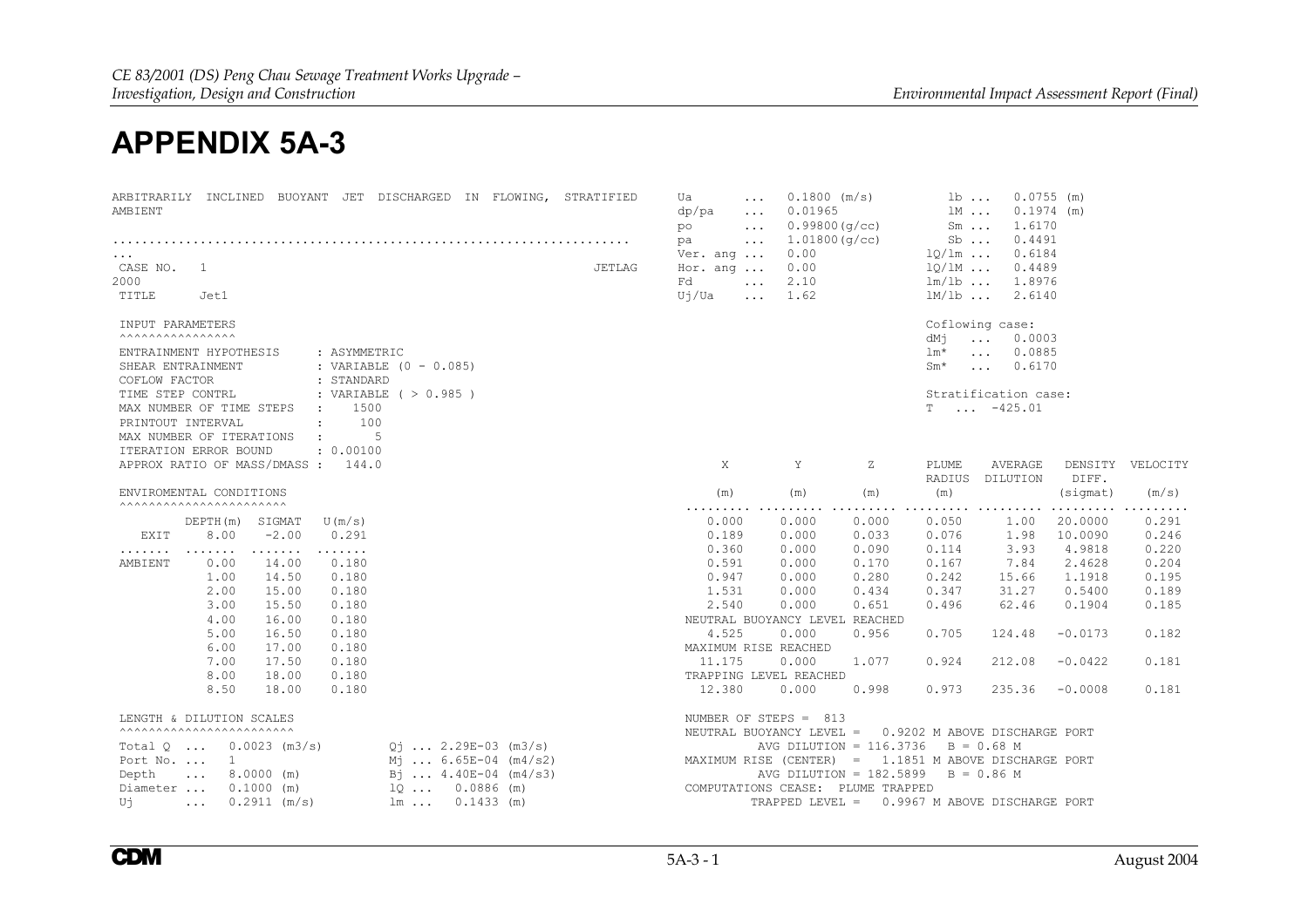#### *CE 83/2001 (DS) Peng Chau Sewage Treatment Works Upgrade – Investigation, Design and Construction Environmental Impact Assessment Report (Final)*

| $\mathbf{1}$<br>AMBIENT                                       |                                                                                                                                     | AVG DILUTION = $235.8524$          |                                                   | $B = 0.97 M$                                         |              | ARBITRARILY INCLINED BUOYANT JET DISCHARGED IN FLOWING, STRATIFIED | po<br>$\cdots$<br>$\cdot$<br>pa<br>Ver. and $\ldots$<br>Hor. ang  90.00<br>Fd<br>Uj/Ua<br>$\ddotsc$ | 0.99800(q/cc)<br>1.01800(q/cc)<br>0.00<br>$\ldots$ 2.10<br>1.62 |                                                                                    | $Sm \ldots$<br>$Sb$<br>$10/1m$<br>$10/1M$<br>$lm/lb$ | 1.6170<br>0.4491<br>0.6184<br>0.4489<br>$lm/1b$ 1.8976<br>2.6140            |                    |                     |
|---------------------------------------------------------------|-------------------------------------------------------------------------------------------------------------------------------------|------------------------------------|---------------------------------------------------|------------------------------------------------------|--------------|--------------------------------------------------------------------|-----------------------------------------------------------------------------------------------------|-----------------------------------------------------------------|------------------------------------------------------------------------------------|------------------------------------------------------|-----------------------------------------------------------------------------|--------------------|---------------------|
| .<br>CASE NO. 2<br>2000<br>TITLE                              | Jet2                                                                                                                                |                                    |                                                   |                                                      |              | <b>JETLAG</b>                                                      |                                                                                                     |                                                                 |                                                                                    | dMi<br>$lm^{\star}$<br>$Sm*$                         | Coflowing case:<br>0.0003<br>$\ldots$<br>$\ldots$ 0.0885<br>$\ldots$ 0.6170 |                    |                     |
| INPUT PARAMETERS                                              |                                                                                                                                     |                                    |                                                   |                                                      |              |                                                                    |                                                                                                     |                                                                 |                                                                                    |                                                      |                                                                             |                    |                     |
| <b>AAAAAAAAAAAAAAA</b> A<br>COFLOW FACTOR<br>TIME STEP CONTRL | ENTRAINMENT HYPOTHESIS<br>SHEAR ENTRAINMENT                                                                                         |                                    | : ASYMMETRIC<br>: STANDARD                        | : VARIABLE $(0 - 0.085)$<br>: VARIABLE $( > 0.985 )$ |              |                                                                    |                                                                                                     |                                                                 |                                                                                    | T                                                    | Stratification case:<br>$\ldots$ -425.01                                    |                    |                     |
|                                                               | MAX NUMBER OF TIME STEPS<br>PRINTOUT INTERVAL                                                                                       |                                    | 1500<br><b>Contractor</b><br>100<br>$\mathcal{L}$ |                                                      |              |                                                                    | X                                                                                                   | Y                                                               | Ζ                                                                                  | PLUME                                                | AVERAGE<br>RADIUS DILUTION                                                  | DIFF.              | DENSITY VELOCITY    |
|                                                               | MAX NUMBER OF ITERATIONS                                                                                                            |                                    | -5<br><b>Contract Contract</b>                    |                                                      |              |                                                                    | (m)                                                                                                 | (m)                                                             | (m)                                                                                | (m)                                                  |                                                                             | $(s$ iqmat $)$     | (m/s)               |
|                                                               | ITERATION ERROR BOUND                                                                                                               | APPROX RATIO OF MASS/DMASS : 144.0 | : 0.00100                                         |                                                      |              |                                                                    | .<br>0.000<br>0.010                                                                                 | .<br>0.000<br>0.040                                             | .<br>0.000<br>0.002                                                                | 0.050<br>0.091                                       | 1.00<br>1.97                                                                | 20,0000<br>10.0319 | .<br>0.291<br>0.172 |
|                                                               | ENVIROMENTAL CONDITIONS                                                                                                             |                                    |                                                   |                                                      |              |                                                                    | 0.046                                                                                               | 0.071                                                           | 0.009                                                                              | 0.135                                                | 3.87                                                                        | 5.0868             | 0.155               |
|                                                               | <b>^^^^^^^^^^^^^^^^^^^^^^^^^^^</b>                                                                                                  |                                    |                                                   |                                                      |              |                                                                    | 0.212                                                                                               | 0.128                                                           | 0.047                                                                              | 0.181                                                | 7.52                                                                        | 2.5972             | 0.166               |
|                                                               | DEPTH(m) SIGMAT                                                                                                                     |                                    | U(m/s)                                            |                                                      |              |                                                                    | 0.572                                                                                               | 0.187                                                           | 0.148                                                                              | 0.249                                                | 15.01                                                                       | 1,2618             | 0.176               |
| EXIT                                                          | 8.00                                                                                                                                | $-2.00$                            | 0.291                                             |                                                      |              |                                                                    | 1.163                                                                                               | 0.233                                                           | 0.307                                                                              | 0.348                                                | 29.98                                                                       | 0.5728             | 0.180               |
| .                                                             | $\begin{array}{cccccccccccccc} \bullet & \bullet & \bullet & \bullet & \bullet & \bullet & \bullet & \bullet & \bullet \end{array}$ | .                                  | .                                                 |                                                      |              |                                                                    | 2.168                                                                                               | 0.271                                                           | 0.534                                                                              | 0.491                                                | 59.89                                                                       | 0.2031             | 0.181               |
| AMBIENT                                                       | 0.00                                                                                                                                | 14.00                              | 0.180                                             |                                                      |              |                                                                    | NEUTRAL BUOYANCY LEVEL REACHED                                                                      |                                                                 |                                                                                    |                                                      |                                                                             |                    |                     |
|                                                               | 1.00                                                                                                                                | 14.50                              | 0.180                                             |                                                      |              |                                                                    | 4.102                                                                                               | 0.307                                                           | 0.849                                                                              | 0.695                                                | 119.54                                                                      | $-0.0140$          | 0.180               |
|                                                               | 2.00                                                                                                                                | 15.00                              | 0.180                                             |                                                      |              |                                                                    | MAXIMUM RISE REACHED                                                                                |                                                                 |                                                                                    |                                                      |                                                                             |                    |                     |
|                                                               | 3.00                                                                                                                                | 15.50                              | 0.180                                             |                                                      |              |                                                                    | 10.343                                                                                              | 0.366                                                           | 1.009                                                                              | 0.912                                                | 204.91                                                                      | $-0.0568$          | 0.179               |
|                                                               | 4.00                                                                                                                                | 16.00                              | 0.180                                             |                                                      |              |                                                                    | TRAPPING LEVEL REACHED                                                                              |                                                                 |                                                                                    |                                                      |                                                                             |                    |                     |
|                                                               | 5.00                                                                                                                                | 16.50                              | 0.180                                             |                                                      |              |                                                                    | 11.953                                                                                              | 0.378                                                           | 0.906                                                                              | 0.977                                                | 235.53                                                                      | $-0.0013$          | 0.180               |
|                                                               | 6.00                                                                                                                                | 17.00                              | 0.180                                             |                                                      |              |                                                                    |                                                                                                     |                                                                 |                                                                                    |                                                      |                                                                             |                    |                     |
|                                                               | 7.00                                                                                                                                | 17.50                              | 0.180                                             |                                                      |              |                                                                    | NUMBER OF STEPS = 818                                                                               |                                                                 |                                                                                    |                                                      |                                                                             |                    |                     |
|                                                               | 8.00                                                                                                                                | 18.00                              | 0.180                                             |                                                      |              |                                                                    |                                                                                                     |                                                                 | NEUTRAL BUOYANCY LEVEL = 0.8208 M ABOVE DISCHARGE PORT                             |                                                      |                                                                             |                    |                     |
|                                                               | 8.50                                                                                                                                | 18.00                              | 0.180                                             |                                                      |              |                                                                    |                                                                                                     |                                                                 | AVG DILUTION = $113.2257$                                                          |                                                      | $B = 0.68 M$                                                                |                    |                     |
|                                                               |                                                                                                                                     |                                    |                                                   |                                                      |              |                                                                    |                                                                                                     |                                                                 | MAXIMUM RISE (CENTER) = 1.0905 M ABOVE DISCHARGE PORT                              |                                                      | $B = 0.86 M$                                                                |                    |                     |
|                                                               | LENGTH & DILUTION SCALES<br><b>^^^^^^^^^^^^^^^^^^^^^^^^^^^^</b>                                                                     |                                    |                                                   |                                                      |              |                                                                    |                                                                                                     |                                                                 | AVG DILUTION = $181.8180$                                                          |                                                      |                                                                             |                    |                     |
|                                                               |                                                                                                                                     | Total $Q \ldots Q.0023$ (m3/s)     |                                                   | $Q_1$ 2.29E-03 (m3/s)                                |              |                                                                    |                                                                                                     |                                                                 | COMPUTATIONS CEASE: PLUME TRAPPED<br>TRAPPED LEVEL = 0.9031 M ABOVE DISCHARGE PORT |                                                      |                                                                             |                    |                     |
|                                                               | Port No. $\ldots$ 1                                                                                                                 |                                    |                                                   |                                                      |              |                                                                    |                                                                                                     |                                                                 |                                                                                    |                                                      | $B = 0.98 M$                                                                |                    |                     |
|                                                               | $\ldots$ 8.0000 (m)                                                                                                                 |                                    |                                                   | $M_1$ 6.65E-04 (m4/s2)<br>$B_1$ 4.40E-04 (m4/s3)     |              |                                                                    | $\mathbf{1}$                                                                                        |                                                                 | AVG DILUTION = $236.3185$                                                          |                                                      |                                                                             |                    |                     |
| Depth                                                         |                                                                                                                                     |                                    |                                                   | $10 0.0886$ (m)                                      |              |                                                                    |                                                                                                     |                                                                 |                                                                                    |                                                      |                                                                             |                    |                     |
|                                                               | Diameter $0.1000$ (m)                                                                                                               |                                    |                                                   |                                                      |              |                                                                    | ARBITRARILY INCLINED BUOYANT JET DISCHARGED IN FLOWING, STRATIFIED                                  |                                                                 |                                                                                    |                                                      |                                                                             |                    |                     |
| Uj                                                            | $\cdots$                                                                                                                            | $0.2911$ (m/s)                     |                                                   | $lm \dots 0.1433 (m)$                                |              |                                                                    | AMBIENT                                                                                             |                                                                 |                                                                                    |                                                      |                                                                             |                    |                     |
| Ua                                                            | $\ldots$                                                                                                                            | $0.1800$ (m/s)                     |                                                   | $1b$                                                 | $0.0755$ (m) |                                                                    |                                                                                                     |                                                                 |                                                                                    |                                                      |                                                                             |                    |                     |
| dp/pa                                                         | $\cdots$                                                                                                                            | 0.01965                            |                                                   | 1M                                                   | $0.1974$ (m) |                                                                    |                                                                                                     |                                                                 |                                                                                    |                                                      |                                                                             |                    |                     |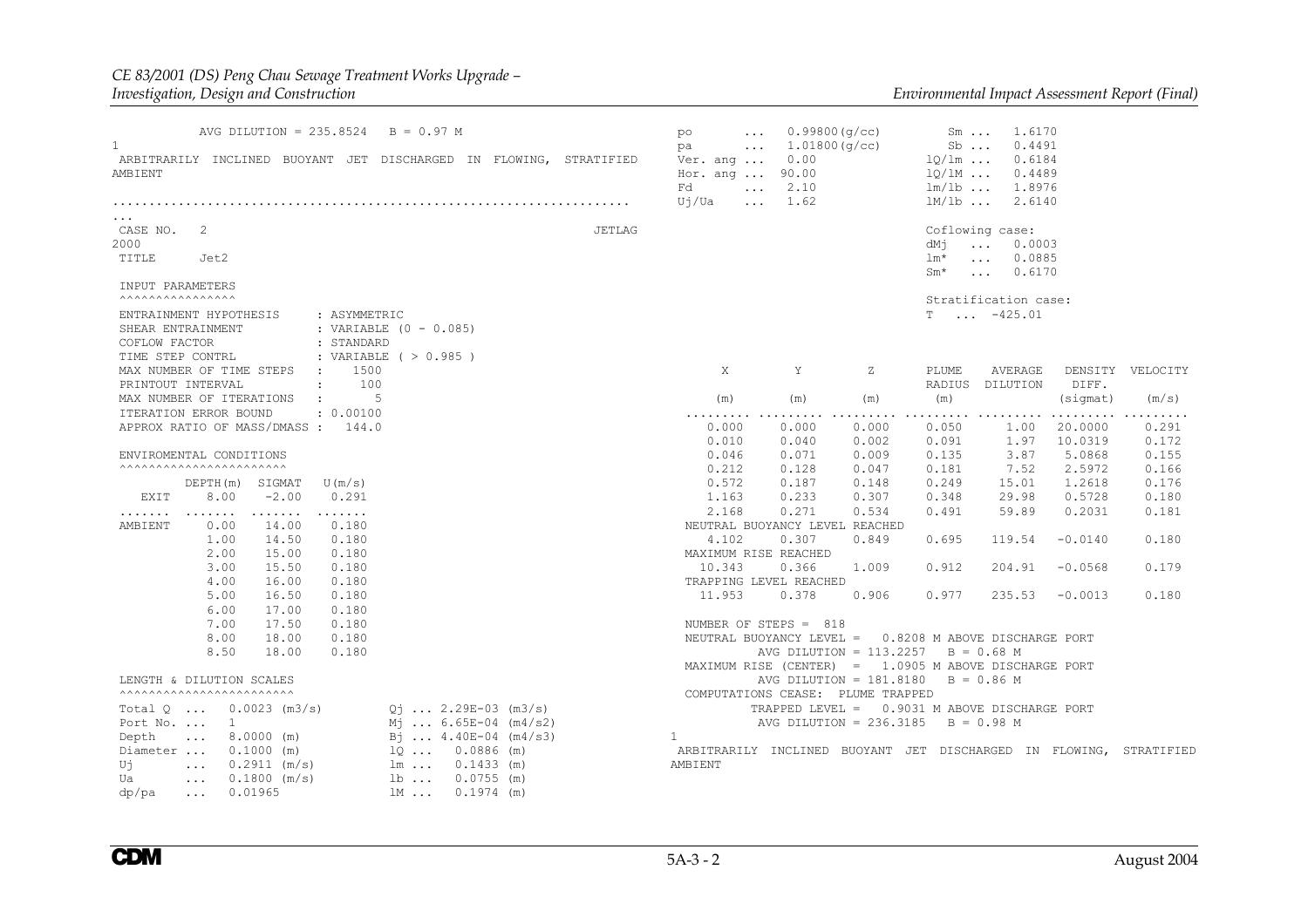### *CE 83/2001 (DS) Peng Chau Sewage Treatment Works Upgrade –*

|                                                                                            |                      |                              |                               |                                         |                        |               | Fd<br>Uj/Ua              | $\cdots$<br>$\ddotsc$ | 2.10<br>1.62        |                                   | $lm/lb$<br>lm/lb                       | 1.8976<br>2.6140                                                                  |                         |                                                                    |
|--------------------------------------------------------------------------------------------|----------------------|------------------------------|-------------------------------|-----------------------------------------|------------------------|---------------|--------------------------|-----------------------|---------------------|-----------------------------------|----------------------------------------|-----------------------------------------------------------------------------------|-------------------------|--------------------------------------------------------------------|
| .<br>CASE NO.<br>2000<br>TITLE                                                             | 3<br>Jet3            |                              |                               |                                         |                        | <b>JETLAG</b> |                          |                       |                     |                                   | dMi<br>$lm*$<br>$Sm^{\star}$           | Coflowing case:<br>0.0003<br>$\ldots$<br>0.0885<br>$\ddots$<br>0.6170<br>$\ddots$ |                         |                                                                    |
| INPUT PARAMETERS                                                                           |                      |                              |                               |                                         |                        |               |                          |                       |                     |                                   |                                        |                                                                                   |                         |                                                                    |
| <b>^^^^^^^^^^^^^^^^^^^</b><br>ENTRAINMENT HYPOTHESIS<br>SHEAR ENTRAINMENT<br>COFLOW FACTOR |                      |                              | : ASYMMETRIC<br>: STANDARD    | : VARIABLE $(0 - 0.085)$                |                        |               |                          |                       |                     |                                   |                                        | Stratification case:<br>$T \dots -425.01$                                         |                         |                                                                    |
| TIME STEP CONTRL<br>MAX NUMBER OF TIME STEPS<br>PRINTOUT INTERVAL                          |                      |                              | $\mathcal{L}$<br>$\mathbf{r}$ | : VARIABLE $( > 0.985 )$<br>1500<br>100 |                        |               | X                        |                       | Y                   | Ζ                                 | PLUME<br>RADIUS                        | AVERAGE<br>DILUTION                                                               | DIFF.                   | DENSITY VELOCITY                                                   |
| MAX NUMBER OF ITERATIONS                                                                   |                      |                              | $\ddot{\cdot}$                | 5                                       |                        |               | (m)                      |                       | (m)                 | (m)                               | (m)                                    |                                                                                   | (sigmat)                | (m/s)                                                              |
| ITERATION ERROR BOUND                                                                      |                      | APPROX RATIO OF MASS/DMASS : | : 0.00100<br>144.0            |                                         |                        |               | .<br>0.000<br>$-0.144$   |                       | .<br>0.000<br>0.000 | 0.000<br>0.042                    | $\cdots\cdots\cdots$<br>0.050<br>0.091 | .<br>1.00<br>1.63                                                                 | .<br>20,0000<br>12.1866 | .<br>0.291<br>0.141                                                |
| ENVIROMENTAL CONDITIONS                                                                    |                      |                              |                               |                                         |                        |               | $-0.169$                 |                       | 0.000               | 0.083                             | 0.136                                  | 2.43                                                                              | 8.1142                  | 0.096                                                              |
| <b>^^^^^^^^^^^^^^^^^^^^^^^^^^^^</b>                                                        |                      |                              |                               |                                         |                        |               | $-0.150$                 |                       | 0.000               | 0.120                             | 0.180                                  | 4.68                                                                              | 4.1782                  | 0.106                                                              |
|                                                                                            |                      | DEPTH(m) SIGMAT              | U(m/s)                        |                                         |                        |               | $-0.019$                 |                       | 0.000               | 0.192                             | 0.216                                  | 9.08                                                                              | 2.1238                  | 0.142                                                              |
| EXIT                                                                                       | 8.00                 | $-2.00$                      | 0.291                         |                                         |                        |               | 0.299                    |                       | 0.000               | 0.314                             | 0.284                                  | 18.11                                                                             | 1.0180                  | 0.163                                                              |
| .                                                                                          | .                    | .                            | .                             |                                         |                        |               | 0.901                    |                       | 0.000               | 0.489                             | 0.390                                  | 36.17                                                                             | 0.4446                  | 0.173                                                              |
| AMBIENT                                                                                    | 0.00                 | 14.00                        | 0.180                         |                                         |                        |               | 2.021                    |                       | 0.000               | 0.736                             | 0.545                                  | 72.25                                                                             | 0.1320                  | 0.177                                                              |
|                                                                                            | 1.00                 | 14.50                        | 0.180                         |                                         |                        |               |                          |                       |                     | NEUTRAL BUOYANCY LEVEL REACHED    |                                        |                                                                                   |                         |                                                                    |
|                                                                                            | 2.00                 | 15.00                        | 0.180                         |                                         |                        |               | 4.446                    |                       | 0.000               | 1.077                             | 0.768                                  | 144.04                                                                            | $-0.0594$               | 0.178                                                              |
|                                                                                            | 3.00                 | 15.50                        | 0.180                         |                                         |                        |               | MAXIMUM RISE REACHED     |                       |                     |                                   |                                        |                                                                                   |                         |                                                                    |
|                                                                                            | 4.00                 | 16.00                        | 0.180                         |                                         |                        |               | TRAPPING LEVEL REACHED   |                       |                     |                                   |                                        |                                                                                   |                         |                                                                    |
|                                                                                            | 5.00                 | 16.50                        | 0.180                         |                                         |                        |               | 11.280                   |                       | 0.000               | 1.026                             | 0.976                                  | 233.47                                                                            | $-0.0015$               | 0.178                                                              |
|                                                                                            | 6.00                 | 17.00                        | 0.180                         |                                         |                        |               |                          |                       |                     |                                   |                                        |                                                                                   |                         |                                                                    |
|                                                                                            | 7.00                 | 17.50                        | 0.180                         |                                         |                        |               | NUMBER OF STEPS = 891    |                       |                     |                                   |                                        |                                                                                   |                         |                                                                    |
|                                                                                            | 8.00                 | 18.00                        | 0.180                         |                                         |                        |               | NEUTRAL BUOYANCY LEVEL = |                       |                     |                                   |                                        | 0.9435 M ABOVE DISCHARGE PORT                                                     |                         |                                                                    |
|                                                                                            | 8.50                 | 18.00                        | 0.180                         |                                         |                        |               |                          |                       |                     | AVG DILUTION = $112.7714$         |                                        | $B = 0.68$ M                                                                      |                         |                                                                    |
|                                                                                            |                      |                              |                               |                                         |                        |               |                          |                       |                     |                                   |                                        | MAXIMUM RISE (CENTER) = $1.2136$ M ABOVE DISCHARGE PORT                           |                         |                                                                    |
| LENGTH & DILUTION SCALES                                                                   |                      |                              |                               |                                         |                        |               |                          |                       |                     | AVG DILUTION = $180.4340$         |                                        | $B = 0.86 M$                                                                      |                         |                                                                    |
| <b>^^^^^^^^^^^^^^^^^^^^^^^^^^^^</b>                                                        |                      |                              |                               |                                         |                        |               |                          |                       |                     | COMPUTATIONS CEASE: PLUME TRAPPED |                                        |                                                                                   |                         |                                                                    |
| Total $Q \dots$                                                                            |                      | $0.0023$ (m3/s)              |                               |                                         | $Q_1$ 2.29E-03 (m3/s)  |               |                          |                       |                     |                                   |                                        | TRAPPED LEVEL = 1.0231 M ABOVE DISCHARGE PORT                                     |                         |                                                                    |
| Port No.                                                                                   | $\mathbf{1}$         |                              |                               |                                         | $M_1$ 6.65E-04 (m4/s2) |               |                          |                       |                     | AVG DILUTION = $234.4225$         |                                        | $B = 0.98 M$                                                                      |                         |                                                                    |
| Depth                                                                                      | $\ddots$             | $8.0000$ (m)                 |                               |                                         | $B_1$ 4.40E-04 (m4/s3) |               | $\mathbf{1}$             |                       |                     |                                   |                                        |                                                                                   |                         |                                                                    |
| Diameter                                                                                   |                      | $0.1000$ (m)                 |                               |                                         | $1Q \ldots 0.0886$ (m) |               |                          |                       |                     |                                   |                                        |                                                                                   |                         | ARBITRARILY INCLINED BUOYANT JET DISCHARGED IN FLOWING, STRATIFIED |
| Uή                                                                                         | $\ddotsc$            | $0.2911$ (m/s)               |                               | $lm \ldots$                             | $0.1433$ (m)           |               | AMBIENT                  |                       |                     |                                   |                                        |                                                                                   |                         |                                                                    |
| Ua                                                                                         | $\sim$ $\sim$ $\sim$ | $0.1800$ (m/s)               |                               | $1b$                                    | $0.0755$ (m)           |               |                          |                       |                     |                                   |                                        |                                                                                   |                         |                                                                    |
| dp/pa                                                                                      | $\ddots$             | 0.01965                      |                               | 1M                                      | $0.1974$ (m)           |               |                          |                       |                     |                                   |                                        |                                                                                   |                         |                                                                    |
| po                                                                                         | $\sim$ $\sim$ $\sim$ | 0.99800(q/cc)                |                               | $Sm \ldots$                             | 1.6170                 |               |                          |                       |                     |                                   |                                        |                                                                                   |                         |                                                                    |
| pa                                                                                         | $\ddots$             | 1.01800(q/cc)                |                               |                                         | $Sb$ 0.4491            |               | CASE NO.                 | 4                     |                     |                                   |                                        |                                                                                   |                         | <b>JETLAG</b>                                                      |
| Ver. ang                                                                                   |                      | 0.00                         |                               | $1Q/\text{lm}$                          | 0.6184                 |               | 2000                     |                       |                     |                                   |                                        |                                                                                   |                         |                                                                    |
| Hor. ang  180.00                                                                           |                      |                              |                               | $1Q/IM$                                 | 0.4489                 |               | TITLE                    | Jet4                  |                     |                                   |                                        |                                                                                   |                         |                                                                    |